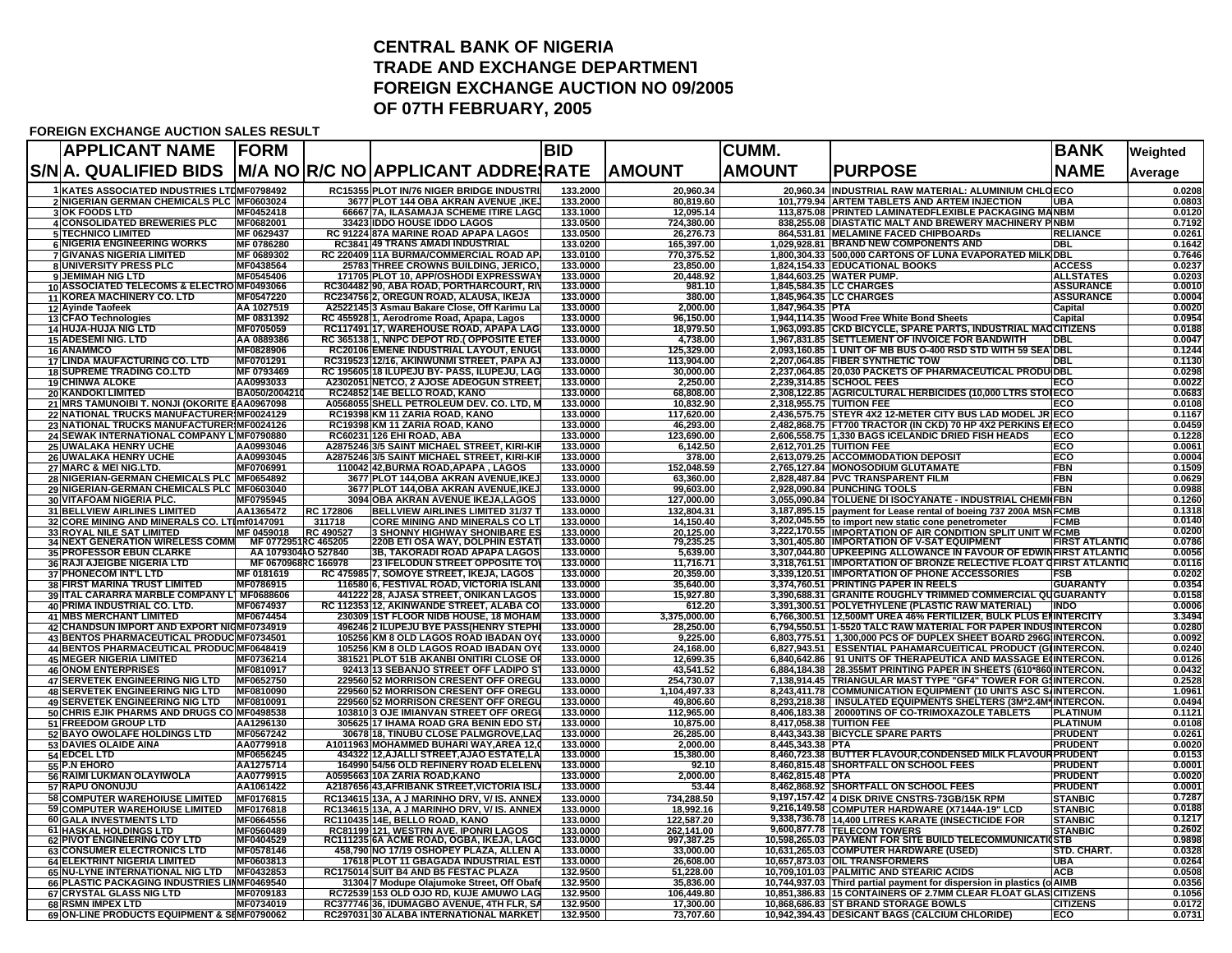| 70 SUMACH IMPEX NIG. LIMITED                                                                | MF0267068                     | RC415033160/2 KOFO ABAYOMI STREET. APAPA                                                           | 132.9500             | 15,000.00                | 10,957,394.43 INDUSTRIAL BUTTON PRESSING                                                                                                   | <b>ETB</b>                         | 0.0149           |
|---------------------------------------------------------------------------------------------|-------------------------------|----------------------------------------------------------------------------------------------------|----------------------|--------------------------|--------------------------------------------------------------------------------------------------------------------------------------------|------------------------------------|------------------|
| <b>71 NICEWAY INT'L LIMITED</b>                                                             | MF 0565119RC 456401           | 34, IDUMAGBO AVENUE LAGOS                                                                          | 132.9500             | 19,524.00                | 10,976,918.43 IMPORTATION OF CLOTH DRYER                                                                                                   | <b>FIRST ATLANTIC</b>              | 0.0194           |
| 72 DR CHARLES OLUMUYIWA ODEINDE   AA0987266                                                 |                               | A0068355 30, RUMENS ROAD, IKOYI LAGOS                                                              | 132.9500             | 2,000.00                 | 10,978,918.43 PAYMENT FOR SCHOOL FEES                                                                                                      | <b>GUARANTY</b>                    | 0.0020           |
| 73 ESTENDO POWER PRODUCTS CO LTDMF0680970                                                   |                               | 254170 300 WHARF ROAD APAPA LAGOS NI                                                               | 132.9500             | 30,720.00                | 11,009,638.43 66 UNITS OF GENERATING SETS MODEL KDE70INTERCON                                                                              |                                    | 0.0305           |
| 74 OLUWATUNMISE VENTURES LIMITED MF0648729                                                  |                               | 153851 BLOCK 12 SHOP 5/6 AGRIC MARKET                                                              | 132.9500             | 10,000.00                | 11,019,638.43 CERAMIC TILES IN STOCK GLAZES AND UNGLAINTERCON.<br>15.774.882.00 2.600.000 MT OF ALLUMINIUM STELL CONDUCT(INTERCON.         |                                    | 0.0099           |
| <b>75 ROCKSON ENG LTD</b>                                                                   | MF0810338<br>MF0753708        | 380929 PLOT 267 TRANS AMADI INDUSTRIAL                                                             | 132.9500             | 4,755,243.57             |                                                                                                                                            |                                    | 4.7175<br>0.0112 |
| <b>76 DARAJU INDUSTRIES LIMITED</b><br><b>77 SOUND MASTERS NIG LTD</b>                      | <b>MF0505099</b>              | RC140757 159/161, LADIPO STREET, MATORI MI<br>RC114987 35 AGORO STREET, IDUMOTA, LAGO              | 132.9500<br>132.9500 | 11,334.60<br>30,874.00   | 15,786,216.60 2,022,000 PCS OF LAMITUBE & 11 M/T OF<br>15,817,090.60 PAYMENT FOR PUBLIC ADDRESS EQUIPMENT SSTB                             | <b>STANBIC</b>                     | 0.0306           |
| <b>78 RANEE INDUSTRIES NIG LTD</b>                                                          | MF0631076                     | RC58922 5/7 AGORO STREET, IDUMOTA, LAGO                                                            | 132.9300             | 10,000.00                | 15,827,090.60 STAINLESS STEEL WATER FILTERS                                                                                                | <b>CITIZENS</b>                    | 0.0099           |
| 79 CLASSIC BEVERAGES NIGERIA LTD   MF0495600                                                |                               | RC 376144 PLOT 9A, BLK E AMUWO ODOFIN IND                                                          | 132.9300             | 10,405.55                | 15,837,496.15 ONE SET OF SPARE PARTS FOR INDUSTRIAL MITRUST                                                                                |                                    | 0.0103           |
| <b>80 ARS NIGERIA LIMITED</b>                                                               | MF0739990                     | 51278 10/12 INDUSTRIAL ESTATE ILUPEJU                                                              | 132.9300             | 127,658.00               | 15,965,154.15 192MTS ARTIFICIAL RESINS POLYPROPYLENE UBA                                                                                   |                                    | 0.1266           |
| 81 MERCURY MILLS LIMITED                                                                    | MF0676326                     | 51277 10/12 INDUSTRIAL ESTATE ILUPEJU,                                                             | 132.9300             | 8,020.00                 | 15,973,174.15 I SET OF TRIANGLE FOLDING DEVICE FOR PLASUBA                                                                                 |                                    | 0.0080           |
| <b>82 SIMS NIG LTD</b>                                                                      | MF0619433                     | 88778 2, OGU ROAD, ENUGU.                                                                          | 132.9200             | 33,394.00                | 16,006,568.15 REFRIDGERATORS                                                                                                               | <b>ALLSTATES</b>                   | 0.0331           |
| <b>83 TERMEX LIMITED.</b><br><b>84 CIC LIMITED</b>                                          | MF 0797458<br>BA050/200421    | RC-326017 47, AWOLOWO ROAD, IKOYI, LAGOS<br>RC480642 35/39 CREEK ROAD, APAPA, LAGOS                | 132.9200<br>132.9200 | 61,910.00<br>24,444.00   | 16,068,478.15 ATX CASING AND HANDEL CASING (VARIOUS TIDBL<br>16.092.922.15 FROZEN FISH                                                     | ECO                                | 0.0614<br>0.0242 |
| 85 OMATHA FARM & ALLIED IND. LIMITEIMF0195154                                               |                               | RC72573 21 IGA-IDUNGANRAN STREET, IDUM                                                             | 132.9200             | 98,632.14                | 16,191,554.29 AUTOMOTIVE BATTERIES                                                                                                         | ECO                                | 0.0978           |
| 86 OMATHA FARM & ALLIED IND. LIMITE AA0782256                                               |                               | RC72573 21 IGA-IDUNGANRAN STREET, IDUM                                                             | 132.9200             | 1,820.50                 | 16,193,374.79 SCHOOL FEES                                                                                                                  | ECO                                | 0.0018           |
| 87 OMATHA FARM & ALLIED IND. LIMITE AA0782255                                               |                               | RC72573 21 IGA-IDUNGANRAN STREET, IDUM                                                             | 132.9200             | 10,412.00                | 16,203,786.79 SCHOOL FEES                                                                                                                  | ECO                                | 0.010            |
| <b>88 IBALEX NIGERIA LTD.</b>                                                               | MF0711366                     | 152885 PLOT 407/413 APAPA-OSHODI EXPRE                                                             | 132.9200             | 27,047.95                | 16,230,834.74 ROOFING CLAY TILES                                                                                                           | <b>FBN</b>                         | 0.0268           |
| 89 G.M.O & COMPANY LTD                                                                      | MF0620307<br>MF0272331        | 5328 1, ABIMBOLA SHODIPE STREET, WES<br>96761120 NEW MARKET ROAD NNEWI ANAM                        | 132.9200             | 53,620.00                | 16,284,454.74 BICYCLE SPARE PARTS                                                                                                          | <b>GUARANTY</b>                    | 0.0532           |
| 90 INNOSON NIGERIA LTD<br>91 MOTOR PARTS INDUSTRY LTD                                       | MF0304340                     | 4433 231 MOSHOOD ABIOLA WAY IJORA L                                                                | 132.9200<br>132.9100 | 169,860.00<br>124,849.62 | 16,454,314.74   MOTORCYCLE COMPONENTS AND SPARE PARTUTB<br>16,579,164.36 SPARE PARTS FOR TRUCKS FIAT MODEL                                 | <b>AFRI</b>                        | 0.1685<br>0.1238 |
| 92 West African Seasoning Coy                                                               | MF 0559127                    | RC 164542 37, Creek Road Apapa, Lagos                                                              | 132.9100             | 493,920.00               | 17,073,084.36 Monosodium Glutamate                                                                                                         | Capital                            | 0.4898           |
| 93 E. SUNNY VESPA INTL LTD                                                                  | MF0631477                     | RC288774 ZONE 13, A4/A5, MAIN MKT NNEWI AI                                                         | 132.9100             | 20,249.20                | 17,093,333.56 NEW MOTOR CYCLE SPARE PARTS                                                                                                  | <b>CITIZENS</b>                    | 0.0201           |
| 94 FORWARD VENTURES NIG LTD                                                                 | MF0705807                     | RC201401 38A AJANAKU STREET, OPEBI IKEJA                                                           | 132.9100             | 105,352.00               | 17,198,685.56 IMPORTATION OF 1,040 MT OF SALT FOR INDUSCITIZENS                                                                            |                                    | 0.1045           |
| 95 INDUSTRIAL FLAVOURS & COLOURS MF0631830                                                  |                               | RC224518 SUIT 3, ALL SEASONS PLAZA, LATEE                                                          | 132.9100             | 50,000.00                | 17,248,685.56   FOOD FLAVOURINGS FOR FOOD & BEVERAGE I CITIZENS                                                                            |                                    | 0.0496           |
| 96 MURRISON INTL LTD<br>97 TAANA LTD                                                        | MF0709944<br>MF0633110        | RC207647 13, COMMERCIAL ROAD, 2ND FLR AF<br>RC294223 34, IDUMAGBO AVENUE, LAGOS                    | 132.9100<br>132.9100 | 20,117.00                | 17,268,802.56 FEEDING BOTTLE<br>17,308,869.18 GENERATOR SETS                                                                               | <b>CITIZENS</b><br><b>CITIZENS</b> | 0.0200<br>0.0397 |
| 98 LEOPLAST INDUSTRY LIMITED                                                                | <b>MF-0701716</b>             | RC210675 PLOT K,KOPEK ROAD, OFF FATAI AT                                                           | 132.9100             | 40,066.62<br>57,631.75   | 17,366,500.93 STEEL MOULDS FOR INJECTION MOULDING MAIDBL                                                                                   |                                    | 0.0572           |
| 99 LEOPLAST INDUSTRY LIMITED                                                                | MF-0701772                    | RC210675 PLOT K, KOPEK ROAD, OFF FATAI AT                                                          | 132.9100             | 309,495.76               | 17,675,996.69 INJECTION MOULDING MACHINE WITH STANDAIDBL                                                                                   |                                    | 0.3069           |
| <b>100 NIGER CONSTRUCTION LTD</b>                                                           | MF-0663871                    | RC2760 63, ENERHEN ROAD, WARRI, DELTA                                                              | 132.9100             | 17,290.00                | 17,693,286.69 HUAQING/DOUBLE STAR/TAIFA TYRES                                                                                              | DBI                                | 0.0171           |
| 101 YOBINAM LTD                                                                             | MF0702521                     | RC403214 4, OJU-OLOKUN STREET,2ND FLOOR                                                            | 132.9100             | 20,511.78                | 17,713,798.47 ASSORTED DINNER SETS - STONEWARES -SOUIDBL                                                                                   |                                    | 0.0203           |
| 102 SAM PHARMACEUTICALS LTD                                                                 | MF0267007                     | <b>RC9354 47-57 MARTINS STREET LAGOS</b>                                                           | 132.9100             | 75,000.00                | 17,788,798.47 ESSENTIAL DRUGS: BROADICLOX CAPSULE, MIETB                                                                                   |                                    | 0.0744           |
| 103 NIGERIAN SPANNISH ENGINEERING OMF0684548<br>104 PRAMANSONS GLOBAL CO.                   | MF 0670853RC 600540           | 14742 PLOT 62-73 SHARADA INDUSTRIAL E<br>34, IDUMAGBO AVENUE LAGOS                                 | 132.9100<br>132.9100 | 101,533.00<br>47,045.26  | 17,890,331.47 BURNER FOR REHEATING FURNACE<br>17.937.376.73 IIMPORTATION OF ELECTRIC BULB                                                  | FBN<br><b>FIRST ATLANTIC</b>       | 0.1007<br>0.0467 |
| 105 SMV TOOLS LTD                                                                           | MF 0600927                    | RC 603233 103, DOCEMO STREET, IDUMOTA, LA                                                          | 132.9100             | 56,448.77                | 17,993,825.50 IMPORTATION OF HAND TOOLS SUCH AS HAMMFSB                                                                                    |                                    | 0.0560           |
| 106 CHELLCO INDUSTRIES LIMITED                                                              | MF0499931                     | 26195 PLOT A1 & E2 KUDENDA INDUSTRIAI                                                              | 132.9100             | 234,108.00               | 18,227,933.50 SPINNING MACHINE (TEXTILE MACHINERY REC(GUARANTY                                                                             |                                    | 0.2322           |
| 107 DRUGFIELD PHARMACEUTICAL LTD   MF0779887                                                |                               | 162264 48, AKEJU STREET, PALMGROOVE, I                                                             | 132.9100             | 18,640.00                | 18,246,573.50 VAGINAL CREAM APPLICATOR, LUPOLEN BOTTGUARANTY                                                                               |                                    | 0.0185           |
| <b>108 SIMPOLY INDUSTRIES LTD</b>                                                           | AA0829398                     | 382103 KM 16, IKORODU ROAD, BEHIND PHI                                                             | 132.9100             | 50,000.00                | 18,296,573.50 PRINCIPAL LOAN REPAYMENT                                                                                                     | <b>GUARANTY</b>                    | 0.0496           |
| <b>109 STAR CHIMIE LIMITED</b>                                                              | <b>MF0576750</b>              | 95110 36, MORISON CRESCENT, OREGUN II                                                              | 132.9100             | 91,184.00                | 18.387.757.50 SOLVENT FOR PAINT AND PRINT INDUSTRIES                                                                                       | <b>GUARANTY</b>                    | 0.0904           |
| <b>110 LAVASH NIGERIA LIMITED</b><br><b>111 ARVEE INDUSTRIES LIMITED</b>                    | MF 0680000<br>MF0727626       | RC 166397 15, KOPADE LANE, 2ND FLOOR IDUM<br>RC 130676 35/37 GBOLADE ADEBANJO STREET ILUPEJU LAGOS | 132.9100<br>132.9100 | 43,022.50<br>58,757.78   | 18,430,780.00 RADIO CASSETTE RECORDERS<br>18,489,537.78 CAST POLYPROPYLENE FILM                                                            | <b>GUARDIAN</b><br>HABIB           | 0.0427<br>0.0583 |
| 112 PENTAGON PLASTIC INDUSTRIES LTDMF0482491                                                |                               | RC 400509 3 AJIBADE OKE STREET AJAO ESTATE ISOLO LAGOS                                             | 132.9100             | 136,500.00               | 18,626,037.78 P.P. CO-POLYMER                                                                                                              | <b>HABIB</b>                       | 0.1354           |
| 113 VEEVEE PAPER PRODUCTS LIMITED MF0611359                                                 |                               | RC 462986 35/37 GBOLADE ADEBANJO STREET ILUPEJU LAGOS                                              | 132.9100             | 207,152.40               | 18,833,190.18 UNCOATED PAPER IN REELS (FLUTING)                                                                                            | <b>HABIB</b>                       | 0.2054           |
| 114 MINL LIMITED                                                                            | MF0164215                     | RC 278741 21/23 ABIMBOLA STREET, ISOLO, LA                                                         | 132.9100             | 44,810.19                | 18,878,000.37   SPECTROMETERS (INDUSTRIAL EQUIPMENTS)  INDO                                                                                |                                    | 0.0444           |
| <b>115 DANGOTE INDUSTRIES LTD</b>                                                           | MF0616811                     | RC71242 MARBLE HOUSE, 1, ALFRED REWAN                                                              | 132.9100             | 3,773,092.05             | 22,651,092.42 16,000MTNS OF U.S HARD RED WINTER WHEAT. LEAD                                                                                |                                    | 3.7420           |
| <b>116 NAGODE INDUSTRIES PLC</b>                                                            | MF0787586                     | RC134615 159/161, LADIPO STREET, MATORI MI                                                         | 132.9100             | 48,600.00                | 22,699,692.42 160MT OF POLYMERIC POLYOL                                                                                                    | <b>STANBIC</b><br><b>UBA</b>       | 0.0482<br>0.0109 |
| 117 ASJAY AND COMPANY NIGERIA LIMIT MF0603277<br>118 NATURAL LIFE PHARMACEUTICALS MF0612888 |                               | 3055 B122, ALABA INTERNATIONAL MARK<br>RC 296706 98 DOCEMO STREET IDUMOTA                          | 132.9100<br>132.9000 | 11,022.00<br>126,954.00  | 22,710,714.42 NEW ELECTRONIC GOODS<br>22,837,668.42 TETRACYCLINE, AMPICILIN.CHLOROQUINE                                                    | <b>ACB</b>                         | 0.1259           |
| 119 NATURAL LIFE PHARMACEUTICALS   MF0761141                                                |                               | RC 296706 98 DOCEMO STREET IDUMOTA                                                                 | 132.9000             | 49,164.00                | 22,886,832.42 BENZYL PENICILLIN INJECTIONS                                                                                                 | <b>ACB</b>                         | 0.0488           |
| 120 VIXA PHARMACEUTICAL COY LTD                                                             | MF0694739                     | <b>RC 330511 57 ISHERI ROAD AGUDA OGBA</b>                                                         | 132.9000             | 123,201.60               | 23,010,034.02 63648 BOXES OF HATEX INJECTION 2.5G/5ML                                                                                      | <b>ACB</b>                         | 0.1222           |
| <b>121 SALENAB NIGERIA LIMITED</b>                                                          | MF0519026                     | 57816 25, CREEK ROAD, APAPA, LAGOS                                                                 | 132.9000             | 104,400.00               | 23,114,434.02 PRE-POWDERED EXAMINATION GLOVES                                                                                              | <b>ACCESS</b>                      | 0.1035           |
| 122 SPEED CONCEPTS NIGERIA LIMITED MF0423829                                                |                               | 348801 6A, DENNIS OSADEBE AVENUE, GRA                                                              | 132.9000             | 265,800.00               | 23,380,234.02 TELEVISION SETS                                                                                                              | <b>ACCESS</b>                      | 0.2636           |
| <b>123 EAS AIR; INES LIMITED</b><br><b>124 EAS AIR; INES LIMITED</b>                        | AA1325302<br>AA1325303        | 59507 29 ADENIYI JONES AVENUE IKEJA LA<br>59507 29 ADENIYI JONES AVENUE IKEJA L                    | 132.9000<br>132.9000 | 27,847.20<br>6,257.00    | 23,408,081.22 PYMT OF AIRCRAFT MAINTENANCE RESERVE<br>23,414,338.22 AIRCRAFT COMPONENTS REPAIRS & OVERHAULAFRI                             | <b>TAFRI</b>                       | 0.0276<br>0.0062 |
| <b>125 EAS AIR; INES LIMITED</b>                                                            | AA1325301                     | 59507 29 ADENIYI JONES AVENUE IKEJA LA                                                             | 132.9000             | 45,000.00                | 23,459,338.22 PYMT OF AIRCRAFT LEASE RENTAL FOR 2005 JAFRI                                                                                 |                                    | 0.0446           |
| <b>126 ESCO SUPERSTORES LIMITED</b>                                                         | MF0138493                     | 85932 21 UDU ROAD ENERHEN WARRI DEL                                                                | 132.9000             | 18,699.47                | 23,478,037.69 BRIDEL UHT HALF SKIMMED MILK IN TETRA PA(AFRI                                                                                |                                    | 0.0185           |
| <b>127 NIGERIA DISTILLERIES LIMITED</b>                                                     | MF0668071                     | 2461 KM 40 ABEOKUTA EXP. WAY SANGO                                                                 | 132.9000             | 87,300.00                | 23,565,337.69 LDPE/PET LAMINATE FILMS                                                                                                      | AFRI                               | 0.0866           |
| <b>128 NIGERIA DISTILLERIES LIMITED</b>                                                     | MF0668072                     | 2461 KM 40 ABEOKUTA EXP. WAY SANGO                                                                 | 132.9000             | 10,500.00                | 23,575,837.69 PRINTED ROPP CAPS                                                                                                            | <b>AFRI</b>                        | 0.0104           |
| 129 ODIN METAL & PLASTIC PRODUCTS LIMF0468115<br><b>130 PAZ SCIENTIFIC SERVICES LTD</b>     | AA1316090                     | 17745 1 ODIN METAL RD ALAGBADO AGEG<br>A1066123 8 APONGBON SRT OFF BROAD STRE                      | 132.9000<br>132.9000 | 40,750.00<br>36.45       | 23,616,587.69 ENAMEL FRIT-35MT, FIRE CLAY 5MT<br>23,616,624.14 SHORTFALL ON SCHOOL FEES                                                    | <b>AFRI</b><br><b>AFR</b>          | 0.0404<br>0.0000 |
| 131 PAZ SCIENTIFIC SERVICES LTD                                                             | AA1316089                     | A1066123 8 APONGBON SRT OFF BROAD STRE                                                             | 132.9000             | 31.05                    | 23,616,655.19 SHORTFALL ON STUDENT'S UPKEEP                                                                                                | <b>AFRI</b>                        | 0.0000           |
| <b>132 SUMMER RESOURCES W.A LTD</b>                                                         | MF0468439                     | 178824 202 FAULKS ROAD ABA ABIA                                                                    | 132.9000             | 33,627.03                | 23,650,282.22 BRONZE TINTED FLOAT GLASS-SIZE 160SX2250 AFRI                                                                                |                                    | 0.0333           |
| <b>133 DEMOLA DENLOYE</b>                                                                   | AA 1054685                    | A0612280 208 Regency Suites, 17 Ahmed Onibur                                                       | 132.9000             | 5,000.00                 | 23,655,282.22 Spring 2005 school fees b/o Mr. Olasoji O. Denloy AIMB                                                                       |                                    | 0.0050           |
| 134 JULIUS O. AWE                                                                           | AA 1054612                    | A0826384 94 Awolowo Road, Ikoyi, Lagos                                                             | 132.9000             | 5,000.00                 | 23,660,282.22 Partial payment of 2004 Fall school fees b/o Miss AIMB                                                                       |                                    | 0.0050           |
| 135 JULIUS O. AWE                                                                           | AA 1054611<br>MF0618632       | A0826384 94 Awolowo Road, Ikoyi, La<br>197155 57 IDUMAGBO AVENUE, AGARAWU,                         | 132.9000<br>132.9000 | 6,500.00<br>92,342.50    | 23,666,782.22 Partial payment of 2004 Fall school fees b/o Mr. O AIMB<br>23,759,124.72   ABRASIVE PRODUCTS, MILLING, AND GRINDINGALLSTATES |                                    | 0.0064<br>0.0916 |
| <b>136 AMICHI INT'L LTD</b><br><b>137 EMENITE LTD</b>                                       | MF0944778                     | 2712 7. OLD ABAKILIKI ROAD, EMEN ENUG                                                              | 132.9000             | 123,616.00               | 23,882,740.72 51,840TONS OF PVA FBRES FOR CEMNET APPLIALLSTATES                                                                            |                                    | 0.1226           |
| 138 FRAJEND INVESTMENT NIT LTD                                                              | MF0169280                     | 308194 34, BOLA STREET EBUTE METTA, LA                                                             | 132.9000             | 148,500.00               | 24,031,240.72 FRANJEND MOTOR CYCLE - CKD MODEL FJ110-ALLSTATES                                                                             |                                    | 0.1473           |
| 139 FRAJEND INVESTMENT NIT LTD                                                              | MF0169276                     | 308194 34, BOLA STREET EBUTE METTA, LA                                                             | 132.9000             | 136,800.00               | 24,168,040.72 FRANJEND MOTOR CYCLE - CKD MODEL COMPIALLSTATES                                                                              |                                    | 0.1357           |
| <b>140 FRAJEND INVESTMENT NIT LTD</b>                                                       | MF0490913                     | 308194 34, BOLA STREET EBUTE METTA, LA                                                             | 132.9000             | 306,000.00               | 24,474,040.72 FRANJEND MOTOR CYCLE - CKD MODEL COMPIALLSTATES                                                                              |                                    | 0.3035           |
| <b>141 FRAJEND INVESTMENT NIT LTD</b>                                                       | MF0490916                     | 308194 34, BOLA STREET EBUTE METTA, LA                                                             | 132.9000             | 102,000.00<br>250,000.00 | 24,576,040.72   FRANJEND MOTOR CYCLE - CKD MODEL COMP(ALLSTATES                                                                            |                                    | 0.1012           |
| <b>142 ZINOX TECHNOLOGIES LIMITED</b><br><b>143 ADMIRAL OVERSEAS NIG. LIMITED</b>           | AA1380243<br><b>MF0795878</b> | RC388769 13A, IDOWU MARTINS STREET, VICT<br>RC369010 NO. 24A OREGUN ROAD. IKEJA. LAG               | 132.9000<br>132.9000 | 139,749.44               | 24,826,040.72 SOFTWARE LICENSE<br>24,965,790.16 HORSEMACKEREL AND SARDINES FROZEN FISIBOND                                                 | <b>ASSURANCE</b>                   | 0.2479<br>0.1386 |
| 144 Cormart Nigeria Ltd                                                                     | MF 0697078                    | RC 34618 14, Chivita Avenue, Apakun, Oshodi,                                                       | 132.9000             | 138,136.43               | 25,103,926.59 Odoriferous Substance & Titanium Dioxide                                                                                     | Capital                            | 0.1370           |
| 145 PAN                                                                                     | MF 0695312                    | RC 10961 Plot 1144 Mallam Kulbi Road, Kakuri In                                                    | 132.9000             | 643,590.00               | 25,747,516.59 CKD For Peugeot Vehicles (Goods Are New)                                                                                     | Capital                            | 0.6382           |
| 146 Tadeco Industrial Enterprise                                                            | MF 0547318                    | RC 84536 21, Kosoko Street, Lagos                                                                  | 132.9000             | 25,500.00                | 25,773,016.59 Paper For Production Of Exercise Book Cover (RaCapital                                                                       |                                    | 0.0253           |
| 147 LAVIGAR PROCESSING & PACKAGINOMF0622685                                                 |                               | RC462041 75, OREGUN ROAD, IKEJA, LAGOS                                                             | 132.9000             | 344,032.00               | 26,117,048.59 FROZEN FISH<br>26,127,812.55 TWO WHEELER SCOOTER AND MOTOR CYCLE SCITIZENS                                                   | <b>CHARTERED</b>                   | 0.3412           |
| <b>148 EZIOBI MOTORS NIG LTD</b><br><b>149 NIRA SOUNDS LABORATORY LTD</b>                   | MF0631476<br>MF0450232        | RC288273 ZONE 12 BLOCK A34 STORE 2, MAIN<br>RC353035 10, DUPE OTEGBOLA INDUSTRIAL W                | 132.9000<br>132.9000 | 10,763.96<br>26,643.10   | 26,154,455.65 AUDIO CASSETTE                                                                                                               | <b>CITIZENS</b>                    | 0.0107<br>0.0264 |
| <b>150 RUTEC SYSTEMS LTD</b>                                                                | MF0710957                     | RC337752 29 OGUNLANA DRIVE, SURULERE, LA                                                           | 132.9000             | 34,026.40                | 26,188,482.05 COMPUTER ACESSORIES                                                                                                          | <b>CITIZENS</b>                    | 0.0337           |
| <b>151 SUSHIRA LTD</b>                                                                      | MF0633731                     | RC600206 34 IDUMAGBO AVENUE, LAGOS                                                                 | 132.9000             | 13,676.30                | 26,202,158.35 SHOE TACKS                                                                                                                   | <b>CITIZENS</b>                    | 0.0136           |
| <b>152 UNICO TRADING CO. NIG LTD</b>                                                        | MF0441487                     | RC6574 40 EREKO STREET, LAGOS                                                                      | 132.9000             | 13,396.66                | 26,215,555.01 STONEWARE DINNER PLATES                                                                                                      | <b>CITIZENS</b>                    | 0.0133           |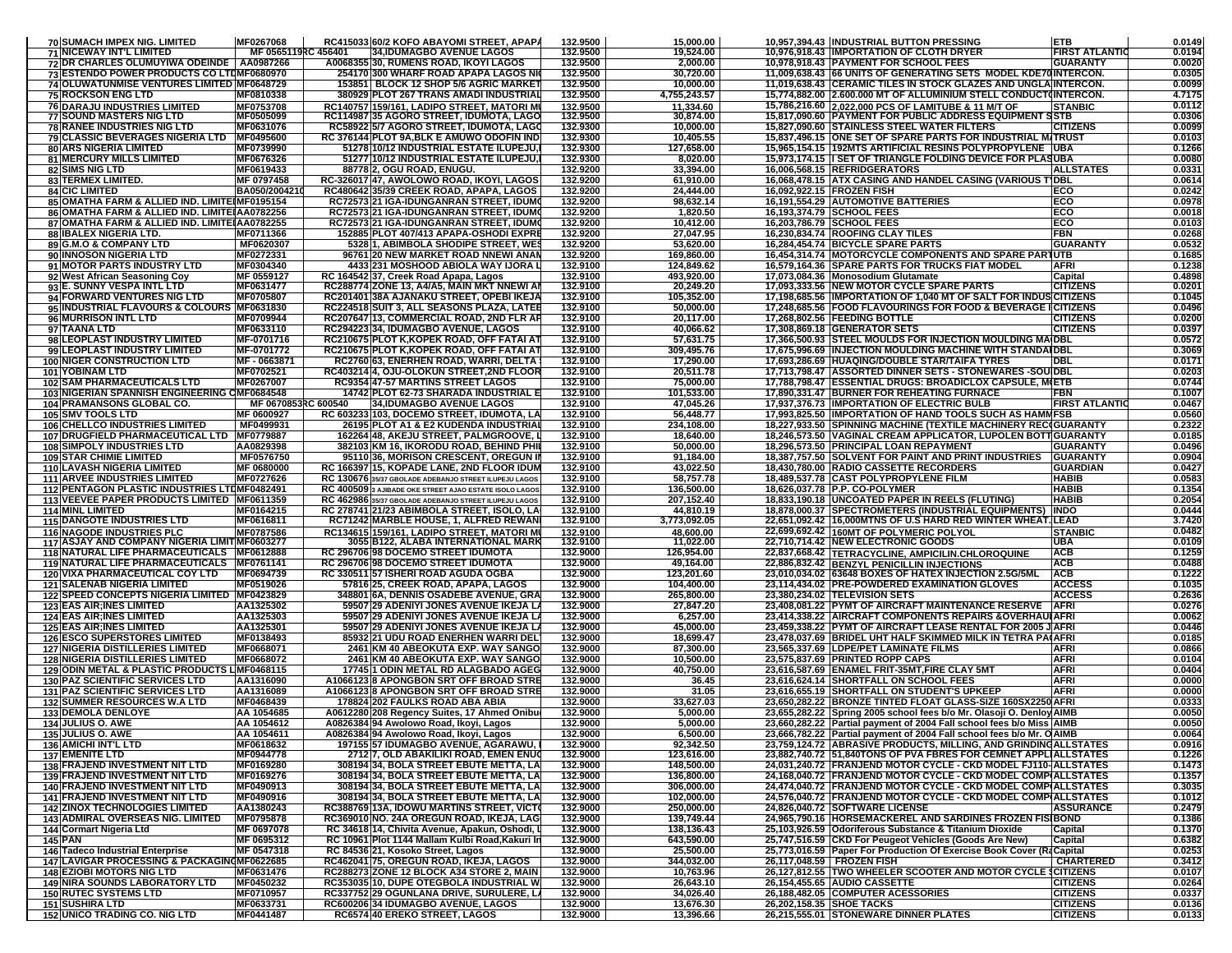| <b>154 AMTRONIC INV LTD</b><br>MF0703219<br>RC489579 15, AGORO STREET, IDUMOTA, LAGO<br>132.9000<br>53,055.00<br>26,729,866.56 RADIO CASSETTE RECORDERS<br>155 EDDYBROS ENTERPRISES NIG. LTD MF- 0714974<br>RC 115910 B9-10 ALABA INTERNATIONAL MKT<br>132.9000<br>139.050.00<br>26,868,916.56 GASOLINE GENERATOR 220V/50HZ<br>132.9000<br>26,957,492.56 VARIOUS NEW KELVINATOR REFRIGERATORS (IDBL<br><b>156 ELPINA ASSOCIATES LTD</b><br>MF 0702449<br>RC 106680 21 CREEK ROAD, APAPA, LAGOS ST<br>88,576.00<br><b>157 ELPINA ASSOCIATES LTD</b><br>MF0702333<br>RC 106680 21 CREEK ROAD, APAPA, LAGOS ST<br>132.9000<br>31,077.68<br>26,988,570.24 INEW VESTFROST UPRIGHT DISPLAY COOLERS IDBL<br>26,990,070.24 TUITION FEES AND BOOKS FOR EMECHETA<br>AA1044973<br>A1842198 CLOSE A, HOUSE 12 OFF 11 CRESCEI<br>132.9000<br><b>158 EMECHETA EMMANUEL ELENDU</b><br>1,500.00 |                                    | 0.4574                       |
|---------------------------------------------------------------------------------------------------------------------------------------------------------------------------------------------------------------------------------------------------------------------------------------------------------------------------------------------------------------------------------------------------------------------------------------------------------------------------------------------------------------------------------------------------------------------------------------------------------------------------------------------------------------------------------------------------------------------------------------------------------------------------------------------------------------------------------------------------------------------------------|------------------------------------|------------------------------|
|                                                                                                                                                                                                                                                                                                                                                                                                                                                                                                                                                                                                                                                                                                                                                                                                                                                                                 | DBI                                | 0.0526                       |
|                                                                                                                                                                                                                                                                                                                                                                                                                                                                                                                                                                                                                                                                                                                                                                                                                                                                                 | <b>DBL</b>                         | 0.1379                       |
|                                                                                                                                                                                                                                                                                                                                                                                                                                                                                                                                                                                                                                                                                                                                                                                                                                                                                 |                                    | 0.0878                       |
|                                                                                                                                                                                                                                                                                                                                                                                                                                                                                                                                                                                                                                                                                                                                                                                                                                                                                 |                                    | 0.0308                       |
| <b>159 HARBOURLINE LIMITED</b><br>MF-0589904<br>RC205739 37A BODE THOMAS STREET, SURUL<br>132.9000<br>55,104.10<br>27,045,174.34 WHITE PRINTING PAPERS                                                                                                                                                                                                                                                                                                                                                                                                                                                                                                                                                                                                                                                                                                                          | <b>DBL</b><br><b>DBL</b>           | 0.0015<br>0.0546             |
| 132.9000<br>1,398.34<br>27,046,572.68 SCHOOL FEES FOR ANEKE O<br><b>160 JUSTICE J G O ANEKE</b><br>AA-1045106<br>A1984429 20 ST JOHNS CRESCENT UGBOGHE                                                                                                                                                                                                                                                                                                                                                                                                                                                                                                                                                                                                                                                                                                                          | DBL                                | 0.0014                       |
| 1,246,504.07<br><b>161 KEWALRAM NIGERIA LIMITED</b><br>MF-0178432<br>RC1433 8A KARIMU KOTUN STREET, VICTOR<br>132.9000<br>28,293,076.75 NEW MITSUBISHI VEHICLES                                                                                                                                                                                                                                                                                                                                                                                                                                                                                                                                                                                                                                                                                                                 | <b>DBL</b>                         | 1.2361                       |
| RC32096 7C PRINCE'S COURT, AHMED ONIBUI<br><b>162 MIROCHE NIGERIA LIMITED</b><br>MF-0689966<br>132.9000<br>42,873.04<br>28,335,949.79 SAVLON ANTISEPTIC LIQUID                                                                                                                                                                                                                                                                                                                                                                                                                                                                                                                                                                                                                                                                                                                  | <b>DBL</b>                         | 0.0425                       |
| 132.9000<br>28,508,749.79 480 MT LIQUID GLUCOSE, "WINDMILL" BRAND. 4DBL<br><b>163 OK SWEETS COMPANY</b><br>MF-0717929<br>RC-066667 7A ILASAMAJA SCHEME ITIRE JUNC<br>172,800.00                                                                                                                                                                                                                                                                                                                                                                                                                                                                                                                                                                                                                                                                                                 |                                    | 0.1714                       |
| 164 POPTON ABRASIVES MANUFACTURINM-0701655<br>RC63338 6/8 INDUSTRIAL STREET, ILUPEJU,L.<br>132.9000<br>9,280.38<br>28,518,030.17 VARIOUS SIZES OF SCREW CAPS                                                                                                                                                                                                                                                                                                                                                                                                                                                                                                                                                                                                                                                                                                                    | <b>DBL</b>                         | 0.0092                       |
| 132.9000<br>28,604,410.17   2ML SYRINGES WITH NEEDLES FOR PHARMACIDBL<br>165 SALENAB NIGERIA LIMITED.<br>MF 0649646<br>RC-57816 25, CREEK ROAD, APAPA, LAGOS ST<br>86,380.00                                                                                                                                                                                                                                                                                                                                                                                                                                                                                                                                                                                                                                                                                                    |                                    | 0.0857                       |
| 28,634,737.37   MEDICAL CONSUMABLES.1X40' CONTAINER OF DBL<br><b>166 SALENAB NIGERIA LIMITED.</b><br>MF 0649647<br>RC-57816 25, CREEK ROAD, APAPA, LAGOS ST<br>132.9000<br>30,327.20                                                                                                                                                                                                                                                                                                                                                                                                                                                                                                                                                                                                                                                                                            |                                    | 0.0301                       |
| 132.9000<br>28,700,886.27 EDUCATIONAL RAW MATERIALS TO PRODUCE IDBL<br><b>167 SEA SANDY INVESTMENTS LTD</b><br>MF 0797874<br>RC142780 27, OSOLO WAY, AJAO ESTATE - ISO<br>66,148.90                                                                                                                                                                                                                                                                                                                                                                                                                                                                                                                                                                                                                                                                                             |                                    | 0.0656                       |
| RC432603 RIVERS STATE COMPLEX PLOT 83 R.<br>28,709,031.27 MONTHLY SERVICE TO INTERNET (JANUARY 20 DBL<br><b>168 STARTECH CONNECTIONS LTD</b><br>132.9000<br>AA1044961<br>8,145.00<br>RC36689 11B ADEOLA ODEKU STREET, VICTO<br>169 WEST AFRICAN BITUMEN EMULSON OMF-0946942<br>132.9000<br>1,346,625.00<br>30,055,656.27 3,000 METRIC TONS GASOIL                                                                                                                                                                                                                                                                                                                                                                                                                                                                                                                               | <b>DBL</b>                         | 0.008 <sup>4</sup><br>1.3354 |
| 170 ADEBOYE AKINWUNMI AKINADE<br>132.9000<br>A1010187<br>A1049156 BLOCK 35, FLAT 3, MARYLAND ESTA<br>30,055,681.42 PAYMENT OF TUITION FEES<br>25.15                                                                                                                                                                                                                                                                                                                                                                                                                                                                                                                                                                                                                                                                                                                             | <b>EQUIT</b>                       | 0.0000                       |
| <b>171 BOMIS LIMITED</b><br>MF0659850<br>198712 16A, COMMERCIAL AVENUE, YABA,<br>132.9000<br>6,760.00<br>30,062,441.42  NEW HOT DIPPED GALVANIZED PRESSED STEE EQUITY                                                                                                                                                                                                                                                                                                                                                                                                                                                                                                                                                                                                                                                                                                           |                                    | 0.0067                       |
| <b>172 LINPON ASSOCIATES LIMITED</b><br>MF0660396<br>149110 5, CUSTOMS STREET, LAGOS.<br>132.9000<br>30,138,212.91   1300 UNITS OF TIGER PETROL GENERATORS ANEQUITY<br>75,771.49                                                                                                                                                                                                                                                                                                                                                                                                                                                                                                                                                                                                                                                                                                |                                    | 0.0751                       |
| 173 MARDIX INTERNATIONAL COMPANY LIMF0659231<br>311001 BB5, ALABA INTERNATIONAL MARKI<br>132.9000<br>27,140.00<br>30,165,352.91 230 UNITS OF PORTABLE GASOLINE GENERAT JEQUITY                                                                                                                                                                                                                                                                                                                                                                                                                                                                                                                                                                                                                                                                                                  |                                    | 0.0269                       |
| 132.9000<br><b>174 OLYMPIC INKS LIMITED</b><br>MF0533900<br>87,300.00<br>30,252,652.91 90 MT OF PVC ARTIFICIAL RESIN.<br>133210 4, DABARA STREET, OLOWOGBOWO                                                                                                                                                                                                                                                                                                                                                                                                                                                                                                                                                                                                                                                                                                                    | <b>EQUIT)</b>                      | 0.0866                       |
| RC7288 BULL PLAZA, 38/39, MARINA, LAGOS<br>132.9000<br>6,075,000.00<br>175 CONOIL PLC<br>MF0687991<br>36,327,652.91 GASOII                                                                                                                                                                                                                                                                                                                                                                                                                                                                                                                                                                                                                                                                                                                                                      | <b>ETB</b>                         | 6.0245                       |
| 36,342,393.23 KEROSINE STOVE<br>RC457239159, TAPA STREET IJESHATEDO SURI<br>176 SATKARTAR INDURIES NIGERIA LIMITIMF0687814<br>132.9000<br>14,740.32                                                                                                                                                                                                                                                                                                                                                                                                                                                                                                                                                                                                                                                                                                                             | ETB                                | 0.0146                       |
| 132.9000<br>36,430,393.23  TITANIUM DIOXIDE - INDUSTRIAL CHEMICAL FOIFBN<br><b>177 BERGER PAINT NIGERIA PLC</b><br>MF0771216<br>1897 OBA AKRAN AVENUE, IKEJA, LAGOS<br>88,000.00<br>MF0711466<br>132.9000<br>178 GMT NIG LTD<br>333700 14, GERARD RD, IKOYI, LAGOS<br>234,336.05<br>36,664,729.28 DOUBLE ELECTROLYTIC TINPLATE D-2.8/5.0                                                                                                                                                                                                                                                                                                                                                                                                                                                                                                                                        | <b>IFBN</b>                        | 0.0873<br>0.2324             |
| 179 GMT NIG LTD<br>MF0711462<br>333700 14, GERARD RD, IKOYI, LAGOS<br>132.9000<br>27,464.54<br>36,692,193.82 COLD REDUCED ELECTROLYTIC TINPLATE D-5. (FBN                                                                                                                                                                                                                                                                                                                                                                                                                                                                                                                                                                                                                                                                                                                       |                                    | 0.0272                       |
| 180 GMT NIG LTD<br>MF0711084<br>333700 14, GERARD RD, IKOYI, LAGOS<br>132.9000<br>47,790.00<br>36,739,983.82 GROWING UP 1,2,3 MILK                                                                                                                                                                                                                                                                                                                                                                                                                                                                                                                                                                                                                                                                                                                                              | <b>FBN</b>                         | 0.0474                       |
| 132.9000<br>MF0711486<br>333700 14, GERARD RD, IKOYI, LAGOS<br>47,790.00<br>36,787,773.82  SWEETENED CONDENSED FULL CREAM MILK PIFBN<br>181 GMT NIG LTD                                                                                                                                                                                                                                                                                                                                                                                                                                                                                                                                                                                                                                                                                                                         |                                    | 0.0474                       |
| <b>182 KEWALRAM NIG LTD</b><br>MF0274685<br><b>1433 8A KARIMU KOTUN STREET. VICTOR</b><br>132.9000<br>803,746.43<br>37,591,520.25 41 UNITS OF MITSUBISHI VEHICLES                                                                                                                                                                                                                                                                                                                                                                                                                                                                                                                                                                                                                                                                                                               | <b>FBN</b>                         | 0.7971                       |
| AA1264496<br>A0997566 FIRST BANK OF NIG. PLC, HEAD OFF<br>132.9000<br>37,591,960.25 EXAMINATION FEES - CFA INSTITUTE - ESALOMIFBN<br><b>183 MRS ESALOMI NAOMI</b><br>440.00                                                                                                                                                                                                                                                                                                                                                                                                                                                                                                                                                                                                                                                                                                     |                                    | 0.0004                       |
| <b>184 MRS ESALOMI NAOMI</b><br>AA1023243<br>A0997566 FIRST BANK OF NIG. PLC, HEAD OFF<br>132.9000<br>171.95<br>37,592,132.20 BOOK FEES - PBD WORLDWIDE FULFILMENT SEFBN                                                                                                                                                                                                                                                                                                                                                                                                                                                                                                                                                                                                                                                                                                        |                                    | 0.0002                       |
| 132.9000<br>402,498.00<br><b>185 NIGERIAN BOTTLING COY PLC</b><br>MF 0795792<br>902 NBC HSE, EBUTE-METTA , OYINGBO<br><b>37,994,630.20 JJUICE CONCENTRATE</b>                                                                                                                                                                                                                                                                                                                                                                                                                                                                                                                                                                                                                                                                                                                   | IFBN                               | 0.3991<br>0.6939             |
| 491399 12 WAZIRI IBRAHIM CRESCENT, VICT<br>38,694,380.20 2325 M/TONS OF FROZEN FISH (BLUE WHITING) FBNMB<br><b>186 BHARAT VENTURES LIMITED</b><br>MF 0731018<br>132.9000<br>699,750.00<br>38,702,480.20 TOP GASKET AND OIL SEAL (AUTO PARTS FOR FBNMB<br><b>187 K K PRODUCTS LIMITED</b><br>MF 0662032<br>92068 3RD FLOOR, 15 IDOLUWO STREET. L<br>132.9000<br>8,100.00                                                                                                                                                                                                                                                                                                                                                                                                                                                                                                         |                                    | 0.0080                       |
| <b>188 K K PRODUCTS LIMITED</b><br>92068 3RD FLOOR, 15 IDOLUWO STREET, I<br>132.9000<br>22,500.00<br>38,724,980.20 SWITCH GEAR AND CONTROL SWITCH (AUTO PIFBNME<br>MF 0662033                                                                                                                                                                                                                                                                                                                                                                                                                                                                                                                                                                                                                                                                                                   |                                    | 0.0223                       |
| MF0614154<br>132.9000<br>91,980.00<br>38,816,960.20 28MT of knorr cube beef foil laminant<br>189 Cadbury Nigeria Plc<br>4151<br>Lateef Jakande road,Agidingbi,Ikeja                                                                                                                                                                                                                                                                                                                                                                                                                                                                                                                                                                                                                                                                                                             | <b>FCMB</b>                        | 0.0912                       |
| 39,000,920.20 28MT of Knorr cube beef foil laminant<br>190 Cadbury Nigeria Plc<br>MF0614152<br>4151<br>Lateef Jakande road,Agidingbi,Ikeja<br>132.9000<br>183,960.00                                                                                                                                                                                                                                                                                                                                                                                                                                                                                                                                                                                                                                                                                                            | <b>FCMB</b>                        | 0.1824                       |
| RC136433<br>NIVIK INVESTMENTS LTD NO 2 ONDC<br>132.9000<br>121,319.84<br>39,122,240.04 TO PURCHASE NEW HYDROCARBON FREE JUTIFCMB<br><b>191 NIVIK INVESTMENT LTD</b><br>MF0282707                                                                                                                                                                                                                                                                                                                                                                                                                                                                                                                                                                                                                                                                                                |                                    | 0.1203                       |
| MF 0279547<br>39,178,002.84 IMPORTATION OF STC MARINE MOTORS AND ACFSB<br><b>192 MOUDACO LTD</b><br>RC 26777 KM 16, IKORODU ROAD, OJOTA, LAG<br>132.9000<br>55.762.80                                                                                                                                                                                                                                                                                                                                                                                                                                                                                                                                                                                                                                                                                                           |                                    | 0.0553                       |
|                                                                                                                                                                                                                                                                                                                                                                                                                                                                                                                                                                                                                                                                                                                                                                                                                                                                                 | <b>GUARANTY</b>                    |                              |
| 193 AYANDELE EZEKEIL AYANBANJI<br>AA1287512<br>582791 1, IJAIYE STREET , OGBOMOSOTEDO<br>132.9000<br>27,492.00<br>39,205,494.84  TUITION & LIVING EXPENSES                                                                                                                                                                                                                                                                                                                                                                                                                                                                                                                                                                                                                                                                                                                      |                                    | 0.0273                       |
| 194 CENTO LIGHT INDUSTRIES NIGERIA L MF0786241<br>65080 23 ROAD, L CLOSE HOUSE 7 FESTAC<br>132.9000<br>27,646.00<br>39,233,140.84 INDUSTRIAL RAW MATERIALS FOR OWN USE                                                                                                                                                                                                                                                                                                                                                                                                                                                                                                                                                                                                                                                                                                          | <b>IGUARANTY</b>                   | 0.0274                       |
| <b>195 COSCHARIS TECHNOLOGIES</b><br>MF0679366<br>216991 68A ADEOLA ODEKU STREET, VICTO<br>132.9000<br>68,460.00<br>39,301,600.84 COMPUTER PARTS                                                                                                                                                                                                                                                                                                                                                                                                                                                                                                                                                                                                                                                                                                                                | <b>GUARANTY</b>                    | 0.0679                       |
| 196 ORAZULIKE TRADING COMPANY LIMI MF0576607<br>7382 PLOT 204, RUMUOGBA ESTATE, POR<br>132.9000<br>40,000.00<br>39,341,600.84 PRIME HOT ROLLED STEEL PROFILES: 400 TON GUARANTY                                                                                                                                                                                                                                                                                                                                                                                                                                                                                                                                                                                                                                                                                                 |                                    | 0.0397                       |
| <b>197 TAFSHOL NIGERIA LTD</b><br>MF0779917<br>93426 66, IJAIYE ROAD, OGBA, IKEJA- LAG<br>132.9000<br>15,649.40<br>39,357,250.24 GREETING CARDS, FRUIT SQEEZERS<br>39,371,166.43 GLASS DECANTER, BATHROOM SET<br><b>198 TAFSHOL NIGERIA LTD</b><br>MF0779916<br>93426 66, IJAIYE ROAD, OGBA, IKEJA- LAG<br>132.9000<br>13,916.20                                                                                                                                                                                                                                                                                                                                                                                                                                                                                                                                                | <b>GUARANTY</b><br><b>GUARANTY</b> | 0.0155<br>0.0138             |
| 132.9000<br>MF0688323<br>274073 38, KOFO ABAYOMI STREET, VICTOR<br>21,921.25<br>39,393,087.68 POLYETHYLENE FOR PLASTIC INDUSTRIES<br><b>199 VINCHEM INT'L LTD</b>                                                                                                                                                                                                                                                                                                                                                                                                                                                                                                                                                                                                                                                                                                               | <b>GUARANTY</b>                    | 0.0217                       |
| 200 WEST AFRICAN MILK COMPANY (NIGE MF0735289<br>11330 7B ACME ROAD, INDUSTRIAL ESTAT<br>39,436,271.68 16 MT SPRAY SKIMMED MILK POWDER<br>132.9000<br>43,184.00                                                                                                                                                                                                                                                                                                                                                                                                                                                                                                                                                                                                                                                                                                                 | <b>GUARANTY</b>                    | 0.0428                       |
| RC 436797 PLOT 4, BAY 3, COCOA INDUSTRIAL<br>132.9000<br>39,467,146.68 FLOOR & WALL TILES<br>201 JACESTEE NIGERIA LIMITED<br>MF 0788336<br>30,875.00                                                                                                                                                                                                                                                                                                                                                                                                                                                                                                                                                                                                                                                                                                                            | <b>GUARDIAN</b>                    | 0.0306                       |
| 202 INTERPLANETS NIGERIA LIMITED<br>MF0727584<br>RC 34508 7A CREEK ROAD APAPA LAGOS<br>132.9000<br>70,980.50<br>39,538,127.18   MONOSODIUM GLUTAMATE                                                                                                                                                                                                                                                                                                                                                                                                                                                                                                                                                                                                                                                                                                                            | <b>HABIB</b>                       | 0.0704                       |
| MF0674045<br>132.9000<br>41,368,328.37 CRUDE WASHED UNPROCESSED IODISED FOODINDO<br>203 COLUMBIA INTERNATIONAL LTD.<br>RC 43338 PLOT 2A, BLOCK 2, OSHODI IND. SCI<br>1,830,201.19                                                                                                                                                                                                                                                                                                                                                                                                                                                                                                                                                                                                                                                                                               |                                    | 1.8150                       |
| <b>204 EVANS MEDICAL PLC</b><br>MF0751711<br>RC 1161 KM 32, LAGOS-BADAGRY EXP.WAY,<br>132.9000<br>112,500.00<br>41,480,828.37 BLISTER PACKAGING MACHINE<br>MF0674858<br>132.9000                                                                                                                                                                                                                                                                                                                                                                                                                                                                                                                                                                                                                                                                                                | <b>INDO</b><br><b>INDO</b>         | 0.1116<br>0.0306             |
| 205 MEGA PLASTICS IND. LTD.<br>RC 398727 PLOT 4, ILUPEJU BYE PASS, ILUPEJ<br>30,816.00<br>41,511,644.37 POLY PROPYLENE (PLASTIC RAW MATERIAL)<br>132.9000<br>206 MICKEY LADEY COMM. LTD.<br>MF0674951<br>RC 260404 33, ISALE AGBEDE STREET, IDUMOT<br>38,660.00<br>41,550,304.37 BICYCLE COMPONENTS IN CKD CONDITION                                                                                                                                                                                                                                                                                                                                                                                                                                                                                                                                                            | <b>INDO</b>                        | 0.0383                       |
| 207 SUNPLAST IND. LTD.<br>MF0183832<br>RC 28900 PLOT 4C, BLOCK H, ISOLO IND. SCH.<br>132.9000<br>159.60<br>41,550,463.97 POLYPROPYLENE (PLASTIC RAW MATERIAL                                                                                                                                                                                                                                                                                                                                                                                                                                                                                                                                                                                                                                                                                                                    | <b>INDO</b>                        | 0.0002                       |
| MF0267875<br>132.9000<br>41,815,364.01 CKD Bicycle Spare Parts<br>208 Henry & Henry Limited<br>RC174210 14, Bajulaiye Street, Idumota, Lagos<br>264,900.04                                                                                                                                                                                                                                                                                                                                                                                                                                                                                                                                                                                                                                                                                                                      | Int. Trust                         | 0.2627                       |
| 209 International Trust Bank Plc.<br>AA1022064<br>RC42672 ICON House, 6th Floor, Idejo Street, V<br>132.9000<br>26,162.30<br>41,841,526.31 Recurring Licence Fee                                                                                                                                                                                                                                                                                                                                                                                                                                                                                                                                                                                                                                                                                                                | Int. Trust                         | 0.0259                       |
| 210 ASSOCIATED MATCH INDUSTRY LIMITMF0810954<br>132.9000<br>41,876,939.23   11.66MT OF SHRINK WARP FILM<br>7979 ELEYELE INDUSTRIAL LAYOUT , ELE<br>35,412.92                                                                                                                                                                                                                                                                                                                                                                                                                                                                                                                                                                                                                                                                                                                    | <b>INTERCON</b>                    | 0.0351                       |
| 211 AWOSEYILA BOSEDE TITILAYO<br>AA0081090<br>A1017006 FEDERAL MINISTRY OF TOURISM, FI<br>132.9000<br>6,270.00<br>41,883,209.23 TRAINING COURSE FEE                                                                                                                                                                                                                                                                                                                                                                                                                                                                                                                                                                                                                                                                                                                             | <b>INTERCON</b>                    | 0.0062                       |
| 210299 CGC CAMP NNAMDI AZIKIWE WAY, K<br><b>212 CGC NIGERIA LIMITED</b><br>MF0791806<br>132.9000<br>730,200.00<br>42,613,409.23 6 UNITS OF EXCAVATOR MODEL PC2007-7<br><b>213 EKHA AGRO FARMS LIMITED</b><br>86817 36 LADIPO KASUMU STREET OFF AL<br>132.9000<br>71,971.40<br>42,685,380.63 469MT OF LYSINE & DICALCIUM PHOSPHATE<br>MF0735133                                                                                                                                                                                                                                                                                                                                                                                                                                                                                                                                  | <b>INTERCON</b><br><b>INTERCON</b> | 0.7241<br>0.0714             |
| 214 INTERCONTINENTAL BANL PLC<br>AA1047242<br>125352 999C DANMOLE STREET OFF IDEJO<br>132.9000<br>8,505.00<br>42,693,885.63   OPERATION TRAINING (MASTER CARD)                                                                                                                                                                                                                                                                                                                                                                                                                                                                                                                                                                                                                                                                                                                  | <b>INTERCON</b>                    | 0.0084                       |
| 45212 PLOT 45 CHRIST AVENUE V/ISLAND<br>132.9000<br>42,702,385.63 SCHOOL FEES<br>215 SINOJ NIGERIA LIMITED<br>AA1046077<br>8,500.00                                                                                                                                                                                                                                                                                                                                                                                                                                                                                                                                                                                                                                                                                                                                             | <b>INTERCON</b>                    | 0.0084                       |
| 216 TECHNOLOGY DISTRIBUTION LIMITED MF0810166<br>351814 13A IDOWU MARTINS STREET V/ISLA<br>132.9000<br>233,328.53<br>42,935,714.16   COMPONENTS FOR MANUFACTURING OF DESHINTERCON                                                                                                                                                                                                                                                                                                                                                                                                                                                                                                                                                                                                                                                                                               |                                    | 0.2314                       |
| 217 WAHUM PACKAGING LIMITED<br>14694 3 ADENIYI JONES AVENUE IKEJA AG<br>132.9000<br>43,078,166.47 851 MT OF INDUSTRIAI MATERIALS (KRAFTLINE INTERCON.<br>MF0576703<br>142,452.31                                                                                                                                                                                                                                                                                                                                                                                                                                                                                                                                                                                                                                                                                                |                                    | 0.1413                       |
| 218 BEAUTYFAIR LABORATORIES LTD<br>RC2077 65A, OPEBI ROAD, OPEBI, IKEJA, LA<br>132.9000<br>43,105,286.47  INDUSTRIAL WATER HEATER,PLASTIC CAPS, PILEAD<br>MF0324406<br>27,120.00                                                                                                                                                                                                                                                                                                                                                                                                                                                                                                                                                                                                                                                                                                |                                    | 0.0269                       |
| AA 0531805<br>132.9000<br>19,000.00<br>219 ANTHONY OLANREWAJU SANNI<br>A1753516 GIDAN SHEHU AHMED NO.2 BANK<br>43,124,286.47 PAYMENT FOR MEDICAL TREATMENT                                                                                                                                                                                                                                                                                                                                                                                                                                                                                                                                                                                                                                                                                                                      | <b>MAGNUM</b>                      | 0.0188                       |
| <b>220 KGM INDUSTRIES LIMITED</b><br>MF 0635838<br>RC 118795 PLOT 6, BLOCK A LIMCA WAY, ISOLO<br>132.9000<br>91,120.00<br>43.215.406.47 IPP INJECTION COPOLYMER FOR PLASTIC MANUMAGNUM<br>43.217.406.47 PERSONAL TRAVELL ALLOWANCE<br>A1087258135 MOLONEY STREET, EBUTE-METT/                                                                                                                                                                                                                                                                                                                                                                                                                                                                                                                                                                                                   |                                    | 0.0904                       |
| <b>221 OKUPE MORENIKE</b><br>AA 0530713<br>132.9000<br>2,000.00<br>222 VENTI LIMITED<br>MF 0618898<br>RC 314609 BLOCK F, LSDPC BUILDINGS,24 ADE<br>132.9000<br>78,772.91<br>43,296,179.38 INFANT MILK FORMULA                                                                                                                                                                                                                                                                                                                                                                                                                                                                                                                                                                                                                                                                   | <b>MAGNUM</b><br><b>MAGNUM</b>     | 0.0020<br>0.0781             |
| 43,804,058.38 CDMA FIXED WIRELESS TERMINAL EQUIPMENT MBC<br>223 MULTILINKS TELECOMMUNICATIONS MF 0739767<br>239630 231, ADEOLA ODEKU STREET, VICTO<br>132.9000<br>507.879.00                                                                                                                                                                                                                                                                                                                                                                                                                                                                                                                                                                                                                                                                                                    |                                    | 0.5037                       |
| AA 1053674<br>132.9000<br>224 NAL BANK PLC<br>RC 2392 NAL TOWERS, 20 MARINA, LAGOS<br>140.00<br>43,804,198.38   PAYMENT OF PROFESSIONAL SUBSCRIPTION TINAL                                                                                                                                                                                                                                                                                                                                                                                                                                                                                                                                                                                                                                                                                                                      |                                    | 0.0001                       |
| 225 TAIWO ADEWUNMI-ONI<br>AA 1053666<br>132.9000<br>2,400.00<br>RC 2392 NAL TOWERS, 20 MARINA, LAGOS<br>43,806,598.38 PAYMENT OF SCHOOL FEES TO MANCHESTER INAL                                                                                                                                                                                                                                                                                                                                                                                                                                                                                                                                                                                                                                                                                                                 |                                    | 0.0024                       |
| 44,106,598.38 INSTALMENTAL REPAYMENT- AFREXIMBANK<br><b>226 EAS AIRLINES LTD</b><br>AA1071704<br>59,507 29, ADENIYI JONES AVENUE, IKEJA<br>132.9000<br>300,000.00                                                                                                                                                                                                                                                                                                                                                                                                                                                                                                                                                                                                                                                                                                               | <b>NEXIM</b>                       | 0.2975                       |
| 44,112,098.38 PAYENT OF ANNUAL SUBSCRIPTION-AADFL<br>227 NEXIM BANK<br>AA1071706<br>DECREE 38 PLOT 795, CBD, ABUJA<br>132.9000<br>5,500.00                                                                                                                                                                                                                                                                                                                                                                                                                                                                                                                                                                                                                                                                                                                                      | <b>NEXIM</b>                       | 0.0055                       |
| 228 PEUGEOT AUTOMOBILE NIGERIA LTIMF0831403<br>RC 10961 PLOT 1144 MALLAM KULBI ROAD KA<br>132.9000<br>451,500.00<br>44,563,598.38 VARIOUS TOOLS, SPARE PARTS & COMPONENTINUB INT'L<br><b>229 CADBURY NIGERIA PLC</b><br>RC4151 LATEEF JAKANDE ROAD, AGIDINGBI<br>44,637,815.90 MURRAYMINT FLAVOUR (RAW MATERIAL FORBOCEANIC                                                                                                                                                                                                                                                                                                                                                                                                                                                                                                                                                     |                                    | 0.4477                       |
| 74,217.52<br>MF0632673<br>132.9000<br>MF0623585<br>RC4151 LATEEF JAKANDE ROAD, AGIDINGBI<br>44,725,189.13 RUFFINATTI, CONYEOR BELT, OIL CARTRIDGE (OCEANIC<br>230 CADBURY NIGERIA PLC<br>132.9000<br>87,373.23                                                                                                                                                                                                                                                                                                                                                                                                                                                                                                                                                                                                                                                                  |                                    | 0.0736<br>0.0866             |
| 231 INTERNATIONAL CARPETS INDUSTRIEMF0039685<br>RC29100 57, MORRISON CRESCENT OREGUN<br>132.9000<br>44,803,089.13 330,000SQ.MTS OF CARPET BACKING.<br>77,900.00                                                                                                                                                                                                                                                                                                                                                                                                                                                                                                                                                                                                                                                                                                                 | <b>OMEGA</b>                       | 0.0773                       |
| MF0802733<br>132.9000<br>232 QUALITEC IND. LTD.<br>RC303314 679 LAGOS ABEOKUTA ROAD,OJOK<br>536,000.00<br>45,339,089.13 200MT OF ALUMINIUM COILS                                                                                                                                                                                                                                                                                                                                                                                                                                                                                                                                                                                                                                                                                                                                | <b>OMEGA</b>                       | 0.5315                       |
| MF0675060<br>132.9000<br>27,509.00<br>45,366,598.13 CABLE FAULT LOCATOR ,70KV DIELECTRIC TESPACIFIC<br>233 AJAOKUTA STEEL COMPANY LTD<br>RC30677 AJAOKUTA, KOGI STATE, NIGERIA<br>RC30677 AJAOKUTA, KOGI STATE, NIGERIA<br>132.9000<br>45,374,519.23 BM 21 MEGGER TESTER, MULTIMETER - MEASU PACIFIC<br>234 AJAOKUTA STEEL COMPANY LTD<br>MF0675059<br>7,921.10                                                                                                                                                                                                                                                                                                                                                                                                                                                                                                                 |                                    | 0.0273<br>0.0079             |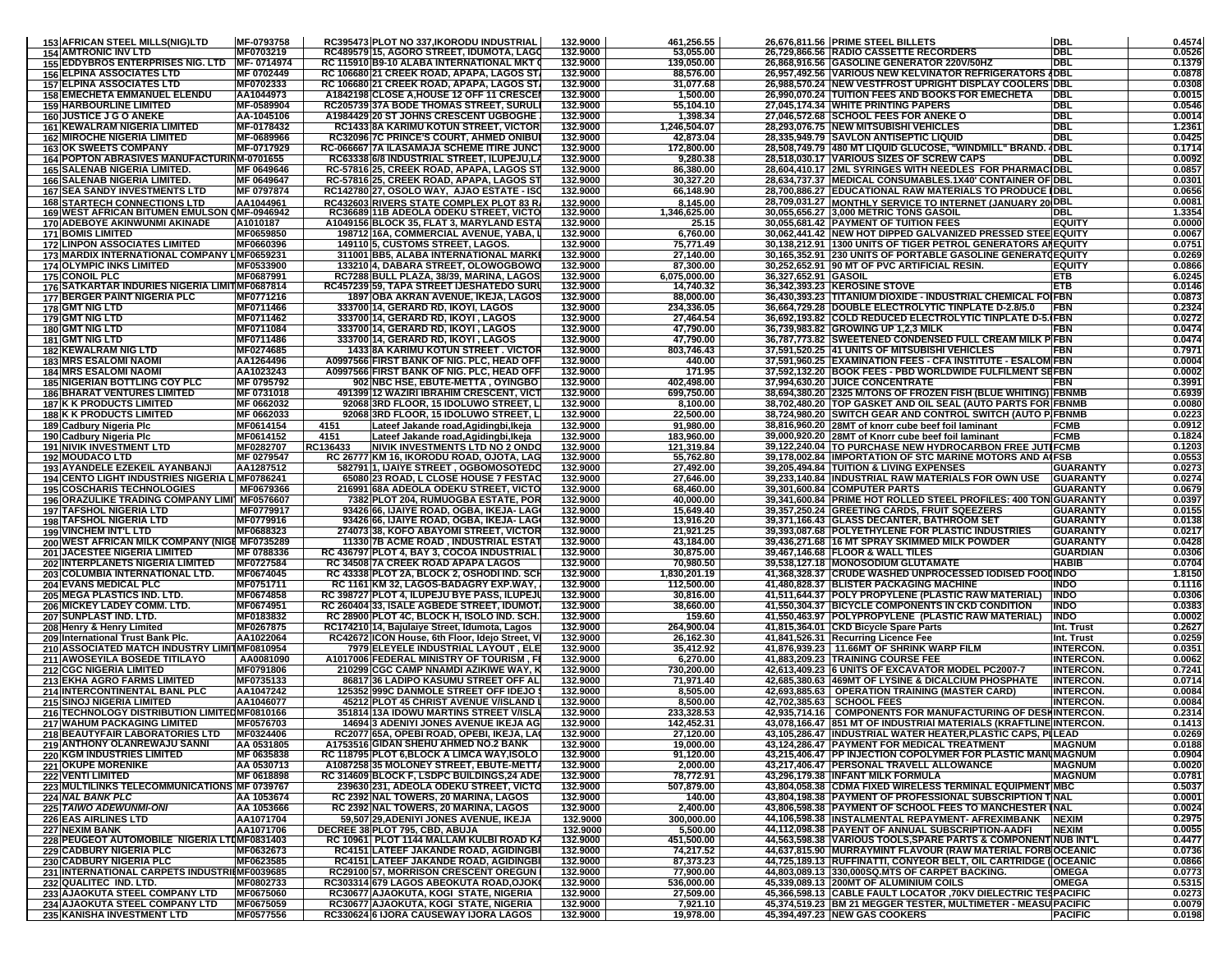|                                                                               | 236 NWOKORO CHUKWUMA IKECHUKWU AA1422408 |           | B686115 4 DELE ORISABIYI STR. OKOTA LAGO                                                                                        | 132.9000                         | 2,000.00                             |                                                    | 45,396,497.23 PERSONAL TRAVEL ALLOWANCE                                                                                                                        | <b>PACIFIC</b>                   | 0.0020           |
|-------------------------------------------------------------------------------|------------------------------------------|-----------|---------------------------------------------------------------------------------------------------------------------------------|----------------------------------|--------------------------------------|----------------------------------------------------|----------------------------------------------------------------------------------------------------------------------------------------------------------------|----------------------------------|------------------|
| 237 NIGACHEM NIGERIA LTD                                                      | MF0611936                                |           | 97718 5B, ADEDEJI CLOSE OFF OPEBI ROA                                                                                           | 132.9000                         | 67,348.22                            |                                                    | 45,463,845.45 28.016 MT OF DYNAMITES 1095H AND 160,000M IPLATINUM                                                                                              |                                  | 0.0668           |
| 238 PET SOLUTIONS SERVICES                                                    | MF0694420                                |           | 612959 1225C, BISHOP OLUWOLE STREET, VI                                                                                         | 132.9000                         | 56,000.00                            |                                                    | 45,519,845.45 PLASTIC INJECTION MOULD                                                                                                                          | <b>PRUDENT</b>                   | 0.0555           |
| <b>239 STRIDES VITAL NIG LTD</b>                                              | MF0658707                                |           | 469390 NO 1, SUNBO JIBOWU STREET, AWOL                                                                                          | 132.9000                         | 55,606.32                            |                                                    | 45,575,451.77   PHARMACEUTICAL GOODS (CLOTRIMAZOLE CRPRUDENT                                                                                                   |                                  | 0.0551           |
| 240 VIRGO INVESTMENT LTD                                                      | MF0694424                                |           | 255259 SUITE 123, EDO HOUSE, VICTORIA ISL                                                                                       | 132.9000                         | 66,960.00                            |                                                    | 45,642,411.77 ARTIFICIAL RESINS                                                                                                                                | <b>PRUDENT</b>                   | 0.0664           |
| <b>241 INTERNATIONAL BEER &amp; BEVERAGE MF0560198</b>                        |                                          |           | RC24211 14. AHMED ONIBUDO STREET. V/ IS.                                                                                        | 132.9000                         | 200.544.92                           |                                                    | 45,842,956.69 FILLING MACHINE. FILLING MONOBLOCK                                                                                                               | <b>STANBIC</b>                   | 0.1989           |
| 242 INTERNATIONAL BEER & BEVERAGE MF0560197<br><b>243 SONA BREWERIES PLC</b>  |                                          |           | RC24211 14, AHMED ONIBUDO STREET, V/IS.                                                                                         | 132.9000                         | 12,138.00                            |                                                    | 45,855,094.69 REFRIGERATION COMPRESSOR<br>45,860,851.69 CENTRIFUGAL PUMP                                                                                       | <b>STANBIC</b>                   | 0.0120<br>0.0057 |
| <b>244 SONA BREWERIES PLC</b>                                                 | MF0560243<br>MF0560247                   |           | RC22949 14, AHMED ONIBUDO STREET, V/IS.<br>RC22949 14, AHMED ONIBUDO STREET, V/ IS.                                             | 132.9000<br>132.9000             | 5,757.00<br>14,701.50                |                                                    | 45,875,553.19 BUCKET ELEVATOR/GRAIN CLEANER                                                                                                                    | <b>STANBIC</b><br><b>STANBIC</b> | 0.0146           |
| 245 HEIRS TECHNOLOGY AND SYSTEMS LAA1086967                                   |                                          |           | RC510211 PLOT 12, OLUBUNMI OWA STREET, L                                                                                        | 132.9000                         | 74,928.57                            |                                                    | 45,950,481.76 PAYMENT FOR SPACE SEGMENT FOR NOVEMBISTB                                                                                                         |                                  | 0.0743           |
| 246 INFANT JESUS ACADEMY                                                      | AA1086722                                |           | RC281364 19 WAREHOUSE RD, APAPA, LAGOS                                                                                          | 132.9000                         | 3,890.00                             |                                                    | 45,954,371.76 PAYMENT FOR HOME REMITTANCE                                                                                                                      | <b>STB</b>                       | 0.0039           |
| 247 POWERMAX NIG LTD                                                          | MF0739117                                |           | RC497313 9 TURTON STREET, SABO YABA, LAO                                                                                        | 132.9000                         | 68,436.00                            |                                                    | 46,022,807.76 PAYMENT FOR AGRICULTURAL MACHINERY WASTB                                                                                                         |                                  | 0.0679           |
| <b>248 BIOSCIENCE LABORATORIES</b>                                            | AA1343441                                |           | RC 372678 SHOP D21, EMAB SHOPPING PLAZA,                                                                                        | 132.9000                         | 14,365.00                            |                                                    | 46,037,172.76 PAYMENT FOR MEDICAL RESEARCH                                                                                                                     | <b>TRADE</b>                     | 0.0142           |
| <b>249 GOSHEN PRINTMEDIA LTD</b>                                              | MF0217295                                |           | RC 252860 6, LAPITE ST.OFF OLIYIDE ST.MUSHII                                                                                    | 132.9000                         | 140,000.00                           |                                                    | 46,177,172.76 WHITE PRINTING PAPER/RAW MATERIALS                                                                                                               | <b>TRADE</b>                     | 0.1388           |
| <b>250 LAWAL COMRADE</b>                                                      | MF0217085                                |           | RC 191764 179,2A, IRON MARKET, OFF BADAGR                                                                                       | 132.9000                         | 56,051.62                            |                                                    | 46,233,224.38 STAINLESS STEEL/PIPES                                                                                                                            | <b>TRADE</b>                     | 0.0556           |
| <b>251 NISA PREMIER HOSPITAL</b>                                              | AA1343443                                |           | RC 323731 PLOT 618, ALEX EKWUEME WAY, JAB                                                                                       | 132.9000<br>132.9000             | 1,781.00                             |                                                    | 46,235,005.38   PAYMENT FOR WALLAC HORMONE ASSAY KITSTRADE                                                                                                     |                                  | 0.0018<br>0.9066 |
| <b>252 BI COURTNEY CONSORTIUM</b><br><b>253 AKRON NIGERIA LIMITED</b>         | MF 0777611<br>M0294284                   | RC 229333 | <b>24A CAMPBELL STREET, LAGOS ISL</b><br>RC 5656 AKRON HOUSE 86, ALLEN AVENUE                                                   | 132.9000                         | 914,223.75<br>65,000.00              |                                                    | 47,149,229.13 EQUIPMENTS/MACHINES FOR CONSTRUCTION (TRANS<br>47,214,229.13 6240 MILEX MILK POWDER                                                              | TRUS <sup>-</sup>                | 0.0645           |
| 254 PRIMA IMPEX (NIG) LIMITED                                                 | MF0661111                                |           | RC 215875 12 AKINWANDE STREET ALABA COK                                                                                         | 132.9000                         | 39,600.00                            |                                                    | 47,253,829.13 PLASTIC RAW MATERIAL: OTHER COLORING M/TRUS                                                                                                      |                                  | 0.0393           |
| 255 PRIMA IMPEX (NIG) LIMITED                                                 | MF0661113                                |           | RC 215875 12 AKINWANDE STREET ALABA COK                                                                                         | 132.9000                         | 55,840.00                            |                                                    | 47,309,669.13 1. PRIMA COLOR N82 - 05MT 2. PRIMA COLOR NTRUST                                                                                                  |                                  | 0.0554           |
| 256 JAMES WALLACE AND COMPANY LIMMF0662597                                    |                                          |           | 192150 7 ABIMBOLA STREET,ISOLO,LAGOS.                                                                                           | 132.9000                         | 92,000.00                            |                                                    | 47,401,669.13 SODIUM BICARBONATE 400MTS                                                                                                                        | UBA                              | 0.0912           |
| 257 RAYBROS ENTERPRISES NIGERIA LIMMF0603316                                  |                                          |           | 93409 B363/366, ALABA INTERNATIONAL M/                                                                                          | 132.9000                         | 62,600.00                            |                                                    | 47,464,269.13   1000 UNITS OF NEW WATER PUMP                                                                                                                   | UBA                              | 0.0621           |
| 258 ULYSSES NIGERIA LIMITED                                                   | MF0603725                                |           | 100725 227 APAPA ROAD, IGANMU INDUSTRI                                                                                          | 132.9000                         | 32,760.00                            |                                                    | 47,497,029.13 REFINED SNOW WHITE NAPHTHALENE CRYSTAUBA                                                                                                         |                                  | 0.0325           |
| <b>259 BASCO NIGERIA LTD</b>                                                  | MF0583234                                |           | 247330 6/2RACE COURSE SABO ROAD ADA                                                                                             | 132.9000                         | 792,000.00                           |                                                    | 48,289,029.13 12,000 SETS OF MOTORCYCLES IN CKD CONDITIUTB                                                                                                     |                                  | 0.7854           |
| 260 ESTENDO POWER CO. LTD                                                     | MF0662896                                |           | 254170 300 WHARF ROAD APAPA LAGOS                                                                                               | 132.9000                         | 40,136.00                            |                                                    | 48,329,165.13 464 PCS OF NEW GENERATORS                                                                                                                        | UTB                              | 0.0398           |
| <b>261 INTERWORLD PRODUCTS NIG LTD</b><br><b>262 CHEMAGRO COMPANY LIMITED</b> | MF0497695<br>MF 0697453                  |           | 268357 66 AKANBO STREET ILASAMAJA MU<br>82789 1, OBASA ROAD, IKEJA, LAGOS                                                       | 132.9000<br>132.9000             | 51,480.54<br>49,007.50               |                                                    | 48,380,645.67 2,220 PCS OF BINATONE SINGLE ELECTRIC COQUTB<br>48,429,653.17   111.45MTS OF BENEGAS PROPELLANT                                                  | <b>WEMA</b>                      | 0.0511<br>0.0486 |
| <b>263 CHEMAGRO COMPANY LIMITED</b>                                           | MF 0647790                               |           | 82789 1, OBASA ROAD, IKEJA, LAGOS                                                                                               | 132.9000                         | 35,329.72                            |                                                    | 48,464,982.89   1,140,000PCS OF SPRAY VALVES                                                                                                                   | <b>WEMA</b>                      | 0.0350           |
| <b>264 TOWER ALUMINIUM NIGERIA PLC</b>                                        | MF 0522181                               |           | 2002 9, OBA AKRAN AVENUE IKEJA LAGOS                                                                                            | 132.9000                         | 223,387.11                           |                                                    | 48,688,370.00   105.352MTS OF ALUMINIUM BILLETS                                                                                                                | <b>WEMA</b>                      | 0.2215           |
| 265 WEST AFRICA MILK COMPANY NIG LTMF 0664219                                 |                                          |           | 11330 PLOT 78, ACME ROAD, OGBA, IKEJA, L.                                                                                       | 132.9000                         | 529,375.00                           |                                                    | 49,217,745.00   175MTS OF WHOLEMILK POWDER INSTANT                                                                                                             | <b>WEMA</b>                      | 0.5250           |
| <b>266 NYCIL LIMITED</b>                                                      | MF0711743                                |           | 27148 24 TALABI STR OFF ADENIYI JONES                                                                                           | 132.8900                         | 13.708.80                            |                                                    | 49,231,453.80 FORMALDEHYDE 40%                                                                                                                                 | <b>AFRI</b>                      | 0.0136           |
| <b>267 VEE NETWORKS LIMITED</b>                                               | MF0668464                                |           | 398557 27 ADEYEMO ALAKIJA STREET V/ISL                                                                                          | 132.8900                         | 108,773.60                           |                                                    | 49,340,227.40 ERICSSON GSM BASE EQUPT. AND ACCESSORIAFRI                                                                                                       |                                  | 0.1079           |
| 268 GILMOR ENGINEERING (NIG.) LIMITED MF0409221                               |                                          |           | RC329599 NO. 7 USUMA STREET, MAITAMA, AB                                                                                        | 132.8900                         | 451,491.19                           |                                                    | 49.791.718.59 IVIBRATORY ROLLER TRACTOR MODEL BW 212 BOND                                                                                                      |                                  | 0.4477           |
| 269 HIGH PERFORMANCE DISTRIBUTION IMF0407985                                  |                                          |           | RC373752 PLOT 1682, SANUSI FAFUNWA STRE                                                                                         | 132.8900                         | 124,867.50                           |                                                    | 49,916,586.09 PERSONAL COMPUTERS AND MONITORS                                                                                                                  | <b>BOND</b>                      | 0.1238           |
| 270 HIGH PERFORMANCE DISTRIBUTION IMF0407984<br>271 Chellarams Plc            | MF 0798426                               |           | RC373752 PLOT 1682, SANUSI FAFUNWA STREI<br>RC 639 2, Goriola Street, Victoria Island, Lago                                     | 132.8900<br>132.8900             | 26,872.06<br>167,000.00              |                                                    | 49,943,458.15 FLAT PANEL MONITORS<br>50,110,458.15 Montebelle T80/20 Toluene DI Isocyanate (Raw MaCapita                                                       | <b>BOND</b>                      | 0.0266<br>0.1656 |
| 272 Globe Packaging Industries Ltd                                            | MF 0737905                               |           | RC 31561 22, Musa Yar Adua Street, Victoria Isla                                                                                | 132.8900                         | 100,916.78                           |                                                    | 50,211,374.93 Satchet Wrappers For Unilever Close Up                                                                                                           | Capital                          | 0.1001           |
| 273 Globe Packaging Industries Ltd                                            | MF 0465034                               |           | RC 31561 22, Musa Yar Adua Street, Victoria Isla                                                                                | 132.8900                         | 94,352.21                            |                                                    | 50,305,727.14   Laminated Wrappers For Packaging Unilever's Or Capital                                                                                         |                                  | 0.0936           |
| 274 Overland Airways Limited                                                  | AA 0744618                               |           | RC 341982 17, Simbiat Abiola Road, Ikeja, Lagos                                                                                 | 132.8900                         | 631.120.47                           |                                                    | 50,936,847.61 Loan Repayment Plus Interest                                                                                                                     | Capital                          | 0.6258           |
| 275 Saturn Frozen Foods                                                       | MF 0362754                               |           | RC 462310 71 Trans-Amadi Ind. Layout, Port Hard                                                                                 | 132.8900                         | 212.000.00                           |                                                    | 51,148,847.61 Frozen Horse Mackrel (Frozen Fish)                                                                                                               | Capital                          | 0.2102           |
| 276 Sonnex Packaging                                                          | MF 0689143                               |           | RC 308220 KM 16, Ikorodu Road, Behind Philips,                                                                                  | 132.8900                         | 50,272.69                            |                                                    | 51,199,120.30 Raw Material Metalised BOPP film                                                                                                                 | Capital                          | 0.0499           |
| <b>277 OMKAR RESOURCES LTD</b>                                                | MF0559024                                |           | 496334 15, MANDILAS HOUSING EST. BENIN                                                                                          | 132.8900                         | 101,560.00                           | 51,300,680.30 FROZEN FISH                          |                                                                                                                                                                | <b>CON. TRUST</b>                | 0.1007           |
| 278 EBELE U.EBONWU                                                            | AA-1045066                               |           | A1849096 5, CUSTOMS STREET, LAGOS STATE                                                                                         | 132.8900                         | 1,700.00                             |                                                    | 51,302,380.30 SCHOOL FEES FOR UBONWU                                                                                                                           | <b>DBL</b>                       | 0.0017           |
| 279 INFINITY TYRES LIMITED<br>280 OVIMPEX NIG. LTD                            | MF-0691265<br>MF0703226                  |           | RC44960 35 ADEOLA ODEKU STREET, VICTOR<br>RC98646 10, OGIDI LANE, THANI OLODO STRE                                              | 132.8900<br>132.8900             | 222,250.00<br>104,550.00             |                                                    | 51,524,630.30 BRAND NEW PIRELLI TYRES<br>51,629,180.30 STRANDED WIRE (FOR MAKING LIFTS/ELEVAT                                                                  | <b>DBL</b><br><b>ODBL</b>        | 0.2204<br>0.1037 |
| 281 SAMEER ENT NIG LTD                                                        | MF0650107                                |           | RC26332 239C KOFO ABAYOMI STREET, VICTO                                                                                         | 132.8900                         | 52,127.00                            |                                                    | 51,681,307.30 COMPACT PETROL GENERATORS                                                                                                                        | DBL                              | 0.0517           |
| 282 SOMOTEX NIGERIA LIMITED                                                   | MF-0786404                               |           | RC308383 KM 16 IKORODU ROAD, OJOTA, LAG                                                                                         | 132.8900                         | 126,629.60                           |                                                    | 51,807,936.90 CKD COMPONENTS FOR MANUFACTURING OF ADBL                                                                                                         |                                  | 0.1256           |
|                                                                               |                                          |           |                                                                                                                                 |                                  |                                      |                                                    |                                                                                                                                                                |                                  | 0.0669           |
|                                                                               |                                          |           |                                                                                                                                 |                                  |                                      |                                                    |                                                                                                                                                                | <b>DBL</b>                       |                  |
| 283 SOMOTEX NIGERIA LIMITED<br>284 SOMOTEX NIGERIA LIMITED                    | MF-0686348<br>MF-0690654                 |           | RC308383 KM 16 IKORODU ROAD, OJOTA, LAG<br>RC308383 KM 16 IKORODU ROAD, OJOTA, LAG(                                             | 132.8900<br>132.8900             | 67,480.00<br>74,891.06               | 51,875,416.90 LG AIR CONDITIONERS                  | 51,950,307.96 BRAND NEW LG REFRIGERATORS                                                                                                                       | DBL                              | 0.0743           |
| <b>285 VAS NIGERIA LIMITED</b>                                                | MF0584790                                |           | RC46924 239C KOFO ABAYOMI STREET, VICT                                                                                          | 132.8900                         | 46,088.00                            |                                                    | 51,996,395.96 MULTIPURPOSE ENGINES FOR GRINDING PEPEIDBL                                                                                                       |                                  | 0.0457           |
| 286 NIGERIAN BOTTLING CO. PLC                                                 | MF0639879                                |           | <b>RC902 NBC HOUSE, EBUTE METTA, LAGOS</b>                                                                                      | 132.8900                         | 20,861.82                            |                                                    | 52,017,257.78 SYRUP FILTER CARTRIDGE                                                                                                                           | ECO                              | 0.0207           |
| 287 JOBIKAN NIGERIA LIMITED                                                   | MF0660414                                |           | 177134 PLOT 41, KUDIRAT ABIOLA WAY, OR                                                                                          | 132.8900                         | 204,933.00                           |                                                    | 52,222,190.78 RAW MATERIAL - HIGH DENSITY POLYETHYLEN EQUITY                                                                                                   |                                  | 0.2032           |
| 288 NYCIL LIMITED                                                             | MF0711746                                |           | 27148 24, TALABI STREET, IKEJA, LAGOS                                                                                           | 132.8900                         | 37,000.00                            |                                                    | 52,259,190.78 POLYVINYL ALCOHOL GOHSENOL - INDUSTRIAIFBN                                                                                                       |                                  | 0.0367           |
| <b>289 NEXUS FOR LIFE LIMITED</b>                                             | MF 0459042                               | RC 608323 | <b>NEXUS FOR LIFE LIMITED 11B ADEO</b>                                                                                          | 132.8900                         | 34,200.00                            |                                                    | 52,293,390.78 IMPORTATION OF REFRIGERANT R-12 AND R-22 FCME                                                                                                    |                                  | 0.0339           |
| 290 SOMOTEX NIG. LTD<br><b>291 VISTA INT'L LTD</b>                            | MF0690656<br>MF0786950                   |           | 308383 KM 16, IKORODU ROAD, BEHIND PHI<br>208914 PLOT 44, BLOCK 1, JIMOH ODUTOLA                                                | 132.8900<br>132.8900             | 66,871.68<br>7,296.00                |                                                    | 52,360,262.46 404 SETS BRAND NEW LG REFRIGERATORS MDGUARANTY<br>52,367,558.46 FLEXO GRAPHIC PLATE POSITIVE PLATE USED GUARANTY                                 |                                  | 0.0663<br>0.0072 |
| <b>292 AUSCHIDI NIGERIA ENT</b>                                               | MF0645614                                |           | 987281 ZONE C, BLOCK 9, SHOP 107, TRADE                                                                                         | 132.8900                         | 9,591.00                             |                                                    | 52,377,149.46 75,000KG AUTO PARTS, GRINDING MILLS PARTSINTERCON.                                                                                               |                                  | 0.0095           |
| <b>293 AUSCHIDI NIGERIA ENT</b>                                               | MF0736010                                |           | 987281 ZONE C, BLOCK 9, SHOP 107, TRADE                                                                                         | 132.8900                         | 10,826.00                            |                                                    | 52,387,975.46 40,000KG OF AUTO SPARE PARTS.                                                                                                                    | <b>INTERCON.</b>                 | 0.0107           |
| <b>294 VEE NETWORK LIMITED</b>                                                | MF0739763                                |           | 398557 PLOT 1678 OLAKUNLE BAKARE CLO                                                                                            | 132.8900                         | 186,500.00                           |                                                    | 52,574,475.46   120,000 UNITS OF SIM CARDS, MAILERS, FLOW INTERCON.                                                                                            |                                  | 0.1849           |
| <b>295 IFEJOBIC NIG LTD</b>                                                   | MF0445883                                |           | RC506559 ZONE C BLK 10-A, SHOP 7+8, TRADE                                                                                       | 132.8900                         | 30,772.95                            |                                                    | 52,605,248.41 MOTOR VEHICLE PARTS                                                                                                                              | <b>MANNY</b>                     | 0.0305           |
| 296 CHINA UNITY MANUFATURING CO LTIMF 0752268                                 |                                          |           | 98374 136/138 NNAMDI AZIKIWE STREET, L                                                                                          | 132.8900                         | 97,234.00                            |                                                    | 52.702.482.41 FOLDING COVER SEWING MACHINES                                                                                                                    | MBC                              | 0.0964           |
| 297 CHINA UNITY MANUFATURING CO LTIMF 0748456                                 |                                          |           | 98374 136/138 NNAMDI AZIKIWE STREET, L                                                                                          | 132.8900                         | 53,123.00                            |                                                    | 52,755,605.41 BUTTERFLY SEWING MACHINES                                                                                                                        | <b>MBC</b>                       | 0.0527           |
| 298 EMEL ENTERPRISES LIMITED                                                  | MF 0752147<br>MF 0752122                 |           | 28701 136/138 NNAMDI AZIKIWE STREET, L                                                                                          | 132.8900<br>132.8900             | 7,575.00                             |                                                    | 52,763,180.41 PORCELAIN BOWLS                                                                                                                                  | <b>MBC</b><br><b>MBC</b>         | 0.0075<br>0.0312 |
| <b>299 EMEL ENTERPRISES LIMITED</b><br><b>300 EMEL ENTERPRISES LIMITED</b>    | MF 0752142                               |           | 28701 136/138 NNAMDI AZIKIWE STREET, L<br>28701 136/138 NNAMDI AZIKIWE STREET, LA                                               | 132.8900                         | 31,475.00<br>63,563.00               | 52,794,655.41 FLASHLIGHTS<br>52,858,218.41 CANDLES |                                                                                                                                                                | <b>MBC</b>                       | 0.0630           |
| <b>301 EMEL ENTERPRISES LIMITED</b>                                           | MF 0752110                               |           | 28701 136/138 NNAMDI AZIKIWE STREET, L                                                                                          | 132.8900                         | 6,702.00                             |                                                    | 52,864,920.41 CASSEROLE BOWLS                                                                                                                                  | <b>MBC</b>                       | 0.0066           |
| 302 EMEL ENTERPRISES LIMITED                                                  | MF 0752657                               |           | 28701 136/138 NNAMDI AZIKIWE STREET, LA                                                                                         | 132.8900                         | 7,431.00                             |                                                    | 52,872,351.41 STONEWARE BOWLS                                                                                                                                  | <b>MBC</b>                       | 0.0074           |
| 303 EMEL ENTERPRISES LIMITED                                                  | MF 0752266                               |           | 28701 136/138 NNAMDI AZIKIWE STREET, L                                                                                          | 132.8900                         | 9,271.00                             |                                                    | 52,881,622.41 CERAMIC MUGS                                                                                                                                     | <b>MBC</b>                       | 0.0092           |
| <b>304 EMEL ENTERPRISES LIMITED</b>                                           | MF 0752140                               |           | 28701 136/138 NNAMDI AZIKIWE STREET. L                                                                                          | 132.8900                         | 11,336.00                            |                                                    | 52,892,958.41 TEA CUP SETS                                                                                                                                     | <b>MBC</b>                       | 0.0112           |
| 305 EMEL ENTERPRISES LIMITED                                                  | MF 0752111                               |           | 28701 136/138 NNAMDI AZIKIWE STREET, LA                                                                                         | 132.8900                         | 6,711.00                             |                                                    | 52,899,669.41 DINNER PLATES                                                                                                                                    | <b>MBC</b>                       | 0.0067           |
| 306 RHODIA NIGERIA LIMITED                                                    | MF 0517832                               |           | 177129 32B, LADIPO OLUWOLE AVENUE, IKE,                                                                                         | 132.8900                         | 31,920.00                            |                                                    | 52,931,589.41   DEXTROSE MONOHYDRATE STANDARD                                                                                                                  | <b>MBC</b>                       | 0.0317           |
| 307 CHELLARAMS NIGERIA PLC.                                                   | MF0727247                                |           | 639 2, GORIOLA STREET, V/I LAGOS.                                                                                               | 132.8900                         | 41,496.00                            |                                                    | 52,973,085.41 33.60 MT OF PROPYLENE GLYCOL (RAW                                                                                                                | <b>N.I.B</b>                     | 0.0411<br>0.1209 |
| 308 CHELLARAMS NIGERIA PLC.<br>309 TOWER ALUMINIUM (NIGERIA) PLC.             | MF0628218<br>MF0191579                   |           | 639 2, GORIOLA STREET, V/I LAGOS.<br>2002 9. OBA AKRAN AVENUE. IKEJA                                                            | 132.8900                         | 121,896.00<br>739,078.14             |                                                    | 53,094,981.41 400 SETS OF CKD COMPONENTS FOR THE<br>53,834,059.55 ALUMINIUM BILLETS                                                                            | N.I.B<br>N.I.B                   | 0.7329           |
| 310 Global Ventures Nigeria Ltd                                               | MF0707856                                |           | RC21711 21, Olosa Street, Victoria Island, Lagos                                                                                | 132.8900<br>132.8900             | 101,414.00                           |                                                    | 53,935,473.55 Evaporated Peak Milk                                                                                                                             | <b>NAMBL</b>                     | 0.1006           |
| 311 Midway Ventures Limited                                                   | MF0696617                                |           | RC78434 31/32, Afariogun Street, Ajao Estate, L                                                                                 | 132.8900                         | 117,737.01                           |                                                    | 54.053.210.56   Artificial Resins LD Film BF 511                                                                                                               | <b>NAMBL</b>                     | 0.1167           |
| 312 Rhodia Nigeria Limited                                                    | MF0317326                                |           | RC177129 32B, Ladipo Oluwole Avenue, Ind. Est                                                                                   | 132.8900                         | 30,000.00                            |                                                    | 54,083,210.56 Titanium Dioxide (Raw Material)                                                                                                                  | <b>NAMBL</b>                     | 0.0297           |
| 313 BEAUTYFAIR LABORATORIES LTD                                               | MF0541880                                |           | 20770 65A, OPEBI ROAD, OPEBI IKEJA LAG                                                                                          | 132.8900                         | 11,637.00                            |                                                    | 54,094,847.56 INDUSTRIAL PACKAGING MATERIALS                                                                                                                   | <b>NBM</b>                       | 0.0115           |
| 314 SOTRAD INTERNATIONAL LIMITED                                              | MF0612182                                |           | 189513 4/6, HAPPY HOME AVENUE KIRIKIRI L                                                                                        | 132.8900                         | 57,870.00                            |                                                    | 54,152,717.56 FULL CREAM MILK POWDER                                                                                                                           | <b>NBM</b>                       | 0.0574<br>0.0538 |
| 315 CENTURY DYES & CHEM LTD                                                   | MF 0546818                               |           | 85302 PLT PC 30 AFRIBANK ST. V/IS                                                                                               | 132.8900                         | 54,262.50                            |                                                    | 54,206,980.06 RAW MAT. DISP. ORANGE 20                                                                                                                         | <b>REGENT</b>                    | 0.0129           |
| <b>316 RHODIA NIGERIA LIMITED</b><br>317 MBH POWER LTD<br>318 CHELLARAMS PLC  | MF0317329<br>MF0621661<br>MF0689616      |           | RC177129 32B. LADIPO OLUWOLE AVE. IND EST<br>RC380240 11A OSBORNE ROAD, IKOYI, LAGOS<br>RC 639 2, GORIOLA STREET VICTORIA ISLAN | 132.8900<br>132.8900<br>132.8900 | 13.000.00<br>30,899.90<br>134,294.40 |                                                    | 54,219,980.06 CALCIUM CHLORIDE<br>54,250,879.96   PAYMENT FOR ELECTRICITY METERS AND PARISTB<br>54,385,174.36 1230 SETS OF 26MT 089B BICYCLE, 7410 SETS CTRUST | <b>STANBIC</b>                   | 0.0306<br>0.1332 |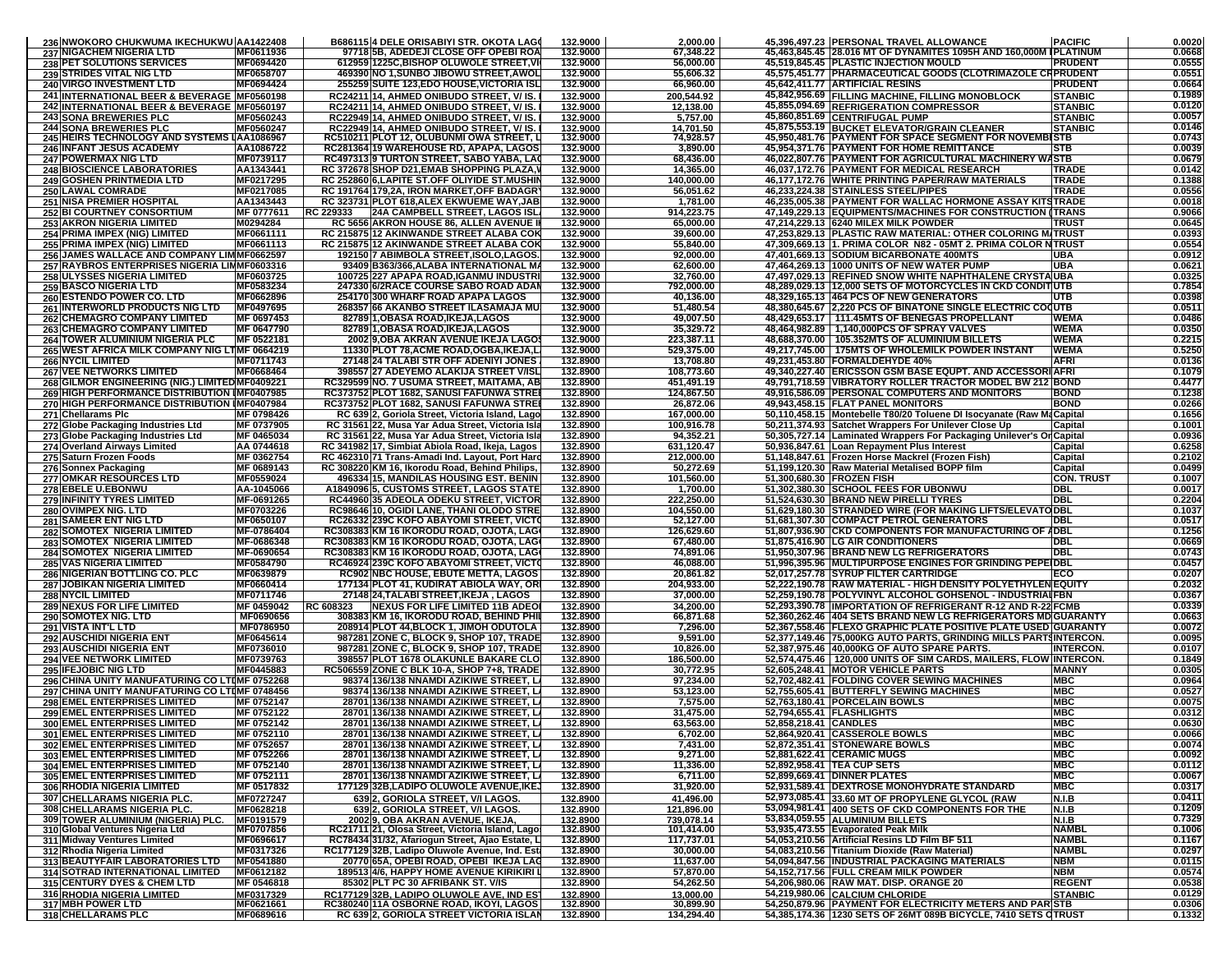|     | 319 CHELLARAMS PLC                                                     | MF0739995                | 639 NO 2, GORIOLA STREET, VICTORIA IS                                                | 132.8900             | 68,544.00               |                     | 54,453,718.36 LINCORN CKD SPARE PARTS                                                                                        | <b>UBA</b>                      | 0.0680           |
|-----|------------------------------------------------------------------------|--------------------------|--------------------------------------------------------------------------------------|----------------------|-------------------------|---------------------|------------------------------------------------------------------------------------------------------------------------------|---------------------------------|------------------|
|     | 320 NIGERIAN BOTTLING CO. PLC                                          | MF0672041                | 902 NBC HOUSE ONYIGBO, EBUTE METT                                                    | 132.8900             | 27,169.79               |                     | 54,480,888.15 HEAT EXCHANGER AND WATER FILTER CATRIGUBA                                                                      |                                 | 0.0269           |
|     | 321 ALLCO TECHNO CO LTD                                                | MF0628638                | 394833 2 A RAYMOND NJOKU STREET IKOYI                                                | 132.8900             | 3,712.50                |                     | 54,484,600.65 GUM & BATTERY FOR MOTOR VEHINCLE                                                                               | UBN                             | 0.0037           |
|     | 322 CAPITAL GOLD NIG LTD                                               | MF0628644                | 305104 116 ENU OWA STREET IDUMOTA                                                    | 132.8900             | 9,463.00                |                     | 54,494,063.65 GUM & BATTERY FOR MOTOR VEHINCLE                                                                               | UBN                             | 0.0094           |
|     | 323 EGO CHUMA IND.NIG LTD                                              | MF0724628                | 352316 BLK 4 SHOP 19 ALABA META                                                      | 132.8900             | 36,158.74               |                     | 54,530,222.39 PLASTER CELLING IN DIFFERENT MODELS                                                                            | UBN                             | 0.0359           |
|     | <b>324 INLAND TRANSACTION LTD</b>                                      | MF0628642                | 119505 116 ENU OWA STREET IDUMOTA                                                    | 132.8900             | 1,734.50                |                     | 54,531,956.89 GUM & BATTERY FOR MOTOR VEHINCLE                                                                               | UBN                             | 0.0017           |
|     | 325 NORTHWOOD NIG LTD<br>326 PATCH PRINTING NIG LTD                    | MF0628640<br>MF0628643   | 492361 2A RAYMOND NJOKU STREET<br>229890 3 ADO CRESCENT APAPA LAGOS                  | 132.8900<br>132.8900 | 4,950.00<br>3,469.00    |                     | 54,536,906.89 GUM & BATTERY FOR MOTOR VEHINCLE<br>54,540,375.89 GUM & BATTERY FOR MOTOR VEHINCLE                             | UBN<br>UBN                      | 0.0049<br>0.0034 |
|     | 327 SAFARI AGRIC & CHEM SUPPLIES CO MF0628641                          |                          | 355386 28 MURITALA MOHAMMED INT'L                                                    | 132.8900             | 4,086.00                |                     | 54,544,461.89 GUM & BATTERY FOR MOTOR VEHINCLE                                                                               | UBN                             | 0.0041           |
|     | 328 AFRICAN FISH COMPANY NIG. LTD                                      | MF0655642                | 365260 PLOTC 55, AMUWO ODOFIN ESTATE.                                                | 132.8900             | 285.180.80              |                     | 54,829,642.69 FROZEN FISHMEAL                                                                                                | <b>ZENITH</b>                   | 0.2828           |
|     | 329 AFROMODERN TECH NIGERIA LIMITE IMF0942979                          |                          | 261267 4B LANDER CLOSE, OFF LIVERPOOL                                                | 132.8900             | 18,163.99               |                     | 54,847,806.68 LOCK ANALOGUE METAL DETECTOR FOR MICHZENITH                                                                    |                                 | 0.0180           |
|     | 330 AROMA CHEMICALS LIMITED                                            | MF0100423                | 1250 13 SHOPEJU STREET, OSHODI LAGO                                                  | 132.8900             | 361.95                  |                     | 54,848,168.63 ESSENTIAL RAW MATERIAL- OIL MIXTURES                                                                           | <b>ZENITH</b>                   | 0.0004           |
|     | 331 ASTRAL WATERS LTD.                                                 | MF0553375                | 361171 58 AKANBI ONITIRI CLOSE, SURULER                                              | 132.8900             | 199.54                  |                     | 54,848,368.17   372 CARTONS OF NON-SPILL CAPS FOR BOTTLIZENITH                                                               |                                 | 0.0002           |
|     | 332 AYMAN ENTERPRISES LTD.                                             | MF 0701469               | 92154 23/25 BOMBAY CRESCENT, APAPA L                                                 | 132.8900             | 62,900.00               |                     | 54,911,268.17 SYNTHETIC MONOFILAMENT/FIBRE ADMX FOR IZENITH                                                                  |                                 | 0.0624           |
|     | 333 BETHSAIDA AGROCHEMICALS LIMITEMF0941812                            |                          | 438711 26, EZEKIEL STREET OFF TOYIN STR                                              | 132.8900             | 87,137.28               |                     | 54,998,405.45   AGRICULTURAL CHEMICAL- RHONASATE 360SQZENITH                                                                 |                                 | 0.0864           |
|     | 334 BOC GASES NIG. PLC                                                 | MF0655823<br>MF0655783   | 2035 APAPA-OSHODI EXPRESS WAY ISOL                                                   | 132.8900             | 12.39                   |                     | 54,998,417.84  LIQUID GAS(SHORTFALL ON BC)+H125                                                                              | <b>ZENITH</b><br><b>ZENITH</b>  | 0.0000           |
|     | 335 BOC GASES NIG. PLC<br>336 BOC GASES NIG. PLC                       | MF0655781                | 2035 APAPA-OSHODI EXPRESS WAY ISOL<br>2035 APAPA-OSHODI EXPRESS WAY ISOL             | 132.8900<br>132.8900 | 69.53<br>92.70          |                     | 54,998,487.37 GAS LIQUID(SHORTFALL ON BC)<br>54,998,580.07   LIQUIFIED GAS(SHORTFALL ON BC)                                  | <b>ZENITH</b>                   | 0.0001<br>0.0001 |
|     | 337 CARING CHEMISTRY LTD                                               | MF 0610620               | 310144 39, ODUDUWA CRESCENT, IKEJA LA                                                | 132.8900             | 22.26                   |                     | 54,998,602.33 RAW MATERIAL-BOTTLES, JARS AND CAPS                                                                            | <b>ZENITH</b>                   | 0.0000           |
|     | 338 CE MAXIM INVESTMENTS LIMITED .                                     | MF0553185                | 175463 11A EBINPEJO LANE,IDUMOTA, LAGO                                               | 132.8900             | 43,400.00               |                     | 55,042,002.33 BLANK VIDEO CASSETTE BULK E-120 VHS                                                                            | ZENITH                          | 0.0430           |
|     | 339 CENTAUR IMPEX LIMITED                                              | MF 0790358               | 287579 39, BORNU CRESCENT, APAPA, LAG                                                | 132.8900             | 15,700.00               |                     | 55,057,702.33 RAW MATERIAL- 1 FCL PARAFFIN WAX TYPE 60 ZENITH                                                                |                                 | 0.0156           |
|     | 340 CHIZZY NIGERIA LTD, .                                              | MF 0597139               | 93191 OPPOSITE SADDLE CLUB OLOWORA                                                   | 132.8900             | 168,000.00              |                     | 55,225,702.33   CHEMICAL RAW MATERIAL-TI-PURE TITANIUM (ZENITH                                                               |                                 | 0.1666           |
|     | 341 DETOIT CONSULTING LTD                                              | MF0240758                | 601087 PLOT 1104 ALEX KADIRI CRESCENT                                                | 132.8900             | 168,012.55              |                     | 55,393,714.88 SRTIP RECHARGE CARDS                                                                                           | ZENITH                          | 0.1666           |
|     | <b>342 DIRECT ON PC LIMITED</b>                                        | MF0637670                | 439178 PLOT B, BLOCK 1 ILUPEJU INDUSTR                                               | 132.8900             | 21,437.12               |                     | 55,415,152.00 ELECTRONIC TR 165 CABLES                                                                                       | <b>ZENITH</b>                   | 0.0213           |
|     | 343 DONGFENG INVESTMENT NIG LTD<br><b>344 ECOMAX MEDIA TECHNOLOGY</b>  | MF0794033<br>MF 0794212  | 455767 PLOT 22 LATEEF JAKANDE AGIDING<br>376587 PLOT 471C AKIN LAGUDA DRIVE OFF      | 132.8900<br>132.8900 | 19,110.00<br>32,000.00  |                     | 55,434,262.00 INDUSTRIAL MACHINERY- PLASTIC EXTRUDGERZENITH<br>55,466,262.00 RAW MATERIAL- POLYCARBONATE RESIN               | <b>ZENITH</b>                   | 0.0189<br>0.0317 |
|     | 345 EENCHOS INDUSTRIES (NIG.) LTD                                      | MF 0695112               | 99364 BLOCK 6, NO 46 ALABA INT'L MARKE                                               | 132.8900             | 18,708.02               |                     | 55,484,970.02 NEW ELECTRICAL BULB(GLOBE Q400 MM E 27 ZENITH                                                                  |                                 | 0.0186           |
|     | 346 ELBE PHARMA NIG LTD                                                | MF 0641985               | 202889 4, AKANBI DANMOLA STREET, IKOʻ                                                | 132.8900             | 93,727.00               |                     | 55,578,697.02 PHARMACEUTICALS- AMOXYCILLIN CAPSULES ZENITH                                                                   |                                 | 0.0929           |
|     | 347 ELECTRODE NIGERIA LIMITED                                          | MF0526243                | 11096 BLOCK X1 PLOT 3-10 OTTA INDUSTR                                                | 132.8900             | 34,680.00               |                     | 55,613,377.02 RAW MATERIAL- WELDING ELECTRODE, RAW MZENITH                                                                   |                                 | 0.0344           |
|     | 348 EMZOR PHARM IND LTD                                                | MF0789401                | 61894 PLOT 3C, BLK K, ASWANI MARKET R                                                | 132.8900             | 72,400.00               |                     | 55,685,777.02 PACKAGING MATERIAL- RIGID PVC BLISTER FOIZENITH                                                                |                                 | 0.0718           |
|     | <b>349 EUROBRIDGE INDUSTRIES LTD</b>                                   | MF0507193                | 263442 7 ODUDUWA STREET, G.R.A, IKEJA, L                                             | 132.8900             | 8,000.00                |                     | 55,693,777.02 INDUSTRIAL MATERIAL- FUNGICIDES                                                                                | ZENITH                          | 0.0079           |
|     | <b>350 EUROBRIDGE INDUSTRIES LTD</b>                                   | MF 0507196               | 263442 7 ODUDUWA STREET, G.R.A.IKEJA,L                                               | 132.8900             | 30,660.00               |                     | 55,724,437.02 CHEMICAL RAW MATERIAL- ATECRYL                                                                                 | ZENITH                          | 0.0304           |
|     | 351 EXPLO-TECH NIG. LTD.                                               | MF0158392<br>MF0751138   | 167976 21A IKPOKPAN AVENUE, G.R.A IKPOE                                              | 132.8900             | 39,766.00<br>103.87     |                     | 55,764,203.02 COMMERCIAL EXPLOSIVES FOR QUARRYING                                                                            | <b>IZENITH</b><br><b>ZENITH</b> | 0.0394<br>0.0001 |
|     | 352 GENERAL B. M. LIMITED.<br>353 GENERAL B. M. LIMITED.               | MF0751141                | 15556 12/14 AERODROME ROAD, APAPA- L<br>15556 12/14 AERODROME ROAD, APAPA-L          | 132.8900<br>132.8900 | 149.21                  |                     | 55,764,306.89 CERAMIC TILES<br>55,764,456.10 UNGLAZED VITRIFIED MOSAIC TILES                                                 | <b>ZENITH</b>                   | 0.0001           |
|     | 354 GOODYIELD INDUSTRIES LIMITED.                                      | MF0455830                | 183586 9, OLOROGUN STREET, BEHIND AGII                                               | 132.8900             | 15,903.29               |                     | 55,780,359.39   SPARE PARTS FOR WHEELBARROW- TYRES, HAZENITH                                                                 |                                 | 0.0158           |
|     | 355 INTERPHARMA IND LTD                                                | MF 0695249               | 247290 84, OPEBI ROAD IKEJA LAGOS                                                    | 132.8900             | 36,327.45               |                     | 55,816,686.84 PHARMACEUTICALS- CEFAMOR 500MG CAPSULIZENITH                                                                   |                                 | 0.0360           |
|     | 356 ISHA VENTURES LIMITED                                              | MFO696691                | 242713 10, IDOLUWO STREET IDUMOTA LAG                                                | 132.8900             | 5,100.00                | 55,821,786.84 NAILS |                                                                                                                              | ZENITH                          | 0.0051           |
|     | <b>357 ISHA VENTURES LIMITED</b>                                       | MF0800692                | 242713110.IDOLUWO STREET IDUMOTA LAG                                                 | 132.8900             | 8,780.00                |                     | 55,830,566.84 HANDLES, FITTINGS, BRACKETS & BED HOOK   ZENITH                                                                |                                 | 0.0087           |
|     | 358 ISHA VENTURES LIMITED                                              | MFO800635                | 242713 10, IDOLUWO STREET IDUMOTA LAG                                                | 132.8900             | 9,700.00                |                     | 55,840,266.84 PADLOCKS & LOCKS                                                                                               | <b>ZENITH</b>                   | 0.0096           |
|     | 359 ISTABARAQIM NIG. LTD                                               | MF0940854                | 129541 165, HERBERT MACAULAY STREET E                                                | 132.8900             | 115,150.00              |                     | 55,955,416.84  RAW MATERIAL- CAUSTIC SODA PEARLS                                                                             | <b>ZENITH</b>                   | 0.1142<br>0.0283 |
|     | 360 JUHEL NIG. LTD.-<br>361 K. K. PRODUCTS LIMITED                     | MF 0601507<br>MF0598353  | 104648 1A CROWTHER CRESCENT APAPA L<br>92068 15, IDOLUWO STREET, 3RD FLOOR,          | 132.8900<br>132.8900 | 28,500.00<br>102.94     |                     | 55,983,916.84   PHARMACEUTICALS- MIDDLE CHROME AND LEIZENITH<br>55,984,019.78 KEROSENE STOVE                                 | <b>ZENITH</b>                   | 0.0001           |
|     | <b>362 KENGRAPHICS PRODUCTS LTD</b>                                    | MF0106686                | 66609 NO1 AGUNGI ROAD OFF LEKKI EXPR                                                 | 132.8900             | 20,983.00               |                     | 56,005,002.78 PRINTING MATERIALS - PRINTING MACHINERY FZENITH                                                                |                                 | 0.0208           |
|     | 363 KGM INDUSTRIES NIGERIA LTD                                         | MF0597571                | 118795 CHESEBROUGH WAY, BLOCK A, PL                                                  | 132.8900             | 30,692.66               |                     | 56,035,695.44  INDUSTRIAL MACHINERY- PLASTIC INJECTION NZENITH                                                               |                                 | 0.0304           |
| 364 | <b>KGM INDUSTRIES NIGERIA LTD .</b>                                    | MF 0637174               | 118795 CHESEBROUGH WAY, BLOCK A, PL                                                  | 132.8900             | 83,972.03               |                     | 56,119,667.47  RAW MATERIAL FOR PLASTIC INDUSTRY- INSPOZENITH                                                                |                                 | 0.0833           |
|     | 365 KRISHAN NIG. LTD                                                   | MF 0452890               | 468413 2, TOWRY STREET, OFF CATHOLIC M                                               | 132.8900             | 44,857.18               |                     | 56,164,524.65 AGRICULTURAL MACHINERY- PRIME MOVER                                                                            | <b>IZENITH</b>                  | 0.0445           |
|     | 366 LEAD EXPORTS INT'L LTD                                             | MF0637131                | 150684 39/41 DOCEMO STREET, IDUMOTA, L                                               | 132.8900             | 298.70                  |                     | 56,164,823.35 GRINDING MILL- AGRICULTURAL MACHINERY                                                                          | <b>ZENITH</b>                   | 0.0003           |
|     | <b>367 LEVENTIS POWER SYSTEM LTD</b><br>368 LIN SHI INT'L INV. NIG LTD | MF0741975<br>MF0696714   | 355051 8 IJORA CAUSEWAY RD IJORA LAGO<br>483984135 OMO - OSAGIE STREET OFF AWO       | 132.8900<br>132.8900 | 203.48<br>14,480.00     |                     | 56,165,026.83 SPARES PARTS FOR GENERATOR- CIRCUIT BRIZENITH<br>56,179,506.83 LADIES HAND BAGS                                | <b>ZENITH</b>                   | 0.0002<br>0.0144 |
|     | 369 LUCKY FIBRES NIG. LTD                                              | MF0736077                | 87644 56 AWOLOWO ROAD, IKOYI, LAGOS.                                                 | 132.8900             | 34,052.64               |                     | 56,213,559.47  RAW MATERIAL FOR CARPET MAKING-P.P WOVIZENITH                                                                 |                                 | 0.0338           |
|     | 370 MAGCHEM NIG. LIMITED                                               | MF 0707934               | 462888 PLOT 9 KOLEX AVENUE, AJAO ESTA                                                | 132.8900             | 70,101.05               |                     | 56,283,660.52 RAW MATERIAL- ARTIFICIAL RESIN - LD FILM BIZENITH                                                              |                                 | 0.0695           |
|     | 371 MATEF LIMITED                                                      | MF0451616                | 8538 103 IBADAN STREET (EAST) EBUTE                                                  | 132.8900             | 17,227.49               |                     | 56,300,888.01 GRANITE SLABS                                                                                                  | ZENITH                          | 0.0171           |
|     | 372 MERCURY SOUND IND. LTD.                                            | MF0639103                | 467093 16, IJORA CAUSEWAY, INTRA MOTOR                                               | 132.8900             | 6,600.00                |                     | 56,307,488.01 GLASSWARE                                                                                                      | <b>ZENITH</b>                   | 0.0065           |
|     | 373 MIDWAY VENTURES LTD                                                | MF 0707950               | 78434 21 OLOSA STREET, VICTORIA ISLAND                                               | 132.8900             | 70,604.79               |                     | 56,378,092.80 RAW MATERIAL- ARTIFICIAL RESIN - UF 4145                                                                       | <b>IZENITH</b>                  | 0.0700           |
|     | 374 MIDWAY VENTURES LTD                                                | MF 0696633               | 78434 21 OLOSA STREET, VICTORIA ISLAND                                               | 132.8900             | 86,176.53<br>208.504.72 |                     | 56,464,269.33 HDPE FILM PF 150, HIGH DENSITY POLYETHYLEIZENITH                                                               |                                 | 0.0855           |
|     | 375 MINL LIMITED<br>376 MINL LIMITED                                   | MF 0637015<br>MF 0637013 | 278741 21/23, ABIMBOLA STREET ISOLO IND<br>278741 21/23, ABIMBOLA STREET ISOLO IND   | 132.8900<br>132.8900 | 333,816.50              |                     | 56,672,774.05 ALUMINIUM COIL<br>57,006,590.55 COLD ROLLED STEEL SHEET IN COILS                                               | <b>ZENITH</b><br><b>ZENITH</b>  | 0.2068<br>0.3310 |
|     | 377 NICE WAY INTERNATIONAL LTD                                         | MF 0702702               | 456401 241, KOFO ABAYOMI STREET, VICTOR                                              | 132.8900             | 10,242.29               |                     | 57,016,832.84 METAL FLASKS                                                                                                   | <b>ZENITH</b>                   | 0.0102           |
|     | 378 NICE WAY INTERNATIONAL LTD                                         | MF 0594381               | 456401 241, KOFO ABAYOMI STREET, VICTOR                                              | 132.8900             | 18,000.18               |                     | 57,034,833.02 ELECTRIC FANS                                                                                                  | <b>ZENITH</b>                   | 0.0178           |
|     | 379 NIGERIAN BOTTLING COMPANY PLC . MF 0639878                         |                          | 902 NBC HOUSE, OYINGBO, EBUTE-METT/                                                  | 132.8900             | 1,386.93                |                     | 57,036,219.95  INDUSTRIAL MACHINERY- INJECTION MOULDIN(ZENITH                                                                |                                 | 0.0014           |
|     | 380 NIGERIAN BREWERIES PLC.                                            | MF 0695894               | 613 BOX 545 MARINA LAGOS NO. 1 ABEE                                                  | 132.8900             | 101.37                  |                     | 57,036,321.32 INDUSTRIAL MATERIAL- PIPES AND VALVES                                                                          | <b>ZENITH</b>                   | 0.0001           |
| 381 | <b>NIGERIAN BREWERIES PLC.</b>                                         | MF 0824664               | 613 BOX 545 MARINA LAGOS NO. 1 ABEB                                                  | 132.8900             | 3,783.55                |                     | 57,040,104.87  RAW MATERIAL FOR BREWERY-3 NEW SCREW (ZENITH                                                                  |                                 | 0.0038           |
|     | 382 NIGERPET COMPANY LTD.                                              | MF 0764655               | 505872 20 ELIAS CLOSE, VICTORIA ISLAND,                                              | 132.8900             | 754,739.75              |                     | 57,794,844.62 1,980MT OF AUTOMOTIVE GAS OIL                                                                                  | ZENITH                          | 0.7484           |
|     | 383 OK FOODS LIMITED.                                                  | MF 0554887<br>MF 0452431 | 216477 7A ILASAMAJA SCHEME ITIRE JUNCT<br>216477 7A ILASAMAJA SCHEME ITIRE JUNC      | 132.8900<br>132.8900 | 45,304.18<br>4,825.00   |                     | 57,840,148.80 34,000 KGS PRINTED ANIMATED FLEXIBLE PACIZENITH<br>57,844,973.80  RAW MATERIAL- COLA FLAVOUR FOR SWEET.        | <b>ENITH</b>                    | 0.0449<br>0.0048 |
|     | 384 OK SWEET,<br>385 OLASIMBO AND COMPANY LTD.                         | MF0601067                | 68545 76 M K O ABIOLA WAY RING ROAD                                                  | 132.8900             | 460,800.00              |                     | 58,305,773.80 NEW JINCHENG MOTORCYCLES IN CKD CONDITZENITH                                                                   |                                 | 0.4569           |
|     | 386 OOMS-RALTD                                                         | MF0650918                | 15915 NO 4 OJU OLOKUN STR., IDUMOTA L                                                | 132.8900             | 11,800.02               |                     | 58,317,573.82 GLASSWARE(TUMBLERS)                                                                                            | <b>ZENITH</b>                   | 0.0117           |
|     | <b>387 PHARCHEM INDUSTRIES LIMITED</b>                                 | MF0940125                | 5612 PLOT J INDUSTRIAL STREET ILUPEJ                                                 | 132.8900             | 78,000.00               |                     | 58,395,573.82 195 MT OF CORN STARCH                                                                                          | <b>ZENITH</b>                   | 0.0773           |
|     | 388 PLANTGERIA COMPANY LIMITED                                         | MF0621796                | 44076 4 HINDERER ROAD, APAPA GRA, AP/                                                | 132.8900             | 46,475.36               |                     | 58,442,049.18 ELECTRONIC TRANSFORMERS                                                                                        | <b>ZENITH</b>                   | 0.0461           |
|     | 389 PRISCA TIME ENTERPRISES.                                           | MF0824947                | 5433 17 TRANSAMADI IND. LAYOUT, PORT                                                 | 132.8900             | 23,700.00               |                     | 58,465,749.18 YELLOW CROAKER FISHMEAL                                                                                        | <b>ZENITH</b>                   | 0.0235           |
|     | 390 RODA COMMERCIAL VENTURES LTD. MF0655570                            |                          | 289102 34A, WAREHOUSE ROAD APAPA LAO                                                 | 132.8900             | 4,762.00                |                     | 58,470,511.18   GROCERIES- DOLLYS KETCHUP, FAVA CRUSSHZENITH                                                                 |                                 | 0.0047           |
|     | 391 ROTIC WINNERS LTD<br>392 S. I. L. CHEMICALS LTD                    | MF0320482<br>MF0749955   | 244015   21B ISSA WILLIAMS STREET, L/ISLAN<br>463012 3 BLIND CENTRE STREET, CAPPA OS | 132.8900<br>132.8900 | 53,140.00<br>60,060.93  |                     | 58,523,651.18   ALUMINIUM EXTRUSION PROFILE-BUILDING MAZENITH<br>58,583,712.11   CHEMICALS- SILICATE                         | <b>ZENITH</b>                   | 0.0527<br>0.0596 |
|     | 393 S. I. L. CHEMICALS LTD                                             | MF0749956                | 463012 3 BLIND CENTRE STREET, CAPPA OS                                               | 132.8900             | 118,124.27              |                     | 58,701,836.38   RAW MATERIAL- SODA ASH DENSE                                                                                 | <b>ZENITH</b>                   | 0.1171           |
|     | 394 SOSACO NIGERIA LIMITED                                             | MF0643328                | 347146 86A ALLEN AVENUE IKEJA LAGOS                                                  | 132.8900             | 51,413.60               |                     | 58,753,249.98 GROCERIES- MAYONNAISE                                                                                          | <b>ZENITH</b>                   | 0.0510           |
|     | 395 SOSACO NIGERIA LIMITED                                             | MF0695409                | 347146 86A ALLEN AVENUE IKEJA LAGOS                                                  | 132.8900             | 87,170.00               |                     | 58,840,419.98 TOMATO PASTE                                                                                                   | <b>ZENITH</b>                   | 0.0864           |
|     | 396 VALUE CONCERNS LTD.                                                | MF 0751256               | 431153 NO 75, OREGUN ROAD, IKEJA. LAGO                                               | 132.8900             | 11,840.00               |                     | 58.852,259.98 INSTANT FULL CREAM MILK POWDER                                                                                 | <b>ZENITH</b>                   | 0.0117           |
|     | 397 VEE NETWORKS LIMITED                                               | MF0770619                | 398557127 ADEYEMO ALAKIJA STREET, 7TH                                                | 132.8900             | 776,977.89              |                     | 59,629,237.87 CKD PARTS FOR TELECOMMUNICATION RADIO ZENITH                                                                   |                                 | 0.7705           |
|     | 398 VEEPEE INDUSTRIES LTD<br>399 VICTORINA CO. LTD                     | MF 0639157               | 16530 35 - 37 GBOLADE ADEBAYO STREET<br>267415 PLOT 25, BLOCK M ISOLO INDUSTRIA      | 132.8900             | 27,600.00               |                     | 59,656,837.87  RAW MATERIAL FOR PLASTIC INDUSTRY- PARAZENITH<br>59,781,837.87 IINDUSTRIAL MACHINERY- ONE USED WHEEL LOZENITH |                                 | 0.0274<br>0.1240 |
|     | <b>400 WATERFORD LIMITED</b>                                           | MF 0253576<br>MF 0641397 | 167184 21 OLOSA STREET VICTORIA ISLAND                                               | 132.8900<br>132.8900 | 125,000.00<br>42,245.39 |                     | 59,824,083.26 PEAK POWDERED MILK                                                                                             | <b>ZENITH</b>                   | 0.0419           |
|     | 401 WEST AFRICA MILK CO. (NIG) PLC                                     | MF 0672291               | 11330 7B, ACME ROAD, OGBA INDUSTRIAL                                                 | 132.8900             | 647,760.00              |                     | 60,471,843.26 240 MT OF SPRAY SKIMMED MILK POWDER                                                                            | <b>ZENITH</b>                   | 0.6423           |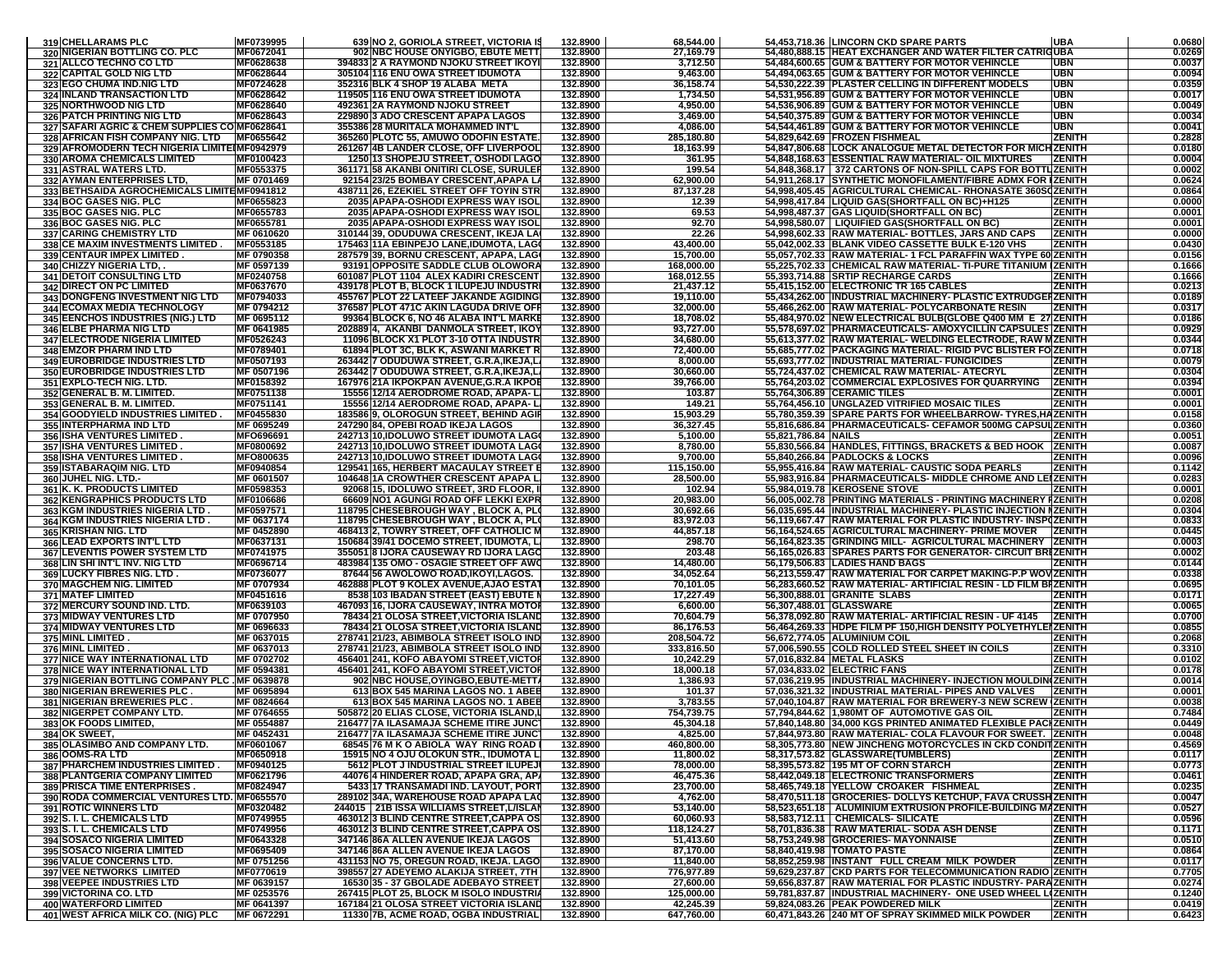| 402 YIFA NIGERIA LIMITED                                                               | MF0642432               | 333987 33, KOFO ABAYOMI STREET VICTORI                                                   | 132.8900             | 35,107.14                    | 60,506,950.40 GENERATING SET<br><b>ZENITH</b>                                                                                           | 0.0348           |
|----------------------------------------------------------------------------------------|-------------------------|------------------------------------------------------------------------------------------|----------------------|------------------------------|-----------------------------------------------------------------------------------------------------------------------------------------|------------------|
| <b>403 ZARTECH AGRIC LT'D</b>                                                          | MF 0553339              | 27322 OFF SEVEN UP ROAD OLUYOLE IND.                                                     | 132.8900             | 201.00                       | 60,507,151.40 1400 PCS OF PLASTIC TRANSPORT CRATES PIEZENITH                                                                            | 0.0002           |
| 404 CADBURY NIGERIA PLC<br><b>405 CANVEST NIGERIA LIMITED</b>                          | MF0607794<br>MF0531663  | RC4151 3 LATEEF JAKANDE ROAD, AGIDING<br>RC34997 3B EKO AKETE CLOSE, IKOYI, LAGO         | 132.8800<br>132.8800 | 51,036.36<br>115,765.63      | 60,558,187.76   INDUSTRIAL MACHINE RAW MATERIALS, ROTOI CHARTERED<br>60,673,953.39   SPICES ( CURRY & THYME)<br><b>CHARTERED</b>        | 0.0506<br>0.1148 |
| <b>406 FUB MADET LIMITED</b>                                                           | AA1413882               | RC85611 28, AFOLABI AINA STREET, IKEJA, LA                                               | 132.8800             | 5,164.00                     | 60,679,117.39   SCHOOL FEES<br><b>CHARTERED</b>                                                                                         | 0.0051           |
| 407 PAPERWORLD VENTURES LIMITED                                                        | MF0187945               | RC137964 190, IKORODU ROAD, PALMGROVE,                                                   | 132.8800             | 31,000.00                    | 60,710,117.39   PRINTING PAPER RAW MATERIALS FOR EXERC CHARTERED                                                                        | 0.0307           |
| <b>408 FLYING DOVE LTD</b>                                                             | MF0106970               | RC20631 1089A, ADEOLA ODEKU STREET, VIC                                                  | 132.8800             | 103,026.17                   | 60,813,143.56 ELECRONIC GOODS-COLOUR TVS, SPEAKERS, CITIZENS                                                                            | 0.1022           |
| <b>409 G.K.C INDUSTRIES LTD</b><br>410 A & P FOODS LTD                                 | MF0223024<br>MF0703213  | RC158435 34, IDOLUWO ST., LAGOS<br>RC87352 2 HENRY CARR STREET, IKEJA, LAG               | 132.8800<br>132.8800 | 25,855.40<br>198,171.00      | 60,838,998.96 COMMERCIAL MOTOR VEHICLE PARTS<br><b>CITIZENS</b><br>61,037,169.96 POLYPROPYLENE (ARTIFICIAL RESINS)<br>DBL               | 0.0256<br>0.1965 |
| <b>411 CROWNSTAR INV LTD</b>                                                           | MF0797211               | RC81823 13, EREKO STREET, 1ST FLOOR, IDU                                                 | 132.8800             | 38.284.00                    | <b>DBL</b><br>61,075,453.96 RADIO CASSETTE RECORDERS                                                                                    | 0.0380           |
| <b>412 CROWNSTAR INV LTD</b>                                                           | MF0702066               | RC81823 13, EREKO STREET, 1ST FLOOR, IDU                                                 | 132.8800             | 11,109.50                    | <b>DBL</b><br>61,086,563.46 OVEN TOASTERS, GAS COOKERS                                                                                  | 0.0110           |
| <b>413 HAANSBRO NIG LTD</b>                                                            | <b>MF0703747</b>        | RC427122 239C KOFO ABAYOMI STREET, VICTO                                                 | 132.8800             | 49,063.00                    | 61,135,626.46 RAW MATERIALS FOR EXERCISE BOOKS, PAPERDBL                                                                                | 0.0486           |
| <b>414 HAANSBRO NIG LTD</b><br><b>415 HAANSBRO NIG LTD</b>                             | MF0551838<br>MF0457236  | RC427122 239C KOFO ABAYOMI STREET, VICTO<br>RC427122 239C KOFO ABAYOMI STREET, VICTO     | 132.8800<br>132.8800 | 393,824.00<br>10,752.00      | 61,529,450.46 HIGH DENSITY POLYETHYLENE (ARTIFICIAL<br><b>IDBL</b><br><b>DBL</b><br>61,540,202.46  IRON SAFE (MINI VAULT)               | 0.3905<br>0.0107 |
| <b>416 NEXUS FORLIFE LTD</b>                                                           | MF0584786               | RC608323 11B, ADEOLA ODEKU STR, VICTORIA                                                 | 132.8800             | 21,742.22                    | 61,561,944.68 RAW MATERIALS FOR PAPER INDUSTRY<br><b>DBL</b>                                                                            | 0.0216           |
| 417 SADHWANIS NIG LTD                                                                  | MF0703935               | RC7048 13, EREKO STREET, 1ST FLOOR, IDU                                                  | 132.8800             | 47,583.00                    | 61,609,527.68 HIGH DENSITY POLYETHYLENE PF-150<br><b>DBL</b>                                                                            | 0.0472           |
| <b>418 JFS INTERNATIONAL LIMITED</b>                                                   | MF0684922               | 183791 2A, RAUFU TAYLOR CLOSE OFF IDEJ                                                   | 132.8800             | 28,750.00                    | <b>DEVCOM</b><br>61,638,277.68 20,000KG D-XYLOSE FOOD GRADE                                                                             | 0.0285           |
| <b>419 JFS INTERNATIONAL LIMITED</b><br><b>420 FLOUR MILLS OF NIGERIA PLC</b>          | MF0684921<br>MF0595387  | 183791 2A, RAUFU TAYLOR CLOSE OFF IDEJ<br>RC2343 2 OLD DOCK ROAD, APAPA, LAGOS           | 132.8800<br>132.8800 | 75,000.00<br>1,897,562.97    | <b>DEVCOM</b><br>61,713,277.68 15,000KG OF L-CYSTEINE MONO HCL<br>63,610,840.65 9,111.947 M/T OF U.S. NO.2 HRW WHEAT<br><b>IECO</b>     | 0.0744<br>1.8815 |
| 421 MAHASHIV KRIPA LIMITED                                                             | MF0529908               | <b>RC346519 61, MARINA, LAGOS</b>                                                        | 132.8800             | 21,458.68                    | 63,632,299.33 CUTLERY SETS, GLASS WAVE<br>ETB                                                                                           | 0.0213           |
| <b>422 ADEKUNLE TOPE</b>                                                               | AA1023172               | A2336907 FIRST BANK OF NIG. PLC, 35, MARIN                                               | 132.8800             | 1,984.50                     | 63.634.283.83 PERSONAL TRAVEL ALLOWANCE<br><b>FBN</b>                                                                                   | 0.0020           |
| 423 FERTILIZERS & CHEMICALS LIMITED  MF0771756                                         |                         | 83472 14, ADEMOLA STREET S.W IKOYI LA                                                    | 132.8800             | 1,820,000.00                 | 65,454,283.83 7,000M.T NITROGEN FERTILIZERS<br><b>FBN</b>                                                                               | 1.8046           |
| 424 ONWARD PAPER MILL LTD.<br><b>425 DUNLOP NIGERIA PLC</b>                            | MF0269415<br>MF 0707256 | 10349 OBAGUN AVENUE, MATORI INDUSTR<br>2736 OBA AKRAN AVENUE, IKEJA, LAGOS               | 132.8800<br>132.8800 | 67,689.38<br>20,337.00       | 65,521,973.21 BROWN KRAFT PAPER - RAW MATERIAL FOR TIFBN<br>65,542,310.21  TRIPLEX EXTRUDER SPARES (DANCER POTENT FBNME                 | 0.0671<br>0.0202 |
| <b>426 FSB INT'L BANK PLC</b>                                                          | AA 0735045              | RC 128600 23, AWOLOWO ROAD, IKOYI, LAGOS                                                 | 132.8800             | 9,602.80                     | 65,551,913.01   PAYMENT OF VSAT SITE FEES FOR APRIL 2004   FSB                                                                          | 0.0095           |
| <b>427 FSB INT'L BANK PLC</b>                                                          | AA 0735042              | RC 128600 23, AWOLOWO ROAD, IKOYI, LAGOS                                                 | 132.8800             | 126,000.00                   | 65,677,913.01 PAYMENT OF FLEXCUBE ANNUAL FEES - JULY 1FSB                                                                               | 0.1249           |
| <b>428 FSB INT'L BANK PLC</b>                                                          | AA 0735046              | RC 128600 23, AWOLOWO ROAD, IKOYI, LAGOS                                                 | 132.8800             | 7,281.80                     | 65,685,194.81 PAYMENT OF VAST REPAIR FEES TO TRANSTELFSB                                                                                | 0.0072           |
| 429 MIX AND BAKE FLOUR MILL IND LTD   MF 0940774<br><b>430 REGATTA INDUSTRIES LTD.</b> | MF0753065               | RC 30325 20, NORTH AVENUE, APAPA, LAGOS<br>290623 44, DOCEMO STREET, LAGOS               | 132.8800<br>132.8800 | 17,560.00<br>78,353.70       | 65,702,754.81 IMPORTATION OF HAMMER MILL MJSA - 60/18 FSB<br>65,781,108.51   TOULENE, SEOLEXE - CHEMICAL USED FOR PAIGLOBAL             | 0.0174<br>0.0777 |
| <b>431 APEX PAINTS LTD</b>                                                             | MF0689934               | 27462 KM 8, ABEOKUTA- LAGOS ROAD, AB                                                     | 132.8800             | 54,853.76                    | 65,835,962.27 16000KG POLYESTER RESIN<br><b>GUARANTY</b>                                                                                | 0.0544           |
| <b>432 APRICOT PLASTIC INDUSTRIES LTD</b>                                              | MF0689105               | 153401 4, HENRY CARR STREET, IKEJA LAG                                                   | 132.8800             | 227,556.00                   | 66,063,518.27 HIGH DENSITY POLYTHYLENE AND LOW DENSITGUARANTY                                                                           | 0.2256           |
| 433 CORPORATE OIL & GAS                                                                | MF0687596               | 213617 27/29 ADEYEMO ALAKIJA STREET, V                                                   | 132.8800             | 124,832.00                   | 66,188,350.27 WELDING ELECTRODES & BULBS<br><b>GUARANTY</b>                                                                             | 0.1238           |
| <b>434 VISTA INT'L LTD</b><br>435 FAHED NIGERIA LIMITED                                | MF0620229<br>MF 0679895 | 208914 PLOT 44, BLOCK I, JIMOH ODUTOLA :<br>RC 413308 38/40 BURMA ROAD, APAPA, LAGOS     | 132.8800<br>132.8800 | 84,747.35<br>7,488.70        | 66,273,097.62   NEW PRINT PAPER IN REELS (RAW MATERIALS GUARANTY<br>66,280,586.32 INEW TUMBLERS AND JUGS WITH COVERS<br><b>GUARDIAN</b> | 0.0840<br>0.0074 |
| <b>436 NCI PHARM CHEM IND. LTD.</b>                                                    | MF 0640005              | RC 257609 29, IGBEHINADUN STREET OSHODI, I                                               | 132.8800             | 25,704.00                    | 66,306,290.32 COD LIVER OIL CAPSULES<br><b>GUARDIAN</b>                                                                                 | 0.0255           |
| <b>437 FLOUR MILLS OF NIGERIA PLC</b>                                                  | MF0672180               | 2343 2 OLD DOCK ROAD, APAPA, LAGOS                                                       | 132.8800             | 660,417.99                   | 66,966,708.31 2,520.968 METRIC TONS U.S. NO. 3 HARD AMBERIBTC                                                                           | 0.6548           |
| <b>438 FIDSON HEALTCARE LIMITED</b>                                                    | MF0648317               | <b>RC 2674351215/219. IKORODU ROAD. OBANIKOR</b>                                         | 132.8800             | 46,200.00                    | 67,012,908.31 PARACETAMOL POWDER (PHARMACEUTICAL FINDO                                                                                  | 0.0458           |
| <b>439 POLY PRODUCTS NIG. PLC</b><br><b>440 QPLAS LIMITED</b>                          | MF0674803<br>MF0674871  | RC 4331 PLOT C, BLOCK 10, ILUPEJU IND. SC<br>RC 328129 A-2, FALOMO SHOPPING CENTRE, IK   | 132.8800<br>132.8800 | 36,017.55<br>23,960.00       | 67,048,925.86 LOW DENSITY POLYETHYLENE (PLASTIC RAW NINDO<br>67,072,885.86 FATTY ALCOHOL (CHEMICAL)<br><b>INDO</b>                      | 0.0357<br>0.0238 |
| 441 WAS-LAME INT'L. AGENCIES LTD.                                                      | MF 0565875              | RC 91399 24, ADEOLA ODEKU STREET, VICTOR                                                 | 132.8800             | 9,542.04                     | 67,082,427.90 UNASSEMBLED BICYCLE PARTS IN CKD CONDITINDO                                                                               | 0.0095           |
| 442 DIZENGOFF W.A (NIGERIA) LIMITED                                                    | MF0648745               | 6337 28 CREEK ROAD APAPA LAGOS                                                           | 132.8800             | 20,751.45                    | 67,103,179.35   4 UNITS OF MOTOROLA TRANSMISSION APPARINTERCON                                                                          | 0.0206           |
| 443 ELBE PHARMA NIGERIA LIMITED                                                        | MF0571419               | 202889 PLOT 1 MURTALA INTERNATIONAL A                                                    | 132.8800             | 28,938.00                    | 67,132,117.35 ESSENTIAL PAHAMARCUEITICAL PRODUCT (CIFINTERCON.                                                                          | 0.0287           |
| <b>444 LEADBANK PLC</b><br><b>445 LEADBANK PLC</b>                                     | AA0996185<br>AA0996184  | RC126564 1, OLADELE OLASHORE STREET, V/I<br>RC126564 1, OLADELE OLASHORE STREET, V/I     | 132.8800<br>132.8800 | 101.58<br>108.06             | 67,132,218.93 EQUIPMENT/CONNECTION FEES & SWIFTNET SILEAD<br>67,132,326.99 SWIFT NET SERVICE FEES (DECEMBER 2004)   LEAD                | 0.0001<br>0.0001 |
| <b>446 LEADBANK PLC</b>                                                                | AA0996183               | RC126564 1, OLADELE OLASHORE STREET, V/                                                  | 132.8800             | 344.40                       | 67,132,671.39 SITA EQUANT CHARGES (NOVEMBER 2004)<br><b>ILEAD</b>                                                                       | 0.0003           |
| <b>447 LEADBANK PLC</b>                                                                | AA0996182               | RC126564 1, OLADELE OLASHORE STREET, V/I                                                 | 132.8800             | 185.80                       | 67,132,857.19 INTERFACES MAINTAINANCE FEE<br>LEAD                                                                                       | 0.0002           |
| <b>448 LEADBANK PLC</b>                                                                | AA0996179               | RC126564 1, OLADELE OLASHORE STREET, V/I                                                 | 132.8800             | 215.24                       | LEAD<br>67,133,072.43 FINANCIAL SERVICE FEES                                                                                            | 0.0002           |
| <b>449 LEADBANK PLC</b><br><b>450 LEADBANK PLC</b>                                     | AA0996180<br>AA0996178  | RC126564 1, OLADELE OLASHORE STREET, V/I<br>RC126564 1, OLADELE OLASHORE STREET, V/I     | 132.8800<br>132.8800 | 215.24<br>215.24             | 67,133,287.67 SWIFT PAYMENT (SEPTEMBER 2004)<br><b>LEAD</b><br>67,133,502.91   SWIFT NET FIN SERVICE (NOVEMBER 2004)<br><b>LEAD</b>     | 0.0002<br>0.0002 |
| <b>451 LEADBANK PLC</b>                                                                | AA0996177               | RC126564 1, OLADELE OLASHORE STREET, V/I:                                                | 132.8800             | 215.24                       | 67,133,718.15 SWIFT NET FIN SERVICE (OCTOBER 2004)<br>LEAD                                                                              | 0.0002           |
| <b>452 FLOUR MILLS OF NIGERIA PLC.</b>                                                 | MF0488805               | 2343 2, OLD DOCK ROAD, APAPA -                                                           | 132.8800             | 95,086.10                    | 67,228,804.25 HUMPHREY MANLIFT: INDUSTRIAL SPARE<br>N.I.B                                                                               | 0.0943           |
| 453 FLOUR MILLS OF NIGERIA PLC.                                                        | MF0740659               | 2343 2. OLD DOCK ROAD. APAPA                                                             | 132.8800             | 206.366.00                   | 67,435,170.25 10.000 KG ELCOVIT 2017 NI VITAMIN<br>N.I.B                                                                                | 0.2046           |
| <b>454 GLAXOSMITHKLINE CONSUMER</b>                                                    | MF0489487               | 8726 49/51 TOWN PLANNING WAY                                                             | 132.8800             | 109,165.50                   | 67,544,335.75 AMOXIL CAPS<br><b>N.I.B</b>                                                                                               | 0.1082<br>0.1108 |
| <b>455 GLAXOSMITHKLINE</b><br><b>456 GLAXOSMITHKLINE</b>                               | MF0741472<br>MF0488636  | 245598 41, CREEK ROAD, APAPA LAGOS<br>245598 41, CREEK ROAD, APAPA LAGOS                 | 132.8800<br>132.8800 | 111,700.00<br>24,250.00      | 67,656,035.75 AUGMENTIN SYRUP<br>N.I.B<br>67,680,285.75 CALPOL SUSPENSION<br>N.I.B                                                      | 0.0240           |
| <b>457 VISTA INTERNATIONAL LTD</b>                                                     | MF0828538               | <u> 208914 BLOCK 1. PLOT 44. JIMOH</u>                                                   | 132.8800             | 331.884.00                   | 68,012,169.75 WRITING PAPER (POWER PRINT) BOND 47-80<br>N.I.B                                                                           | 0.3291           |
| 458 Chief R.O. Egbeyemi                                                                | AA0838655               | AO561350 32, Oyekan Road, Apapa, Lagos                                                   | 132.8800             | 4,490.50                     | 68,016,660.25 Tuition Fee & Living Expenses<br><b>NAMBL</b>                                                                             | 0.0045           |
| 459 Cica Nigeria Limited<br>460 NGEI ABEREFIA OCHENYA                                  | MF0409327<br>AA1367930  | RC347841 c/o CGL Ltd, Plot 1676, Oladele Olash<br>A0339511 21, EKANIWO CLOSE, RUMUKALAGB | 132.8800<br>132.8800 | 1,115.20<br>6,993.00         | <b>NAMBL</b><br>68,017,775.45 Nexen Forklift Trucks & Ballet Trucks<br>68,024,768.45 SCHOOL FEES<br><b>NBM</b>                          | 0.0011<br>0.0069 |
| 461 BETA GLASS PLC-DELTA PLANT                                                         | MF0742699               | RC13215 KM 17 PATANI ROAD, UGHELLI, DEL                                                  | 132.8800             | 44,095.00                    | 68,068,863.45 20, 640 OF KLEENMOULD 197 (INDUSTRIAL LUBIOCEANIC                                                                         | 0.0437           |
| <b>462 OMEGABANK PLC</b>                                                               | AA1175393               | RC43084 PC1 ENG. CLOSE, V/I LAGOS                                                        | 132.8800             | 9,500.00                     | 68,078,363.45 ANNUAL MAINTENANCE FEE PAID TO VALUCAROMEGA                                                                               | 0.0094           |
| <b>463 UNILEVER NIGERIA PLC</b><br>464 WAS LAME INTERNATIONAL AGENCIEMF0504025         | MF0769027               | RC113 1 BILLINGSWAY ROAD, OREGUN, LA                                                     | 132.8800             | 213.305.40                   | 68,291,668.85 PART PAYMENT FOR SODIUM TRIPOLYPHOSPHISTB                                                                                 | 0.2115           |
| 465 TOWER ALUMINIUM NIGERIA PLC                                                        | MF0675560               | RC91399 16 AWOYOKUN STREET, ONIPANU, L<br>2002 NO 9 OBA AKRAN AVENUE, IKEJA LA           | 132.8800<br>132.8800 | 4,023.50<br>24,525.00        | 68,295,692.35 PAYMENT FOR UNASSEMBLED BICYCLE PARTSSTB<br>68,320,217.35 RADIATOR FOR CATERPILLAR GENERATOR<br><b>UBA</b>                | 0.0040<br>0.0243 |
| <b>466 FLOUR MILLS OF NIG PLC</b>                                                      | MF0672176               | 2343 2 OLD DOCK ROAD APAPA LAGOS                                                         | 132.8800             | 2,715,750.00                 | 71,035,967.35 35500 M/T ORDINARY PORTLAND CEMENT<br><b>UBN</b>                                                                          | 2.6928           |
| 467 WEST AFRICAN RUBBER PR                                                             | <b>IMF0771592</b>       | 89204 PLOT 68 IKORODU                                                                    | 132.8800             | 98.560.00                    | 1 UBN<br>71.134.527.35 IETHYLENE-VINYL ACETATE COPOLYMER H2                                                                             | 0.0977           |
| <b>468 DEMBAL NIGERIA LIMITED</b>                                                      | MF0047638               | 97429 12, SULE ABUKA CRESCENT, OFF OF                                                    | 132.8800             | 123,992.87                   | 71,258,520.22 IMPORTATION OF BRAND NEW GENERATORS WUBNMB                                                                                | 0.1229           |
| 469 COLEMAN TECHNICAL INDUSTRIES L1MF 0019839<br><b>470 DASAT NETWORK SYSTEMS LTD</b>  | MF 0647681              | 15410 149/151 IDIMU ROAD IKOTUN LAGOS<br>221876 67B ITIRE ROAD BY FALOLU ROAD J          | 132.8800<br>132.8800 | 53,389.00<br>95,892.37       | 71,311,909.22 23.5MTS OF EC-GRADE ALUMINIUM WIRE<br><b>WEMA</b><br>71,407,801.59   546UNITS OF SQUARE LOCK,PATCH PANEL ,PVWEMA          | 0.0529<br>0.0951 |
| <b>471 DASAT NETWORK SYSTEMS LTD</b>                                                   | MF 0647679              | 221876 67B ITIRE ROAD BY FALOLU ROAD J                                                   | 132.8800             | 81,525.19                    | 71,489,326.78   488,000PCS OF TELECOMMUNICATION CABLESWEMA                                                                              | 0.0808           |
| <b>472 CONVERSIONS NIG. LTD</b>                                                        | MF0655493               | 35709  7TH MILE,OLD ABA OWERRI ROAD,Q                                                    | 132.8800             | 23,303.18                    | 71,512,629.96   INDUSTRIAL RAW MATERIAL-CELLULOSE WAD ZENITH                                                                            | 0.0231           |
| <b>473 CYBELE COSMETICS LTD,</b>                                                       | MF 0942149              | 5394 98/100 LADIPO STREET, MATORI LAG                                                    | 132.8800             | 70,315.00                    | 71,582,944.96 SNOW WHITE PETROLEUM JELLY; ABT 85.75MT ZENITH                                                                            | 0.0697           |
| <b>474 CYBELE COSMETICS LTD.</b><br><b>475 D&amp;S TRADING COMPANY LTD</b>             | MF 0942146<br>MF0655617 | 5394 98/100 LADIPO STREET, MATORI LAG<br>21700 25 ASA AFARIOGUN ST STR, AJAO E           | 132.8800<br>132.8800 | 72,497.94<br>100,000.00      | 71.655.442.90 INDUSTRIAL MACHINERY AND VARIOUS SPAREIZENITH<br>71,755,442.90 DAIRY KING INSTANT MILK POWDER<br><b>ZENITH</b>            | 0.0719<br>0.0992 |
| 476 DEVIKA NIGERIA LTD                                                                 | MF0511178               | 114045 9, OJON STREET OFF AGORO ST. IDU                                                  | 132.8800             | 33,373.22                    | <b>ZENITH</b><br>71,788,816.12 WALL CLOCKS                                                                                              | 0.0331           |
| 477 EAUXWELL NIGERIA LTD                                                               | MF0764514               | 97943 PLOT 1,2,3 JOEL OGUNNAIKE STR. II                                                  | 132.8800             | 80,795.00                    | 71,869,611.12 ELECTRIC MATERIAL- SOLAR MODULES TYPE NZENITH                                                                             | 0.0801           |
| 478 FLOUR MILLS OF NIG. PLC                                                            | MF 0740682              | 2343 2 OLD DOCK ROAD APAPA LAGOS                                                         | 132.8800             | 28,579.00                    | 71,898,190.12 USED INDUSTRIAL EQUIPMENT- FLAYS<br><b>ZENITH</b>                                                                         | 0.0283           |
| <b>479 FLOUR MILLS OF NIG. PLC</b><br><b>480 FLOUR MILLS OF NIG. PLC</b>               | AA1294499<br>MF 0764012 | 2343 2 OLD DOCK ROAD APAPA LAGOS<br>2343 2 OLD DOCK ROAD APAPA LAGOS                     | 132.8800<br>132.8800 | 1,150,000.00<br>1,277,700.00 | 73,048,190.12 INSTALMENTAL PRINCIPAL LOAN REPAYMENT ZENITH<br>74,325,890.12 6,000MT OF U.S NO 2 HARD RED WINTER WHEATZENITH             | 1.1403<br>1.2669 |
| 481 INTER-SWASTIK NIG. LTD                                                             | MF 0637133              | 375429 P.O. BOX 75011 39/41 DOCEMO STRE                                                  | 132.8800             | 9,046.00                     | 74,334,936.12 QUARTZ WALL CLOCK<br><b>ZENITH</b>                                                                                        | 0.0090           |
| 482 JONCOD NIG. LTD.                                                                   | MF 0764073              | 51000 22, OJUELEGBA ROAD SURULERE, L                                                     | 132.8800             | 95,280.40                    | 74,430,216.52 AGRICULTURAL & INDUSTRIAL MACHINERY - ALZENITH                                                                            | 0.0945           |
| 483 OANDO SUPPLY AND TRADING                                                           | MF0770439               | 508638 2 AJOSE ADEOGUN STREET, V/ISLAN                                                   | 132.8800             | 6,747,966.85                 | 81,178,183.37 18,991.631MT MAX OF GAS OIL<br><b>ZENITH</b>                                                                              | 6.6908           |
| <b>484 SKIN BEAUTY LIMITED</b>                                                         | MF0610616               | 336925 4, MOBOLAJI BANK ANTHONY WAY, I                                                   | 132.8800             | 33,386.33                    | <b>ZENITH</b><br>81,211,569.70 SCREW TOP JARS AND SCREW TOP CAPS                                                                        | 0.0331           |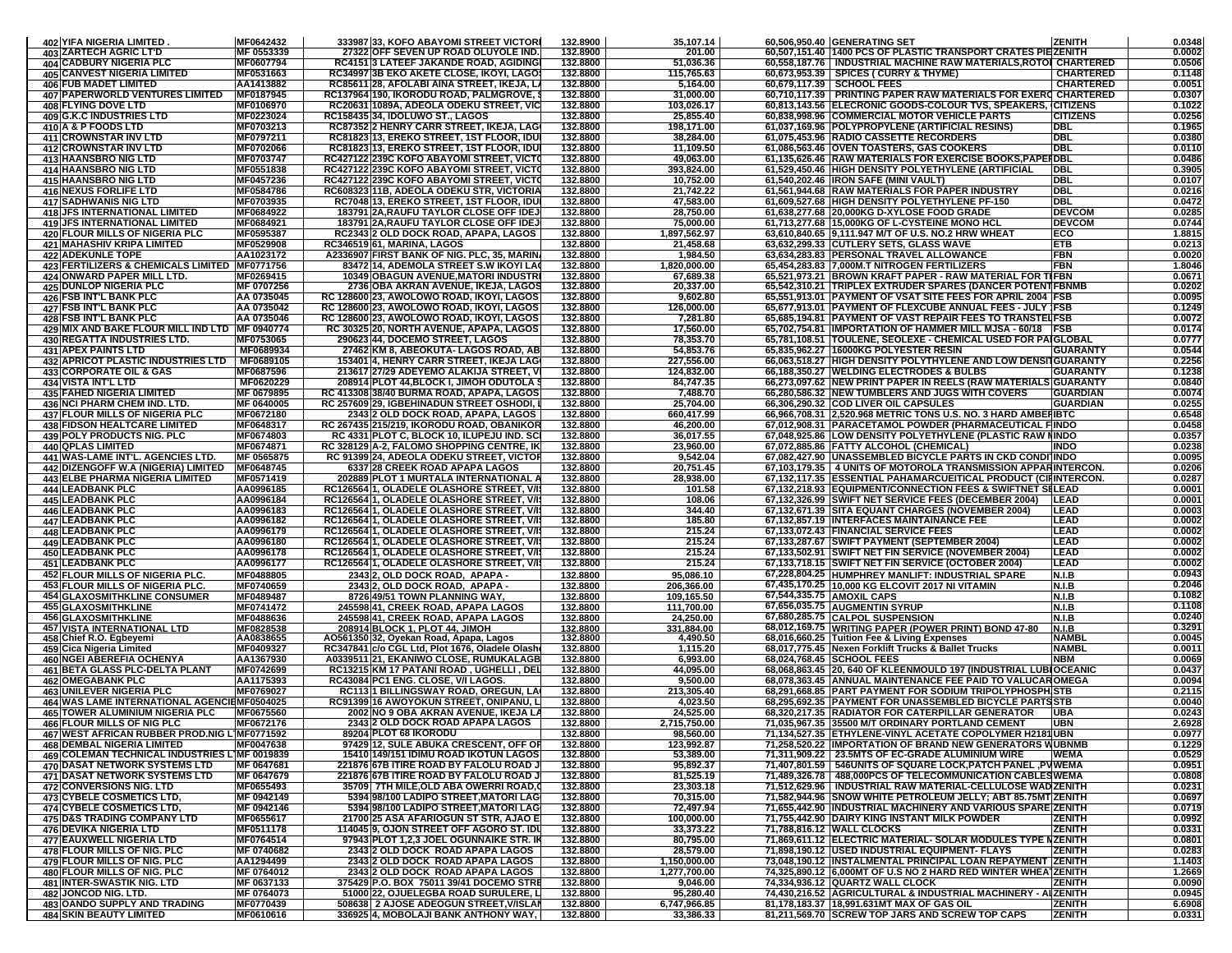| <b>485 UNILEVER NIGERIA PLC</b>                                                    | MF 0940934                |                         | 113 1, BILLINGS WAY, OREGUN IKEJA, L                                                          | 132.8800             | 41,915.91                    |                   | 81,253,485.61 INDUSTRIAL MACHINERY- ELECTRONIC WRAPP ZENITH                                                                              |                                         | 0.0416           |
|------------------------------------------------------------------------------------|---------------------------|-------------------------|-----------------------------------------------------------------------------------------------|----------------------|------------------------------|-------------------|------------------------------------------------------------------------------------------------------------------------------------------|-----------------------------------------|------------------|
| <b>486 UNILEVER NIGERIA PLC</b>                                                    | MF 0738804                |                         | 113 1, BILLINGS WAY, OREGUN IKEJA, L                                                          | 132.8800             | 160,002.50                   |                   | 81,413,488.11 RAW MATERIAL- IRGACARE MP,SODIUM SACHAZENITH                                                                               |                                         | 0.1586           |
| 487 MTN NIGERIA COMMUNICATIONS LIMIMF0736821<br><b>488 DUNLOP NIGERIA PLC</b>      | MF0668209                 |                         | 395010 CHURCHGATE TOWERS, 30, AFRIBA<br>2736 OBA AKRAN AVENUE IKEJA LAGOS                     | 132.8700<br>132.8700 | 3,464,464.00<br>89,685.00    |                   | 84,877,952.11 STP/FNR B HARDWARE R10 & MINILINKS INSTALACCESS<br>84,967,637.11 BR 1220 SYTHETIC RUBBER                                   | <b>AFRI</b>                             | 3.4349<br>0.0889 |
| <b>489 DUNLOP NIGERIA PLC</b>                                                      | MF0668212                 |                         | 2736 OBA AKRAN AVENUE IKEJA LAGOS                                                             | 132.8700             | 45,200.00                    |                   | 85,012,837.11 MBTS,TMQ,6PPD,MOR/MBS                                                                                                      | <b>AFRI</b>                             | 0.0448           |
| 490 GM NIGERIA LIMITED                                                             | MF0758524                 |                         | RC153503 17 CREEK ROAD, APAPA, LAGOS                                                          | 132.8700             | 91,842.87                    |                   | 85,104,679.98   100 PIECES OF AIR FILTER, COMMISSION CHAR CHARTERED                                                                      |                                         | 0.0911           |
| <b>491 JOF NIGERIA LIMITED</b>                                                     | MF0785772                 |                         | RC217096 16/18 OYEFESO STREET, OBANIKOR                                                       | 132.8700             | 722,610.00                   |                   | 85,827,289.98 MONOSDIUM GLUTAMATE<br>86,777,289.98   1600MT OF COLD ROLLED STEEL SHEETS IN                                               | <b>CHARTERED</b>                        | 0.7164<br>0.9419 |
| 492 PIONEER METAL PRODUCTS CO PLC MF0758666<br>493 WUNMI FOLARIN                   | AA0255050                 |                         | RC2840 138, OBA AKRAN AVENUE, IKEJA, LA<br>C402885 18, FATAI ATERE WAY, MATORI, MUS           | 132.8700<br>132.8700 | 950,000.00<br>2,000.00       | 86,779,289.98 PTA |                                                                                                                                          | <b>CC CHARTERED</b><br><b>CHARTERED</b> | 0.0020           |
| 494 ROYAL EMBASSY OF SAUDI ARABIA IAA 1045214                                      |                           |                         | EMBASSY PLOT 2666 VOLTA CLOSE, OFF ALVA                                                       | 132.8700             | 12,497.50                    |                   | 86,791,787.48 EMBASSY VISA FEES FOR JANUARY, 2005                                                                                        | DBL                                     | 0.0124           |
| <b>495 MOUKA LIMITED</b>                                                           | MF0602343                 |                         | RC209244 PLOT 'M' AWOSIKA AVENUE, IKEJA,                                                      | 132.8700             | 73,663.20                    |                   | 86,865,450.68 HOT ROLLED STEEL COILS                                                                                                     | ECO                                     | 0.0730           |
| 496 HPZ LIMITED<br><b>497 NOSAK AGENCIES LIMITED</b>                               | MF0678729<br>MF0686429    |                         | 395262 45/47 TOWN PLANNING WAY, ILUPEJ<br>47998 116, OGUDU OJOTA ROAD, GRA OGU                | 132.8700<br>132.8700 | 70,352.53<br>40,719.25       |                   | 86,935,803.21 CHEST FREEZER<br>86,976,522.46 FOUR MILLION LITRES OF ETHYL ALCOHOL                                                        | <b>FBN</b><br><b>GUARANTY</b>           | 0.0698<br>0.0404 |
| <b>498 SHRI NIGERIA LIMITED</b>                                                    | MF 0558807                |                         | RC 375480 15, ADARANIJO STREET PEDRO, BAI                                                     | 132.8700             | 11,786.10                    |                   | 86,988,308.56 SELF ADHESIVE PLASTIC TAPES                                                                                                | <b>GUARDIAN</b>                         | 0.0117           |
| <b>499 DIVINE CLASSIC NIG LTD</b>                                                  | MF0534827                 |                         | RC407791 NO3 HUNDRED FOOT ROAD NNEWI A                                                        | 132.8700             | 300,000.00                   |                   | 87,288,308.56 FAIRLY USED MOTORCYCLES                                                                                                    | <b>IBN</b>                              | 0.2974           |
| 500 NIGERIAN AIRSPACE MGT AGENCY<br>501 ED & F MAN NIGERIA LIMITED                 | AA1365266<br>MF0156643    |                         | <b>N/AIMURTALA MOH AIRPORT RD DOMES</b><br>6905815/7 KOPEK ROAD, OFF FATAI ATERE              | 132.8700<br>132.8700 | 1.260.727.43<br>426,000.00   |                   | 88,549,035.99 SUPPLY, INSTALLATION, TRAINING & COMM OFIBN<br>88,975,035.99 14,000 METRIC TONS OF GRANULATED SUGAR IIBTC                  |                                         | 1.2500<br>0.4224 |
| 502 NUTRICIMA LIMITED                                                              | MF0678672                 |                         | 495141 45-47 TOWN PLANNING WAY, ILUPEJ                                                        | 132.8700             | 374,329.89                   |                   | 89,349,365.88 MULTITRACK SATCHET FILLING M/C MODEL NVIIBTC                                                                               |                                         | 0.3711           |
| 503 PRINTS SPECILATY LIMITED                                                       | MF 0780493                |                         | RC 64580 ADEBOLA HOUSE, 40 OPEBI ROAD II                                                      | 132.8700             | 94,520.00                    |                   | 89,443,885.88 RAW MATERIALS -INDUSTRIAL PRINTING PAPEIMAGNUM                                                                             |                                         | 0.0937           |
| 504 NUTRIFOODS LIMITED                                                             | MF 0739786                |                         | 213712 PLOT 999C, DANMOLE STREET, VICT                                                        | 132.8700             | 29,190.00                    |                   | 89,473,075.88 POLYPROPYLENE CHEMICALS                                                                                                    | МВС                                     | 0.0289           |
| 505 NUTRIFOODS LIMITED<br>506 BHOJSONS & CO. (NIGERIA) PLC                         | MF 0651011<br>MF0197028   |                         | 213712 PLOT 999C, DANMOLE STREET, VICT<br>1053 29C KOFO ABAYOMI STREET, V/I                   | 132.8700<br>132.8700 | 197,750.00<br>71,882.40      |                   | 89,670,825.88 POLYPETHYLENE VINYL CHLORIDE RESIN<br>89,742,708.28 ALTERNATORS                                                            | <b>MBC</b><br><b>N.I.B</b>              | 0.1961<br>0.0713 |
| 507 BHOJSONS & CO. (NIGERIA) PLC                                                   | MF0488087                 |                         | 1053 29C KOFO ABAYOMI STREET, V/I                                                             | 132.8700             | 66,910.18                    |                   | 89,809,618.46 REFRIDGERATOS AND FREEZERS                                                                                                 | N.I.B                                   | 0.0663           |
| 508 COMPULEB NIGERIA LIMITED.                                                      | MF0520950                 |                         | 416205 PLOT 10, ACME ROAD, INDUSTRIAL                                                         | 132.8700             | 34,722.00                    |                   | 89,844,340.46 BRAND NEW COMPUTER PARTS AND                                                                                               | N.I.B                                   | 0.0344           |
| 509 FLYING DOVE LIMITED MF0740659<br>510 PROGRESSIVE ENTERPRISES NIG. LT MF0683316 |                           |                         | 20631 1089A, ADEOLA ODEKU STREET V/I<br>43896 6, ONIKOYI STREET IDUMOTA LAGOS                 | 132.8700<br>132.8700 | 106,415.00<br>49,548.92      |                   | 89,950,755.46 AUDIO AND VIDEO CASSETTE TAPES<br>90,000,304.38 VACUUM FLASKS / GLASS REFILLS                                              | N.I.B<br><b>NBM</b>                     | 0.1055<br>0.0491 |
| 511 PENTAC INTERNATIONAL LTD                                                       | MF0505936                 |                         | RC449416 16 OLABISI STREET, ILUPEJU, LAGO                                                     | 132.8700             | 460,000.00                   |                   | 90,460,304.38 PAYMENT FOR THAILAND GRAIN PARBOILED RISTB                                                                                 |                                         | 0.4561           |
| 512 P.Z. INDUSTRIES PLC                                                            | MF 0678677                | RC 693                  | 45/47 TOWN PLANNING WAY, ILUPE,                                                               | 132.8700             | 25,210.46                    |                   | 90,485,514.84 THICKENING SILICA - IND. RAW MATERIALS                                                                                     | <b>TRANS</b>                            | 0.0250           |
| 513 P.Z. INDUSTRIES PLC<br>514 P.Z. INDUSTRIES PLC                                 | MF 0678683<br>MF 07678687 | RC 693<br><b>RC 693</b> | 45/47 TOWN PLANNING WAY, ILUPEJ<br><b>45/47 TOWN PLANNING WAY, ILUPEJ</b>                     | 132.8700<br>132.8700 | 38,935.40<br>83,309.33       |                   | 90,524,450.24 PVC SHRINK SLEEVE FOR JET CREAM - IND RATRANS<br>90,607,759.57 PLASTIC FILMS - IND. RAW MATERIALS                          | <b>TRANS</b>                            | 0.0386<br>0.0826 |
| 515 FINLAB NIGERIA LIMITED                                                         | MF0204946                 |                         | 69627 1 SYLVIA CRESCENT ANTHONY VILL                                                          | 132.8700             | 84,527.00                    |                   | 90,692,286.57 NEW EDUCATIONAL SCIENCE LABORATORY EQUBA                                                                                   |                                         | 0.0838           |
| 516 PURECHEM INDUSTRIES LIMITED                                                    | MF0603409                 |                         | 115657 19 TOWN PLANNING WAY, ILUPEJU,L                                                        | 132.8700             | 10,200.94                    |                   | 90.702.487.51 INDUSTRIAL RAW MATERIALS:CAMEL BRAND JIUBA                                                                                 |                                         | 0.0101           |
| 517 PURECHEM INDUSTRIES LIMITED                                                    | MF0603408                 |                         | 115657 19 TOWN PLANNING WAY, ILUPEJU,I                                                        | 132.8700             | 20,756.25                    |                   | 90,723,243.76  INDUSTRIAL RAW MATERIALS:CONBEXTRA HP; UBA                                                                                |                                         | 0.0206           |
| 518 PZ INDUSTRIES NIGERIA PLC<br><b>519 WAHUM PACKAGING LIMITED</b>                | MF0678660<br>MF0942327    |                         | 693 45/47 TOWNPLANNING WAY, ILUPEJI<br>14694 NO 3 ADENIYI JONES AVENUE.IKEJA                  | 132.8700<br>132.8700 | 101.379.94<br>30,000.00      |                   | 90,824,623.70 SUPER ATLAS MULTIVITAMINS WITH MINERALSUBA<br>90,854,623.70 40 MT RAW MATERIAL FOR PACKAGING INDUSTUBA                     |                                         | 0.1005<br>0.0297 |
| 520 WAHUM PACKAGING LIMITED                                                        | MF0758895                 |                         | 14694 NO 3 ADENIYI JONES AVENUE, IKEJA                                                        | 132.8700             | 166,524.76                   |                   | 91,021,148.46 300MT FLUTING PAPERS                                                                                                       | UBA                                     | 0.1651           |
| <b>521 WAHUM PACKAGING LIMITED</b>                                                 | MF0603079                 |                         | <b>14694 NO 3 ADENIYI JONES AVENUE,IKEJA</b>                                                  | 132.8700             | 38,307.79                    |                   | 91,059,456.25 52 MT WHITE TOP KRAFTLINER BOARD IN REELUBA                                                                                |                                         | 0.0380           |
| 522 CADBURY NIG PLC<br>523 BHOJSONS & CO (NIG.) PLC.                               | MF0732865<br>MF 0737254   |                         | 4151 1 LATEEF JAKANDE ROAD IKEJA<br><b>1053 29C KOFO ABAYOMI STREET VICTOR</b>                | 132.8700<br>132.8700 | 194,122.50<br>45,519.50      |                   | 91,253,578.75   1787.50MT JOF IODISED SALT<br>91,299,098.25   298 PIECES OF GENERATING SETS PART "JET" IZENITH                           | UBN                                     | 0.1925<br>0.0451 |
| <b>524 MERCHANT INVESTORS LIMITED</b>                                              | MF0941344                 |                         | 14498 63, ENU - OWA STREET, IDUMAGBO                                                          | 132.8700             | 17,850.00                    |                   | 91,316,948.25   17M/T OF SODIUM BENZOATE (BP9B) POWDER ZENITH                                                                            |                                         | 0.0177           |
| 525 NIGERIAN WEAVING AND PROCESSIN MF0942355                                       |                           |                         | 5178 7/9 INDUSTRIAL AVENUE PLOT C BLO                                                         | 132.8700             | 166,827.00                   |                   | 91,483,775.25 INDUSTRIAL MACHINERY- COMPLETE PLANT OIZENITH                                                                              |                                         | 0.1654           |
| <b>526 NUTRICIMA LIMITED</b><br><b>527 NUTRICIMA LIMITED</b>                       | MF 0777551<br>MF 0762567  |                         | 495141 45/47 TOWN PLANNING WAY, ILUPEJ<br>495141 45/47 TOWN PLANNING WAY, ILUPEJ              | 132.8700<br>132.8700 | 23,244.13<br>127,622.40      |                   | 91,507,019.38 ASSORTMENT OF ELECTRICAL AND MECHANIC ZENITH<br>91,634,641.78 RAW MATERIAL FOR MILK POWDER - CAN END ZENITH                |                                         | 0.0230<br>0.1265 |
| <b>528 NUTRICIMA LIMITED</b>                                                       | MF 0762593                |                         | 495141 45/47 TOWN PLANNING WAY, ILUPEJ                                                        | 132.8700             | 752,539.12                   |                   | 92,387,180.90 7.64 NUNU FAT FILLED MILK POWDER                                                                                           | ZENITH                                  | 0.7461           |
| 529 PIONEER METAL PRODUCTS                                                         | MF0942329                 |                         | 2840 OBA AKRAN AVENUE IKEJA. LAGOS                                                            | 132.8700             | 576,004.00                   |                   | 92,963,184.90   1000 MTCOLD ROLLED STEEL COILS                                                                                           | <b>ZENITH</b>                           | 0.5711           |
| 530 PZ INDUSTRIES LIMITED.<br>531 PZ INDUSTRIES LIMITED                            | MF 0777567<br>MF 0777568  |                         | 693 45/47, TOWN PLANNING WAY, ILUPEJ<br>693 45/47, TOWN PLANNING WAY, ILUPEJ                  | 132.8700<br>132.8700 | 23,709.50<br>247,374.95      |                   | 92,986,894.40 INDUSTRIAL RAW MATERIAL FOR COSMETIC - SZENITH<br>93,234,269.35 ASSORTMENT ELECTRICAL AND MECHANICAL (ZENITH               |                                         | 0.0235<br>0.2453 |
| 532 VIRAMSUN NIGERIA LIMITED.                                                      | MF 0749252                |                         | 25980 SUN GROUP COMPOUND, PLOT NO,                                                            | 132.8700             | 76,768.73                    |                   | 93,311,038.08 VARIOUS SIZES OF COMMERCIAL VEHICLE TYR ZENITH                                                                             |                                         | 0.0761           |
| 533 WAHUM PACK CO. LTD.                                                            | MF 0735207                |                         | 14694 2, ADENIYI JONES AVENUE IKEJA. L                                                        | 132.8700             | 272,884.70                   |                   | 93,583,922.78  RAW MATERIAL- 500 TONS KRAFTLINER FLUTINZENITH                                                                            |                                         | 0.2706           |
| 534 HAFFAR INDUSTRIAL COMPANY LTD   MF0480250<br>535 OSE-FURE NIG LTD              | MF0198720                 |                         | 6432 359/360 AGEGE MOTOR ROAD MUSH<br>400197 41, MURTALA MOHHAMED WAY, BE                     | 132.8600<br>132.8600 | 46,000.00<br>39,000.00       |                   | 93,629,922.78 ACRYLIC FIBRE FOR TEXTILE FACTORY<br>93,668,922.78 WATER TREATMENT MACHINES.                                               | AFRI<br><b>ALLSTATES</b>                | 0.0456<br>0.0387 |
| 536 MTN Nigeria Communications Ltd                                                 | MF 0559377                |                         | RC 395010 Churchgate Towers (5th Floor), Plot 3                                               | 132.8600             | 1,615,163.00                 |                   | 95,284,085.78 Mini Link Equipments                                                                                                       | Capital                                 | 1.6012           |
| 537 MTN Nigeria Communications Ltd                                                 | MF 0362906                |                         | RC 395010 Churchgate Towers (5th Floor), Plot 3                                               | 132.8600             | 812,500.00                   |                   | 96,096,585.78 GSM PPSK Starter Pack                                                                                                      | Capital                                 | 0.8055           |
| 538 CHARTERED BANK PLC                                                             | AA1414969                 |                         | RC116932 PLOT 1712 IDEJO STREET, VICTORIA                                                     | 132.8600             | 9,500.00                     |                   | 96,106,085.78   SUBSCRIPTION FEES                                                                                                        | <b>CHARTERED</b>                        | 0.0094<br>0.4000 |
| <b>539 MOUKA LIMITED</b><br>540 MTN NIG COMM LTD                                   | MF 0702874<br>MF0703367   |                         | RC209,244 PLOT M AWOSIKA AVENUE, IKEJA IN<br>RC 395,010 CHURCHGATE TOWERS, 30 AFRIBAN         | 132.8600<br>132.8600 | 403,440.00<br>2,336,749.00   |                   | 96,509,525.78 HOT ROLLED STEEL COILS<br>98,846,274.78  RPG3 MAGAZINES AXE 810 & IOG 20 TO APG400 DBL                                     | DBL                                     | 2.3166           |
| 541 NGOBROS                                                                        | MF-0663438                |                         | RC72770 NO 11 IHIALA STREET, NNEWICHI, NN                                                     | 132.8600             | 375,000.00                   |                   | 99,221,274.78 FAIRLY USED MOTORCYCLES                                                                                                    | <b>DBL</b>                              | 0.3718           |
| 542 NNPC                                                                           | MF0301998                 |                         | 1977 CAP 320 NNPC TOWERS, HERBERT MACAULA                                                     | 132.8600             | 72,116.82                    |                   | 99,293,391.61 CATONIC POLYELECTROLYTE                                                                                                    | <b>DBL</b>                              | 0.0715           |
| 543 OGIDI AVIATION SERVICES<br>544 Y.R. ONIBIPE-SONS LIMITED                       | AA 0980717<br>MF0798273   |                         | RC271,171 28 AROMIRE AVENUE IKEJA, LAGOS<br>RC123402122 AMU STREET. MUSHIN, LAGOS             | 132.8600<br>132.8600 | 6,112.89<br>221.685.00       |                   | 99,299,504.50 FREIGHT CHARGE REMITTANCE<br>99,521,189.50 RED & WHITE PLYWOOD FROM GHANA                                                  | DBL<br>ECO                              | 0.0061<br>0.2198 |
| 545 NIGERIAN BAG MANUFACTURING CO.MF0706973                                        |                           |                         | 3584 45, ERIC MOORE ROAD, IGANMU LAO                                                          | 132.8600             | 77,697.58                    |                   | 99,598,887.08 POLYTHYLENE EXTRUSION FORM                                                                                                 | <b>FBN</b>                              | 0.0770           |
| 546 NIGERIAN BAG MANUFACTURING CO. MF0706962                                       |                           |                         | 3584 45, ERIC MOORE ROAD, IGANMU LAC                                                          | 132.8600             | 152,536.82                   |                   | 99,751,423.90 LOW DENSITY POLYETHYLENE                                                                                                   | <b>FBN</b>                              | 0.1512           |
| 547 TOYOTA NIGERIA LTD.<br>548 MASTERSTROKE PACKAGES LIMITED MF0614832             | MF0938362                 | RC 139141               | 281837 PLOT 2, BLOCK G, ISOLO EXPRESS R<br><b>MASTERSTROKE PACKAGES LIMITE</b>                | 132.8600<br>132.8600 | 2,087,511.99<br>23.780.00    |                   | 101,838,935.89  TOYOTA MOTOR VEHICLES - HILUX<br>101,862,715.89   14MTS BOPP PLAIN FILM CORONA TREATED BOFCMB                            | FBN                                     | 2.0695<br>0.0236 |
| 549 MASTERSTROKE PACKAGES LIMITED MF 0614830                                       |                           | RC 139141               | <b>MASTERSTROKE PACKAGES LIMITE</b>                                                           | 132.8600             | 25,970.00                    |                   | 101,888,685.89 17TONS OF BOPP FILM ONE SIDE HEAT SEALAHFCMB                                                                              |                                         | 0.0257           |
| 550 NIGERIAN NATIONAL PETROLEUM CUMP 0033004                                       |                           |                         | <b>NNPC TOWERS, HERBERT MACAULA</b>                                                           | 132.8600             | 102,870.48                   |                   | 101,991,562.37 IIMPORTATION OF ANIONIC POLYELECTROLYTEIFSB                                                                               |                                         | 0.1020           |
| 551 TOYOTA NIGERIA LTD<br><b>552 TOYOTA NIGERIA LTD</b>                            | MF0940411<br>MF0940412    |                         | 281837 PLOT 2, BLOCK G, ISOLO EXPRESSW<br>281837 PLOT 2, BLOCK G, ISOLO EXPRESSW              | 132.8600<br>132.8600 | 1,254,669.23<br>1,387,625.96 |                   | 103,246,231.60 65 UNITS OF TOYOTA CAMRY MOTOR VEHICLESGUARANTY<br>104,633,857.56 73 UNITS OF TOYOTA PRADO CARS                           | <b>GUARANTY</b>                         | 1.2439<br>1.3757 |
| <b>553 TOYOTA NIGERIA LTD</b>                                                      | MF0940413                 |                         | 281837 PLOT 2, BLOCK G, ISOLO EXPRESSW                                                        | 132.8600             | 2,718,852.88                 |                   | 107,352,710.44 76 UNITS OF TOYOTA LANDCRUISER CARS                                                                                       | <b>GUARANTY</b>                         | 2.6954           |
| 554 POLYBAG INDUSTRIES (NIG) LTD                                                   | MF 0679213                |                         | RC 48172 PLOT 31C OSHODI INDUSTRIAL SCHE                                                      | 132.8600             | 30,000.00                    |                   | 107,382,710.44   PLASTIC EXTRUDER - BLOWER                                                                                               | <b>GUARDIAN</b>                         | 0.0297           |
| 555 MTN NIGERIA COMMUNICATIONS                                                     | MF0736838                 |                         | 395010 CHURCHGATE TOWERS 30                                                                   | 132.8600             | 821,381.00                   |                   | 108,204,091.44 HARRIS RADIO EQUIPMENT, TRUEPOINT                                                                                         | <b>N.I.B</b>                            | 0.8143<br>0.0927 |
| 556 PROCTER & GAMBLE NIGERIA LTD.<br>557 Nigerian-American Bank Ltd                | MF0294321<br>AA1205038    |                         | 180434 ALL SEASONS PLAZA, LATEEF<br>RC28105 10/12, Macarthy Street, Onikan, Lagos             | 132.8600<br>132.8600 | 93,520.00<br>2.33            |                   | 108,297,611.44 ALWAYS SANITARY PAD<br>108,297,613.77 Swift Net Fin. Service                                                              | <b>N.I.B</b><br><b>NAMBL</b>            | 0.0000           |
| 558 FAMUYIDE OLADAPO OLANIYI                                                       | AA1056199                 |                         | A1752119 CLOSE 12, HOUSE 5, SATELITE TOWI                                                     | 132.8600             | 1,881.67                     |                   | 108,299,495.44 SCHOOL FEES                                                                                                               | <b>NBM</b>                              | 0.0019           |
| 559 PLASCO SHEETS NIGERIA LIMITED                                                  | MF0444571                 |                         | 6132 18/24, AJISEGIRI STREET, SHOGUNLI                                                        | 132.8600             | 2,213.49                     |                   | 108,301,708.93 RELEASE PAPER FOR MANUFACTURING OF ARINBM                                                                                 |                                         | 0.0022           |
| 560 TRIMCO LIMITED<br><b>561 MAPLE PLASTIC INDUSTRIES</b>                          | MF0612185<br>MF0295227/8  |                         | 38646 PLOT 55, HAPPY HOME AVENUE KIRI<br>RC 194717 26, IZE IYAMU STREET, OFF BALOGUI          | 132.8600<br>132.8600 | 127,267.00<br>204,420.00     |                   | 108,428,975.93 MACHINES AND ACCESSORIES FRO PALM KERINBM<br>108,633,395.93 Payment For Raw Material-Arificial Resins HDPE NNB BANK INT'L |                                         | 0.1262<br>0.2027 |
| 562 SPECTRUM PRODUCTS LIMITED                                                      | MF 0705706                |                         | RC 83719 SUITE 2, NO 11 AWOLOWO ROAD IKO                                                      | 132.8600             | 55,432.77                    |                   | 108,688,828.70 RAW MATERIAL (PACKAGING MATERIAL OF ON RELIANCE                                                                           |                                         | 0.0550           |
| <b>563 TOYOTA NIGERIA LIMITED</b>                                                  | MF0690220                 |                         | <b>RC281837 PLOT 2. BLOCK G. ISOLO EXP. WAY.</b>                                              | 132.8600             | 340,404.81                   |                   | 109,029,233.51 27, UNITS OF TOYOTA COROLLA MOTOR                                                                                         | <b>STANBIC</b>                          | 0.3375           |
| <b>564 TOYOTA NIGERIA LIMITED</b><br><b>565 TOYOTA NIGERIA LIMITED</b>             | MF0940408<br>MF0940406    |                         | <u>RC281837 PLOT 2, BLOCK G, ISOLO EXP. WAY,</u><br>RC281837 PLOT 2. BLOCK G. ISOLO EXP. WAY. | 132.8600             | 827,444.23<br>82.701.92      |                   | 109,856,677.74 90, UNITS OF TOYOTA PRADO MOTOR<br>109,939,379.66 28. UNITS OF TOYOTA CAMRY MOTOR                                         | <b>STANBIC</b><br><b>STANBIC</b>        | 0.8203<br>0.0820 |
| 566 RELIANCE TEXTILE INDUSTRIES LTD MF0792732                                      |                           |                         | 164550 PLOT 6, BLOCK A, IND. ESTATE, OGE                                                      | 132.8600<br>132.8600 | 32,280.00                    |                   | 109,971,659.66 IMPORTATION OF EMBOSSING CALENDER CONSSTD. CHART.                                                                         |                                         | 0.0320           |
| 567 IMEX AGRO INTERNATIONAL                                                        | MF0495829                 |                         | LAZ 088311 13 AJOKE SALAKO STREET, IFAKO G                                                    | 132.8600             | 59,863.35                    |                   | 110,031,523.01 AGRICULTURAL PRIME MOVERS FOR RICE HULITRUST                                                                              |                                         | 0.0593           |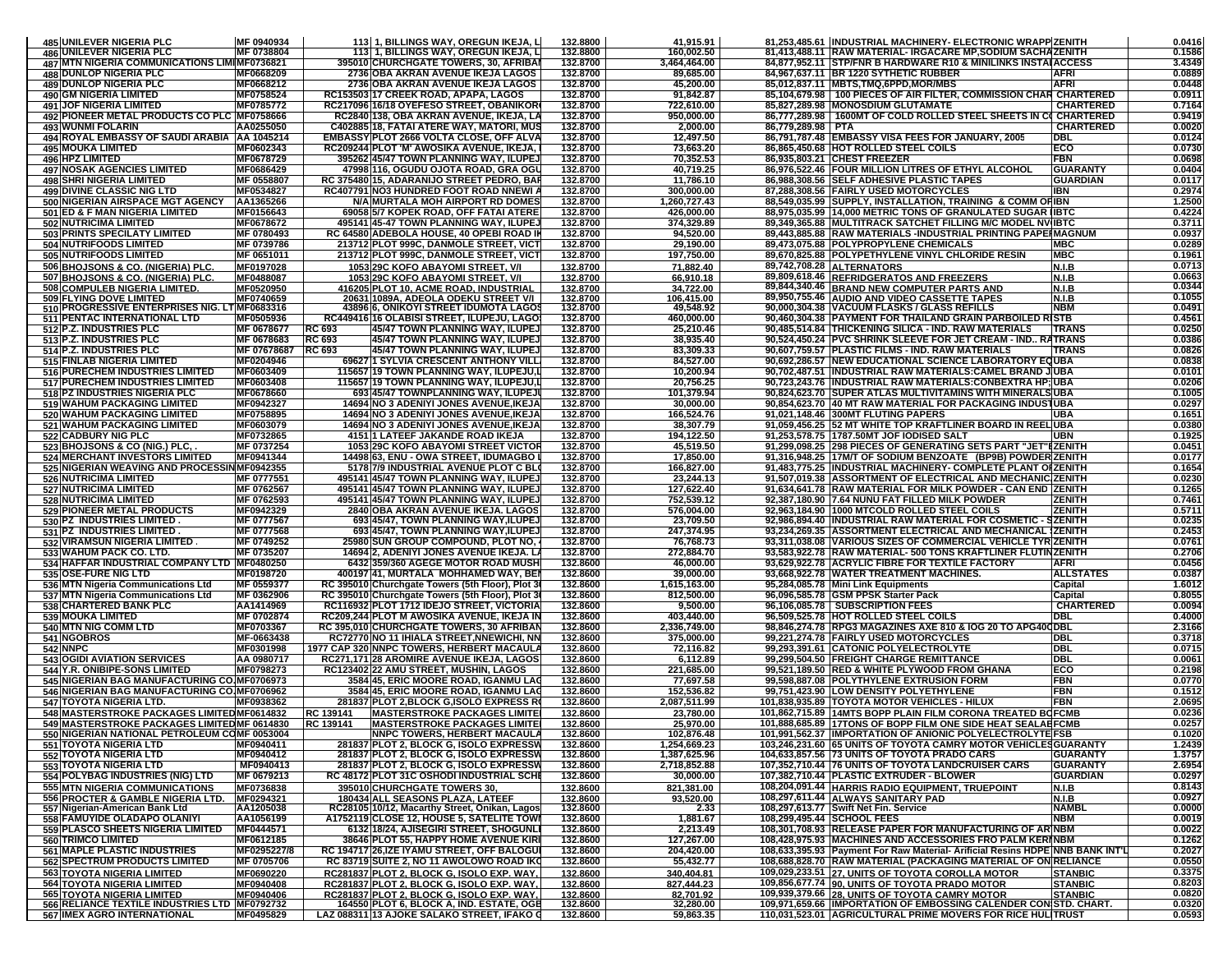| 568 ATOMPLAST LIMITED                                                                         | MF 0697304               |           | 234566 35/37 GBOLADE ADEBANJO STREET                                                   | 132.8600             | 15,387.00                |                           | 110,046,910.01   237UNITS OF SPARE PARTS FOR EXTRUSION PIWEMA                                                                   |                        | 0.0153           |
|-----------------------------------------------------------------------------------------------|--------------------------|-----------|----------------------------------------------------------------------------------------|----------------------|--------------------------|---------------------------|---------------------------------------------------------------------------------------------------------------------------------|------------------------|------------------|
| <b>569 TOYOTA NIGERIA LIMITED</b>                                                             | MF 0697677               |           | 281837 PLOT 2 BLOCK G ISOLO LAGOS                                                      | 132.8600             | 4,509,250.00             |                           | 114,556,160.01 248UNITS OF HIACE TOYOTA MOTOR VEHICLES WEMA                                                                     |                        | 4.4704           |
| 570 TOYOTA NIGERIA LIMITED                                                                    | MF 0690219               |           | 281837 PLOT 2 BLOCK G ISOLO LAGOS                                                      | 132.8600             | 1,028,340.00             |                           | 115,584,500.01   60UNITS OF AVENSIS TOYOTA MOTOR VEHICLEWEMA                                                                    |                        | 1.0195           |
| <b>571 TOYOTA NIGERIA LIMITED</b>                                                             | MF 0824419               |           | 281837 PLOT 2 BLOCK G ISOLO LAGOS<br>281837 PLOT 2 BLOCK G ISOLO LAGOS                 | 132.8600             | 2,178,728.00             |                           | 117,763,228.01   181UNITS OF COROLLA TOYOTA MOTOR VEHIQWEMA                                                                     |                        | 2.1600           |
| 572 TOYOTA NIGERIA LIMITED                                                                    | MF 0773502               |           |                                                                                        | 132.8600             | 1,390,810.00             |                           | 119,154,038.01   115UNITS OF HILUX TOYOTA MOTOR VEHICLES WEMA<br>119,926,807.01 38UNITS OF TOYOTA HIACE MODEL TRH223L-LIWEMA    |                        | 1.3788<br>0.7661 |
| <b>573 TOYOTA NIGERIA LIMITED</b><br><b>574 TOYOTA NIGERIA LIMITED</b>                        | MF 0940410<br>MF 0824421 |           | 281837 PLOT 2 BLOCK G ISOLO LAGOS<br>281837 PLOT 2 BLOCK G ISOLO LAGOS                 | 132.8600<br>132.8600 | 772,769.00<br>58,453.00  |                           | 119,985,260.01 6UNITS OF TOYOTA COROLLA MODEL NZE 120 WEMA                                                                      |                        | 0.0579           |
| 575 BAI SHEN INT'L TRADING CO LTD                                                             | MF0696737                |           | <b>467166 9TH FLOOR, GREAT NIGERIA HOUSE</b>                                           | 132.8600             | 15,509.60                |                           | 120,000,769.61 PVC LADIES SHOES                                                                                                 | <b>ZENITH</b>          | 0.0154           |
| 576 CAPPA & D' ALBERTO PLC                                                                    | MF 0695850               |           | 768 72 CAMPBELL STREET MARINA LAG                                                      | 132.8600             | 312.80                   |                           | 120,001,082.41 POLISHED FULLY VITRIFIED STONEWARE AND IZENITH                                                                   |                        | 0.0003           |
| 577 CAPPA & D' ALBERTO PLC                                                                    | MF0695849                |           | 768 72 CAMPBELL STREET MARINA LAG                                                      | 132.8600             | 84,373.04                |                           | 120,085,455.45  INDUSTRIAL MACHINERY -PEDESTAL SW HARD ZENITH                                                                   |                        | 0.0836           |
| 578 IMEX AGRO INT'L                                                                           | MF 0508744               |           | 993774 PLOT 2, BLOCK D APAPA, OSHODI B                                                 | 132.8600             | 89.541.60                |                           | 120,174,997.05   AGRICULTURAL MACHINERY- GRINDING MILLS   ZENITH                                                                |                        | 0.0888           |
| 579 MTN NIGERIA LIMITED                                                                       | MF0600004                |           | 395010 CHURCHGATE TOWERS,30 AFRIBAN                                                    | 132.8600             | 5,289,492.00             |                           | 125,464,489.05 TELECOMMUNICATION EQUIPMENT- BTS RACKIZENITH                                                                     |                        | 5.2439           |
| 580 NIGERIAN BAG MFG CO LTD                                                                   | MF 0696518               |           | 3584 45/46, ERIC MOORE ROAD IGANMUS                                                    | 132.8600             | 559,350.00               |                           | 126,023,839.05 INDUSTRIAL RAW MATERIAL- 495.00TONNES POZENITH                                                                   |                        | 0.5545           |
| 581 NIGERIAN BALL-POINT PEN INDUSTRIMF0765762                                                 |                          |           | 10744 ISRAEL ADEBAJO CLOSE IKEJA IND                                                   | 132.8600             | 81,268.74                |                           | 126,105,107.79 RAW MATERIAL- POLYSTERENE CRYSTAL 1540 ZENITH                                                                    |                        | 0.0806           |
| 582 TOYOTA NIGERIA LIMITED.                                                                   | MF 0690217               |           | 281837 PLOT 2 BLOCK G ISOLO-APAPA EXP                                                  | 132.8600             | 89,877.96                |                           | 126.194.985.75 188 UNITS OF AVENSIS TOYOTA MOTOR VEHICLIZENITH                                                                  |                        | 0.0891           |
| 583 TOYOTA NIGERIA LIMITED.                                                                   | MF 0940407               |           | 281837 PLOT 2 BLOCK G ISOLO-APAPA EXP                                                  | 132.8600             | 1,299,424.37             |                           | 127,494,410.12 45 UNITS OF RAV 4, 29 UNITS OF COASTER TOY ZENITH                                                                |                        | 1.2882           |
| 584 TOYOTA NIGERIA LIMITED.                                                                   | MF 0698840               |           | 281837 PLOT 2 BLOCK G ISOLO-APAPA EXP                                                  | 132.8600             | 2,385,671.73             |                           | 129,880,081.85   155 UNITS OF TOYOTA HILUX MOTOR VEHICLE. [ZENITH                                                               |                        | 2.3651           |
| 585 VIN-CHINNY NIG. LTD<br>586 VIN-CHINNY NIG. LTD                                            | MF 0765215<br>MF 0765214 |           | 180909 12 OLADIPO LABINJO CRESENT SUR<br>180909 12 OLADIPO LABINJO CRESENT SUR         | 132.8600<br>132.8600 | 46,930.00<br>76,320.00   |                           | 129,927,011.85   RAW MATERIAL- 26000 KGS OF CETYL ALCOHOZENITH<br>130,003,331.85 INDUSTRIAL RAW MATERIAL- 7200KGS OF EUC ZENITH |                        | 0.0465<br>0.0757 |
| 587 Fareast Mercantile                                                                        | MF 0707399               |           | RC 1104 721 Adetokunbo Ademola Street, Victo                                           | 132.8500             | 136,910.27               |                           | 130,140,242.12 Kodak Brand Edge Papers and Inorganic Chemic Capital                                                             |                        | 0.1357           |
| 588 Marblite Nig Ltd                                                                          | MF 0673678               |           | RC 30562 13 Fatai Atere Way, Matori, Lagos                                             | 132.8500             | 17,720.87                |                           | 130,157,962.99   Ignis Freezers (Goods Are New)                                                                                 | Capital                | 0.0176           |
| 589 BRITISH AMERICAN TOBACCO NIGER MF0732933                                                  |                          |           | RC384467 PLOT 35 IDOWU TAYLOR STREET, V                                                | 132.8500             | 813,896.10               |                           | 130,971,859.09   UNMANUFACTURED TOBACCO                                                                                         | <b>CHARTERED</b>       | 0.8068           |
| 590 NUEL AUTO DISTRIBUTORS LIMITED   MF0505707                                                |                          |           | RC37333 362, IKORODU ROAD, MARYLAND, IK                                                | 132.8500             | 463,377.44               |                           | 131,435,236.53 26 UNITS NEW MAZDA CARS                                                                                          | <b>CHARTERED</b>       | 0.4593           |
| 591 C. JOE KANNON INTERCONTINENTAL MF0633780                                                  |                          |           | RC90627 ZONE A BLOCK, 11 SHOP 62-64 ASP/                                               | 132.8500             | 17,816.76                |                           | 131,453,053.29 SPARE PARTS FOR COMMERCIAL VEHICLES                                                                              | <b>CITIZENS</b>        | 0.0177           |
| 592 AL-RISSALLAH PRINTING CO.LTD                                                              | MF0273606                |           | 70572 PLOT 5, BLOCK K, ISOLO IND. ESTATE                                               | 132.8500             | 19,450.00                |                           | 131,472,503.29   NEWS PRINT - FOR PRINTING INDUSTRY                                                                             | FBN                    | 0.0193           |
| 593 KNIGHT METAL MANUFACTURING COMF0488216                                                    |                          |           | 19860 18, WEMPCO ROAD, PLOT 1A, BLOCI                                                  | 132.8500             | 32,977.11                |                           | 131,505,480.40   WIRE OF IRON - INDUSTRIAL RAW MATERIAL                                                                         | <b>FBN</b>             | 0.0327           |
| 594 STANDARD INDUSTRIAL DEV.CO. LTDMF0672105                                                  |                          |           | 6668 18, WEMPCO ROAD, OGBA SCHEME,                                                     | 132.8500             | 9,701.25                 |                           | 131,515,181.65 HOT ROLLED STEEL COILS - INDUSTRIAL RAW IFBN                                                                     |                        | 0.0096           |
| 595 UNIVERSAL NIGERIA IND. CO. LTD                                                            | MF0486000                |           | 5558 18, WEMPCO ROAD, PLOT 1A, BLOC                                                    | 132.8500             | 28,703.91                |                           | 131,543,885.56 COLD ROLLED STEEL COILS                                                                                          | FBN                    | 0.0285           |
| 596 WESTERN METAL PRODUCTS CO. LTIMF0488202<br>597 ADEOLA OGECHI                              | AA0966847                |           | 25381 18, WEMPCO ROAD, OGBA SCHEME, I<br>A098775 183B, ISALE EKO AVENUE, DOLPHIN       | 132.8500<br>132.8500 | 60,007.69<br>1,900.00    |                           | 131,603,893.25 COLD ROLLED STEEL COILS - INDUSTRIAL RAWFBN<br>131,605,793.25 SCHOOL FEES                                        | <b>GLOBAL</b>          | 0.0595<br>0.0019 |
| 598 GLOBAL BANK PLC                                                                           | AA1090879                |           | 156084 2E-4E, LIGALI AYORINDE STREET, V/                                               | 132.8500             | 1,781.37                 |                           | 131,607,574.62 SWIFT PAYMENT                                                                                                    | <b>GLOBAL</b>          | 0.0018           |
| 599 GLOBAL BANK PLC                                                                           | AA1090880                |           | 156084 2E-4E, LIGALI AYORINDE STREET, V/                                               | 132.8500             | 1,607.91                 |                           | 131,609,182.53 SWIFT PAYMENT                                                                                                    | <b>GLOBAL</b>          | 0.0016           |
| 600 GLOBAL BANK PLC                                                                           | AA1090872                |           | 156084 2E-4E, LIGALI AYORINDE STREET, V/                                               | 132.8500             | 579.00                   |                           | 131,609,761.53 SWIFT PAYMENT                                                                                                    | <b>GLOBAL</b>          | 0.0006           |
| 601 GLOBAL BANK PLC                                                                           | AA1090869                |           | 156084 2E-4E, LIGALI AYORINDE STREET, V/                                               | 132.8500             | 511.09                   |                           | 131,610,272.62 SWIFT PAYMENT                                                                                                    | <b>GLOBAL</b>          | 0.0005           |
| 602 GLOBAL BANK PLC                                                                           | AA0966815                |           | 156084 2E-4E, LIGALI AYORINDE STREET, V/                                               | 132.8500             | 2,087.14                 |                           | 131,612,359.76 SWIFT PAYMENT                                                                                                    | <b>GLOBAL</b>          | 0.0021           |
| 603 GLOBAL BANK PLC                                                                           | AA1090878                |           | 156084 2E-4E, LIGALI AYORINDE STREET, V/                                               | 132.8500             | 579.00                   |                           | 131,612,938.76 SWIFT PAYMENT                                                                                                    | <b>GLOBAL</b>          | 0.0006           |
| 604 GLOBAL BANK PLC                                                                           | AA0966904                |           | 156084 2E-4E, LIGALI AYORINDE STREET, V/                                               | 132.8500             | 2,701.03                 |                           | 131,615,639.79 SWIFT PAYMENT                                                                                                    | <b>GLOBAL</b>          | 0.0027           |
| <b>605 GLOBAL BANK PLC</b>                                                                    | AA0966846                |           | 156084 2E-4E, LIGALI AYORINDE STREET, V/                                               | 132.8500             | 108.000.00               |                           | 131,723,639.79 SWIFT PAYMENT                                                                                                    | <b>GLOBAL</b>          | 0.1071           |
| 606 GLOBAL BANK PLC                                                                           | AA0966846                |           | 156084 2E-4E, LIGALI AYORINDE STREET, V/                                               | 132.8500             | 509.96                   |                           | 131,724,149.75 SWIFT PAYMENT                                                                                                    | <b>GLOBAL</b>          | 0.0005           |
| 607 M. SALEH                                                                                  | MF0734192                |           | 349132 PLOT B-32, CALABAR FREE TRADE 2                                                 | 132.8500             | 60,600.00                |                           | 131,784,749.75   20FT FULL CONTAINER LOAD OF 72 DIESEL ENGGLOBAL                                                                |                        | 0.0601           |
| 608 MICHELIN (NIGERIA) LIMITED<br>609 MICHELIN (NIGERIA) LIMITED                              | MF0435256                |           | 2822 129-132 TRANS AMADI INDUSTRIAL L<br>2822 129-132 TRANS AMADI INDUSTRIAL L         | 132.8500             | 74.392.00                |                           | 131,859,141.75 PRE-PRODUCTION MATERIALS - 74,000KG CARRIBTC                                                                     |                        | 0.0737           |
| <b>610 PROCTER &amp; GAMBLE NIGERIA LTD</b>                                                   | MF0690322<br>MF0208592   |           | 180434 FIRST COMMERCIAL ROAD, OLUYOL                                                   | 132.8500<br>132.8500 | 6,643.75<br>715,843.95   |                           | 131,865,785.50 PRE-PRODUCTION MATERIALS - 18,000KG SOLUBTC<br>132,581,629.45 POUDRE A LAVER, ARIEL WITH H.S CODE 3402.1 BTC     |                        | 0.0066<br>0.7096 |
| 611 MARBLITE NIGERIA LIMITED                                                                  | MF 0673677               |           | RC 30562 FAREAST MERC. BONDED WAREHO                                                   | 132.8500             | 43,972.09                |                           | 132,625,601.54  IGNIS FREZEERS                                                                                                  | <b>MAGNUM</b>          | 0.0436           |
| 612 PROCTER & GAMBLE NIGERIA LTD.                                                             | MF0489818                |           | 180434 ALL SEASONS PLAZA, LATEEF                                                       | 132.8500             | 55,093.10                |                           | 132,680,694.64 SYNTHETIC DIAPER TAPE USED FOR PAMPERS N.I.B                                                                     |                        | 0.0546           |
| 613 PROCTER & GAMBLE NIGERIA LTD.                                                             | MF0489812                |           | 180434 ALL SEASONS PLAZA, LATEEF                                                       | 132.8500             | 44,398.53                |                           | 132,725,093.17 WOODPULP/WOOD CELLULOSE USED FOR                                                                                 | <b>N.I.B</b>           | 0.0440           |
| 614 PROCTER & GAMBLE NIGERIA LTD.                                                             | MF0197017                |           | 180434 ALL SEASONS PLAZA, LATEEF                                                       | 132.8500             | 17,453.93                |                           | 132,742,547.10 SMS WHITE NON-WOVEN MATERIAL USED FOR N.I.B                                                                      |                        | 0.0173           |
| 615 Fareast Mercantile Limited                                                                | MF0707768                |           | RC1104 721, Adetokunbo Ademola Street, V/Is                                            | 132.8500             | 2,243.93                 |                           | 132,744,791.03 Airconditioner Spare Parts                                                                                       | <b>NAMBL</b>           | 0.0022           |
| 616 WESTERN METAL PRODUCTS COMPAMF0672124                                                     |                          |           | 25381 18, WEMPCO ROAD, OGBA SCHEME,                                                    | 132.8500             | 376,023.75               |                           | 133,120,814.78   IMPORTATION OF INDUSTRIAL RAW MATERIALSSTD. CHART.                                                             |                        | 0.3728           |
| 617 MICHELIN NIGERIA LIMITED                                                                  | MF0690312                |           | 2822 129-132 TRANSAMADI INDUSTRIAL L                                                   | 132.8500             | 33,545.85                |                           | 133,154,360.63 CORDS STEEL -INDUSTRIAL SPARE PARTS                                                                              | <b>UBA</b>             | 0.0333           |
| 618 STANDARD INDUSTRIAL DEVELOPME MF0672122                                                   |                          |           | 6668 NO 18 WEMPCO ROAD, OGBA, IKEJA                                                    | 132.8500             | 116,954.88               |                           | 133,271,315.51 REFRACTORY BRICKS/REFRACTORY CEMENTS UBA                                                                         |                        | 0.1159           |
| 619 BRITISH AMERICAN TOBACCO (NIG) MF 0744877                                                 |                          |           | 384467 PC 35, IDOWU TAYLOR STREET, V/IS                                                | 132.8500             | 37.38                    |                           | 133,271,352.89 INDUSTRIAL SPARES FOR CIGARETTE MAKING ZENITH                                                                    |                        | 0.0000           |
| 620 BRITISH AMERICAN TOBACCO (NIG) MF 0942227<br>621 BRITISH AMERICAN TOBACCO (NIG) MF0637702 |                          |           | 384467 PC 35, IDOWU TAYLOR STREET, V/IS<br>384467 PC 35, IDOWU TAYLOR STREET, V/IS     | 132.8500<br>132.8500 | 278.75<br>59,540.60      |                           | 133,271,631.64 RAW MATERIAL FOR TOBACCO INDUSTRY -CIG/ZENITH<br>133,331,172.24  INDUSTRIAL RAW MATERIAL-TOBACCO FLAVOUZENITH    |                        | 0.0003<br>0.0590 |
| 622 BRITISH AMERICAN TOBACCO (NIG) MF0637730                                                  |                          |           | 384467 PC 35, IDOWU TAYLOR STREET, V/IS                                                | 132.8500             | 215,628.00               |                           | 133,546,800.24 UNMANUFACTURED TOBACCO                                                                                           | <b>ZENITH</b>          | 0.2138           |
| 623 EMENITE LIMITED                                                                           | MF0944776                |           | 2712 7, OLD ABAKALIKI RD. ENUGU ENUG                                                   | 132.8500             | 47,927.00                |                           | 133,594,727.24 71.200 TONS WOODPULP FOR CEMENT APPLICAZENITH                                                                    |                        | 0.0475           |
| <b>624 EMENITE LIMITED</b>                                                                    | MF0944777                |           | 2712 7, OLD ABAKALIKI RD. ENUGU ENU                                                    | 132.8500             | 137,676.00               |                           | 133,732,403.24 51.840 TONS OF PVA FIBRES FOR CEMENT APPIZENITH                                                                  |                        | 0.1365           |
| 625 MICHELIN TYRE SERVICES PLC.                                                               | MF0690310                |           | <b>2475 PLOT 2 IJORA CAUSEWAY,IJORA,LA</b>                                             | 132.8500             | 67,233.45                |                           | 133,799,636.69 RUBBER TYRES                                                                                                     | <b>ZENITH</b>          | 0.0666           |
| 626 MICHELIN TYRE SERVICES PLC.                                                               | MF0690320                |           | 2475 PLOT 2 IJORA CAUSEWAY, IJORA, LA                                                  | 132.8500             | 215,176.13               |                           | 134,014,812.82   WHEELS AND ACCESSORIES                                                                                         | <b>ZENITH</b>          | 0.2133           |
|                                                                                               |                          |           |                                                                                        |                      | 134.014.812.82           |                           |                                                                                                                                 |                        | 132.8919         |
| <b>B. DISQUALIFIED BIDS</b>                                                                   |                          |           |                                                                                        |                      |                          |                           |                                                                                                                                 |                        |                  |
| <b>627 MTN NIGERIA COMMUNICATIONS</b>                                                         | 730750                   |           | 395010 30 AFRIBANK STREET VICTORIA ISL                                                 | 132.8600             | 1,151,572.15             |                           | 135,166,384.97 IMPORTATION OF RURAL GSM TOWER(30M/S) STD. CHART.                                                                |                        |                  |
| 628 MTN NIGERIA COMMUNICATIONS                                                                | 736835                   |           | 395010 30 AFRIBANK STREET VICTORIA ISL                                                 | 132.8600             | 487,344.60               |                           | 135,653,729.57   IMPORTATION OF EXTERNALDISTRIBUTION BOASTD. CHART.                                                             |                        |                  |
| 629 MTN NIGERIA COMMUNICATIONS                                                                | 736837                   |           | 395010 30 AFRIBANK STREET VICTORIA ISL                                                 | 132.8600             | 310,334.40               |                           | 135,964,063.97 IMPORTATION OF GSM CONNECTOR 7/16 DIN STD. CHART.                                                                |                        |                  |
| 630 NAGODE INDUSTRIES LIMITED<br><b>631 NAGODE INDUSTRIES LIMITED</b>                         | 730655<br>1730059        |           | 134615 PLOT 4, BLOCK F 159/161, LADIPO ST<br>134615 PLOT 4, BLOCK F 159/161, LADIPO S1 | 132.8900<br>132.8900 | 334,000.00<br>456,960.00 |                           | 136,298,063.97 IMPORTATION OF 10 CONTAINERS OF TDI<br>136,755,023.97  IMPORTATION OF 20 CONTAINERS OF POLYPOLISTD. CHART.       | STD. CHART.            |                  |
| 632 NAMITECH WEST AFRICA LIMITED                                                              | 792637                   |           | 601814 1, ILUPEJU BYE PASS, ILUPEJU                                                    | 132.9000             | 129,675.00               |                           | 136,884,698.97  IMPORTATION OF PAPER PRINT KOTE ADVANTASTD. CHART.                                                              |                        |                  |
| 633 PATERSON ZOCHONIS INDUSTRIES PI762591                                                     |                          |           | 693 45/47 TOWN PLANNING WAY ILUPEJI                                                    | 132.8700             | 178,928.16               |                           | 137.063.627.13 IIMORTATION OF PROPYLENE CO-POLYMER GRISTD. CHART.                                                               |                        |                  |
| 634 A. AROYEHUN DEV INDUSTRIES LIMITIMF 0459231                                               |                          | RC 216827 | ALABI AMUSA ADETUNJI A.AROYEHI                                                         | 132.9000             | 12,910.00                |                           | 137,076,537.13 FOLDING TABLE LEG COMPLETE SET                                                                                   | <b>FCMB</b>            |                  |
| 635 BAO YAO HUAN JIAN                                                                         | MF0685055                |           | NEPZA/CAL/3 PLOT A23-A30, CFTZ, CALABAR                                                | 132.9000             | 57,000.00                |                           | 137,133,537.13 IMPORTATION OF HOT ROLLED STEEL STRIP                                                                            | <b>NEXIM</b>           |                  |
| 636 DARAJU INDUSTRIES LIMITED                                                                 | MF0753706                |           | <u>RC140757 159/161, LADIPO STREET, MATORI M</u>                                       | 132.9500             | 5,400.00                 |                           | 137,138,937.13 1 MACHINE FOR FOAMING, FILLING, SEALING &                                                                        | <b>STANBIC</b>         |                  |
| 637 JIN XING TRADE LTD                                                                        | MF0695011                |           | 457516 GREAT NIG HOUSE, 13TH FLOOR MA                                                  | 132.8900             | 12,425.00                | 137,151,362.13 SUNGLASSES |                                                                                                                                 | <b>ZENITH</b>          |                  |
| <b>638 LEADBANK PLC</b>                                                                       | AA0996181                |           | RC126564 1, OLADELE OLASHORE STREET, V/I                                               | 132.8800             | 1,296.60                 |                           | 137,152,658.73 ADMINISTRATION FEE                                                                                               | LEAD                   |                  |
| 639 MIDDLE PONIT NIG LTD                                                                      | MF0664921                |           | 86497 2A RAYMOND NJOKU STREET                                                          | 132.8900             | 145,328.60               |                           | 137,297,987.33 POLYGARD PRODUCT                                                                                                 | UBN                    |                  |
| 640 NYCIL LIMITED                                                                             | AA1206833                |           | RC 27148 24, TALABI STR. OFF ADENIYI JONES                                             | 132.9100             | 38,089.68                |                           | 137,336,077.01   DIVIDEND FOR YEARS 98/99, 99/2000 (DOCS. FAXINDO<br>137.338.844.08 INSURANCE PREMIUM                           |                        |                  |
| 641 POLYBAGS INDUSTRIES LIMITED<br><b>642 RED STAR EXPRESS</b>                                | AA 1214065<br>AA1365219  |           | RC48172 PLOT 3K, OSHODI INDUSTRIAL SCHE<br>200303 70, INT'L AIRPORT ROAD, MAFOLUKU     | 132.8600             | 2,767.07                 |                           | 137,569,194.58 DELIVERY SERVICE CHARGE                                                                                          | DBL<br><b>GUARANTY</b> |                  |
| 643 TRUST AND GUARANTEE INSURANCE AA0977994                                                   |                          |           | 160563 PLOT 1690, BURAIMOH KENKU STRE                                                  | 132.9000<br>132.9000 | 230,350.50<br>22,394.42  |                           | 137,591,589.00 PAYMENT FOR REINSURANCE PROTECTION/COACCESS                                                                      |                        |                  |
| 644 WORLD WIDE COMMERCIAL VENTURIMF-0703766                                                   |                          |           | RC325074 13 FATAI ATERE WAY, MATORI, LAGO                                              | 132.8500             | 5,926.65                 |                           | 137,597,515.65 PHARMACEUTICAL PRODUCTS                                                                                          | DBL                    |                  |
| <b>645 CADBURY NIG PLC</b>                                                                    | MF0607762                |           | <b>RC4151 LATEEF JAKANDE ROAD, AGIDINGBI</b>                                           | 132.9000             | 26,503.92                |                           | 137,624,019.57 SPARE PARTS FOR FOOD PRODUCTION MACHINCITIZENS                                                                   |                        |                  |
| 646 CADBURY NIG PLC                                                                           | MF0632672                |           | RC4151 LATEEF JAKANDE ROAD, AGIDINGBI                                                  | 132.9000             | 17,592.66                |                           | 137,641,612.23 SPARE PARTS FOR FOOD PRODUCTION MACHIICITIZENS                                                                   |                        |                  |
|                                                                                               | MF0622253                |           | RC141753 19, MARTINS STREET, LAGOS ISLANI                                              | 132.8800             | 10,920.93                |                           | 137,652,533.16   TOOTH PASTE                                                                                                    | <b>CHARTERED</b>       | 4 <sup>1</sup>   |